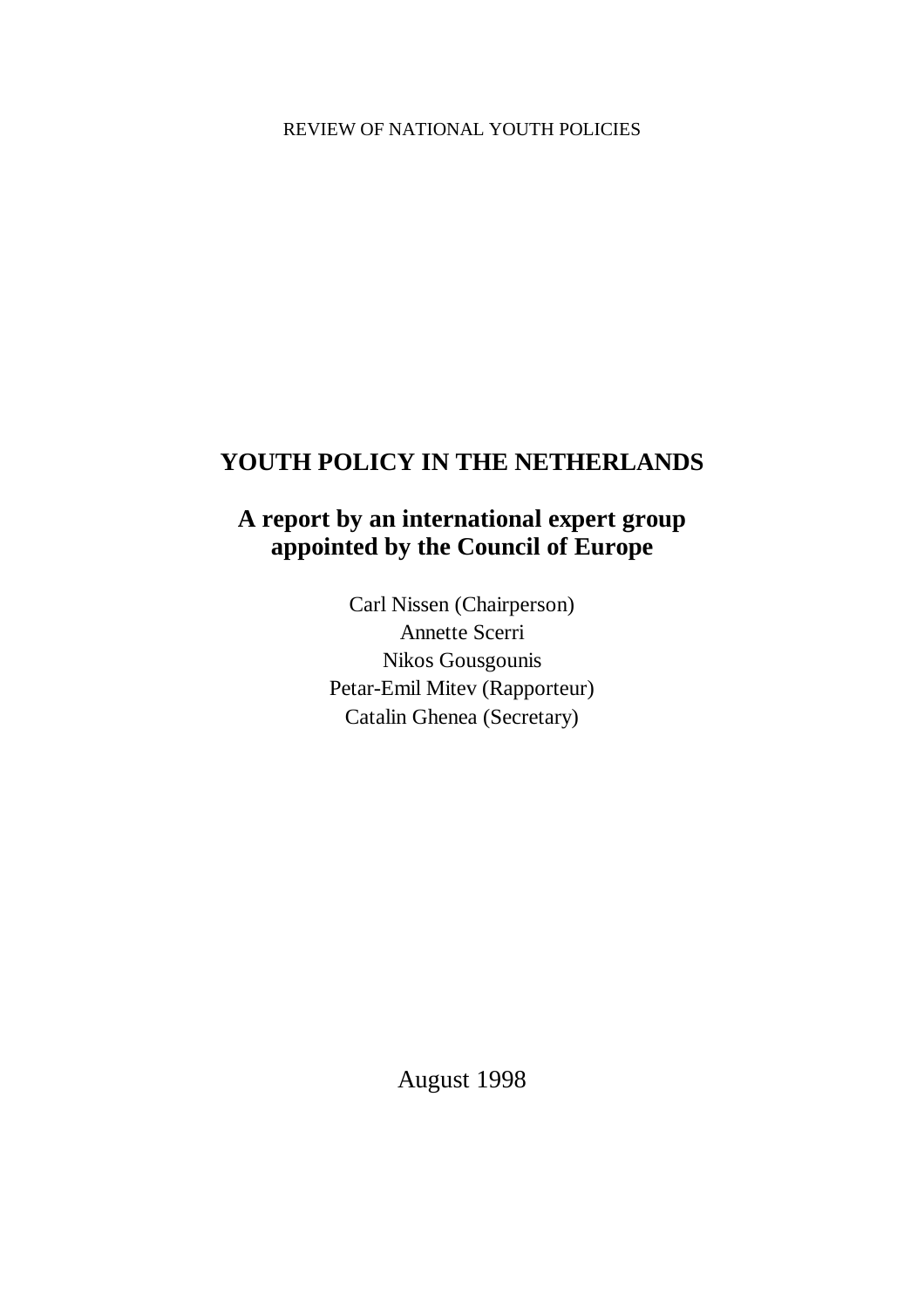#### CONTENT

#### *Acknowledgements*

#### **1. Introduction**

1.1. Objectives of review

1.2. Methods of work

**2. Background**

- 2.1. The Netherlands tolerance
	- 2.2. Ethnic minorities
	- 2.3. Historical background
	- 2.4. Political background

#### **3. General features of youth policy in the Netherlands**

3.1. The problematic situation

3.2. Strategic orientation

- 3.3. Dynamism
- 3.4. Definition of youth policy
	- 3.5. Definition of youth

#### **4. Implementation and balances**

- 4.1. Decentralisation
- 4.2. Innovations in youth care
	- 4.3. Youth participation
- 4.4. Young people's need of ideas
	- 4.5. Youth organisations
		- 4.6. Paternalism
- 4.7. Prevention as basis for all youth policy

#### 4.8. An educational approach to a general youth policy

#### **5. Some specific fields**

5.1. Education

- 5.2. Welfare
- 5.3. Leisure- participation
	- 5.4. Youth information
		- 5.5. Employment
		- 5.6. Delinquency
		- 5.7. Drugs problem
	- 5.8. Ethnic minorities

#### **6. Conclusions**

- 6.1. Challenges and response
	- 6.2. Positive innovations
	- 6.3. Problem situations
		- 6.4. Summary
			- *Notes*

### *References*

#### *Appendix*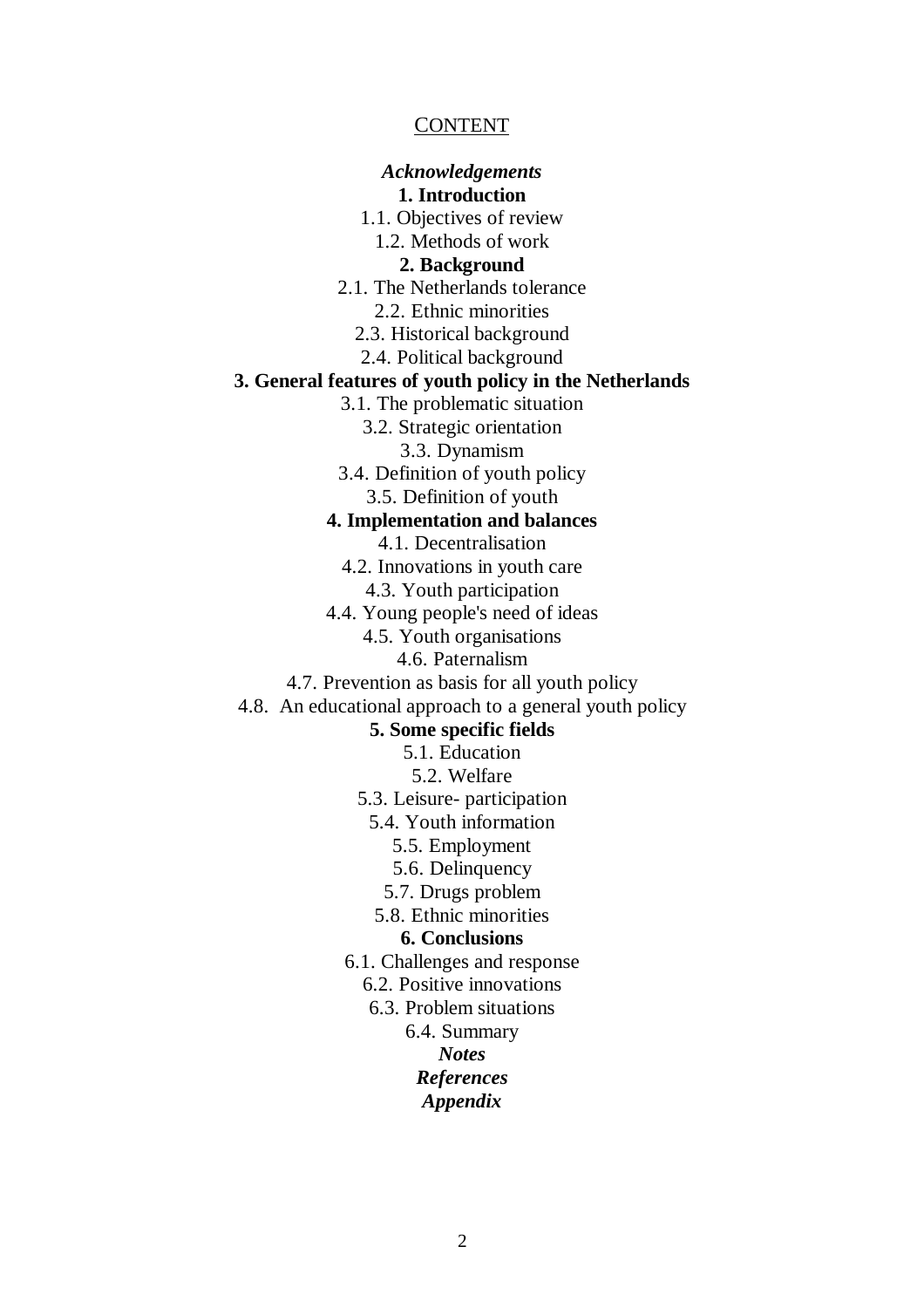## *Acknowledgements*

The members of the international expert group appointed to review the youth policy in the Netherlands (Carl Nissen, Annette Scerri, Petar-Emil Mitev, Nikos Gousgounis and Catalin Ghenea) wish to express their thanks to all those who made it possible to accomplish the work reflected throughout the present report.

The international expert group had numerous meetings with almost all-possible actors involved in the development and implementation of youth policy and youth care. The range covered governmental and non-governmental representatives as well as local authorities and private agencies. We will avoid enumerating all the personalities who shared with us their experience, but want to thank them all for their contribution and co-operation.

The fruitful discussions and the enormous information we received were substantial to forming an idea about the youth policy in the Netherlands on which the international report was drawn up.

Particularly, we want to thank the personalities in the Ministry of Health, Welfare and Sport, whose important contribution made our work possible: Mr. P. Pennekamp – the General Director, deputy of the Secretary of State, Mr. E.L.Engelsman – the Director in charge for youth policy, Mr. H. Janssen – the youth department, Mrs. Flora Gehrkens – the representative for the Netherlands in the CDEJ, Mrs. Dies Wilbrink–Griffioen – member of the NYRC – who co-ordinated the activities concerning the youth policy report in the Netherlands. We want to thank Mrs. Yvonne Scherf Zakelijke Dienstverlening for the smooth running of our two visits to the Netherlands. Certainly, we want to mention the researchers who have drawn up the national report, Mrs. Pauline de Savornin Lohman, Mr. Peter Kwakkelstein and Mr. Abraham van Dijk.

To all those involved, we express our sincere appreciation.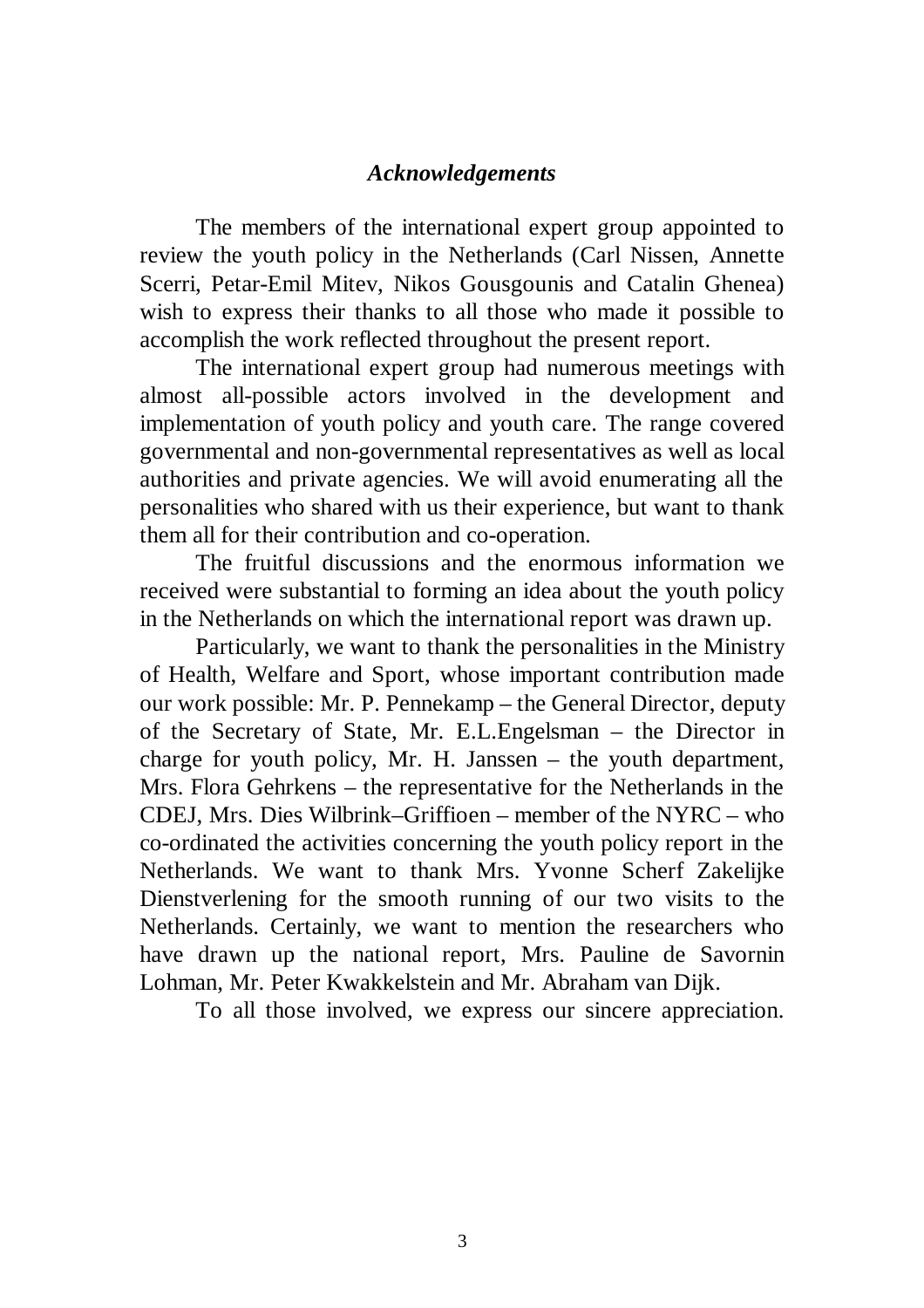## **1. Introduction**

## 1.1. Objectives of review

The report on the youth policy of the Netherlands is the second in turn within the review of national youth policies in European countries. If the review of the youth policy of Finland was the *breakthrough*, entering a new field, then the second step now will have to clearly outline the *possible direction* that will ensure quality and efficiency of the orientation decided upon. On the basis of the experience of the two countries, we have the opportunity to evaluate the genre itself and have a better idea about it in the long run.

The present report, to a great extent, has been constructed on the basis of the Finnish experience. The objectives that are *implicit* and embedded in the "starting model" of the initiative, are as follows: 1) promote the self-assessment of the national youth policy (by means of the national reports presented also at European level); 2) obtain information about the policy from one more, international, source; 3) get an idea about the national youth policy in supranational context. "In other words, our "theoretical framework" for considering youth policy in Finland was shaped by local, national *and* supra-national consideration. The latter is not, in some ways, of specific concern to Finnish youth policy ... but it is important in terms of projecting a framework for longer-term international review process" (Youth Policy in Finland 1997: 4).

These being the objectives of the review of European countries' youth policy, it can be said that the first of these objectives has been implemented at a high level in the Netherlands (in so far as not only national, but also international motives have stimulated the preparation of the national report).

The report of the international expert group should meet the second and third of the obvious objectives of the review. In the Finnish model, this contradictory task has been solved by a nonsystematic approach due to the individual qualities and efforts of the expert group members. In prospective, however, the contradiction virtually exists and it should be overcome at methodological level, too.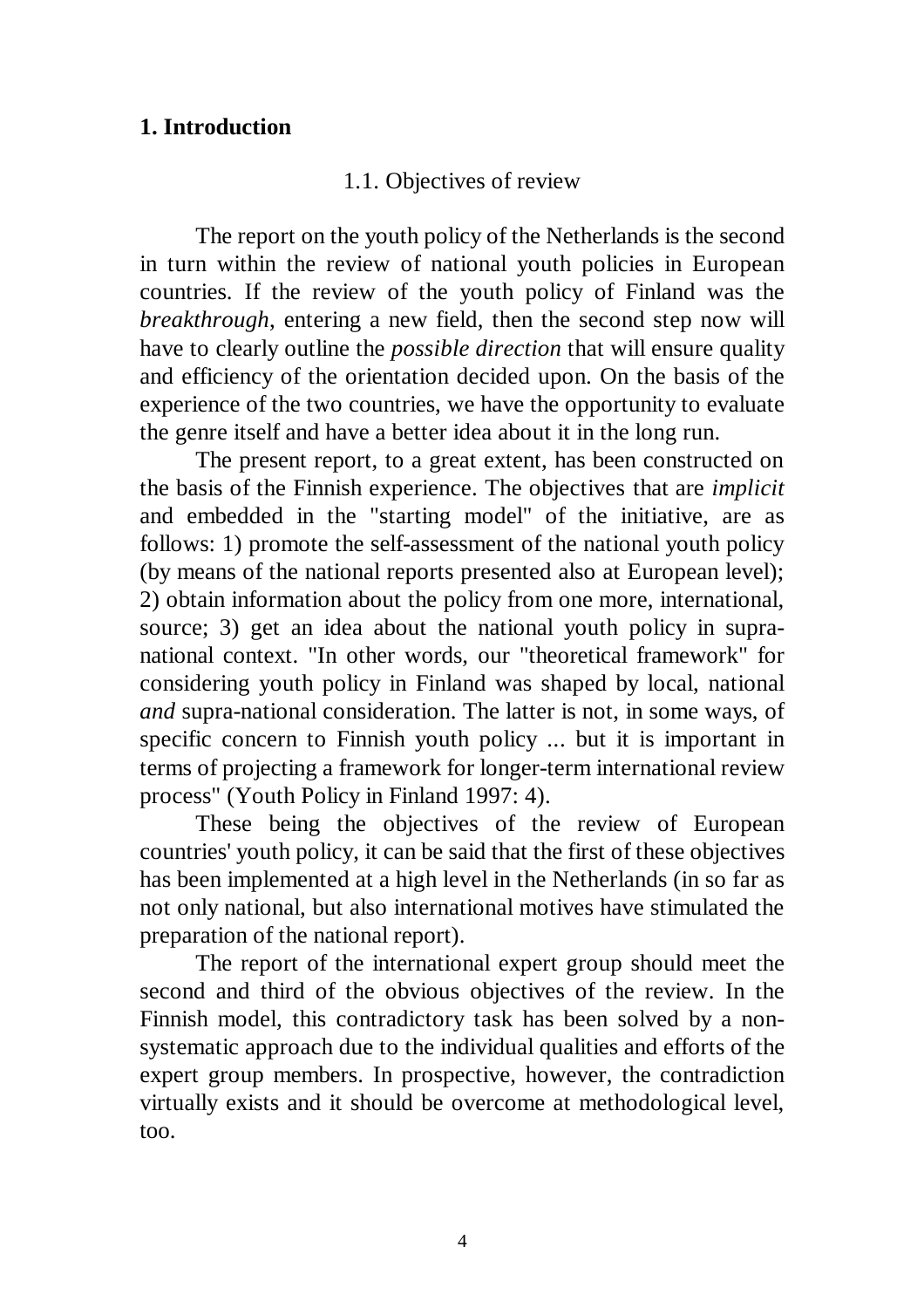In case the emphasis is put on the European dimension, the report itself will acquire a new appearance and will fit the topic *The youth policy in the Netherlands in the European context*. The international expert group is not likely to undertake making such a presentation since it requires a different working approach, as well as another system of sources to be used. Besides, the group consists of different experts and this presupposes better possibilities for mutual acquaintance and co-operation.(1) The European dimension has been taken into consideration within the range of possibilities granted by the starting model.

Within the same range, also the task of the youth policy in the Netherlands to present itself has been implemented. However, with regards to it the expert group is faced by a contradiction, namely the constraints, which ensue from using predominantly the Netherlands sources provided.

Therefore, as if a vicious circle occurs. (a) If the emphasis is put on the European dimension, the report will be obviously too independent; its preparation requires completely different methodological and organisational procedure and a different structure of the final product. The temptation of *European loftiness* arises which would eventually turn the experts into something like Euro-inspectors looking at the national youth policies from above. On the other hand, (b) if the emphasis is put on the national presentation, the report of the international group will be dependent on the national report and will inevitably summarise its contents. This is a task that is also beneficial and also completely possible for the Netherlands presenters to implement. Of course, a position of assessing the national report may also be assumed. However, such a turn of direction will raise some of the concerns related to the first scenario. The people that have worked before us have racked their brains a lot to find a way out of this ambiguous situation, in order to find the trade-off between the warning: "It is important to emphasise that it is not an evaluation, nor a critique of the National Report" and the confession statement: "There will clearly be some evaluative dimension to our commentary, but we prefer to consider what follows as one contribution to the different "regimes of truth"..." (1997: 1).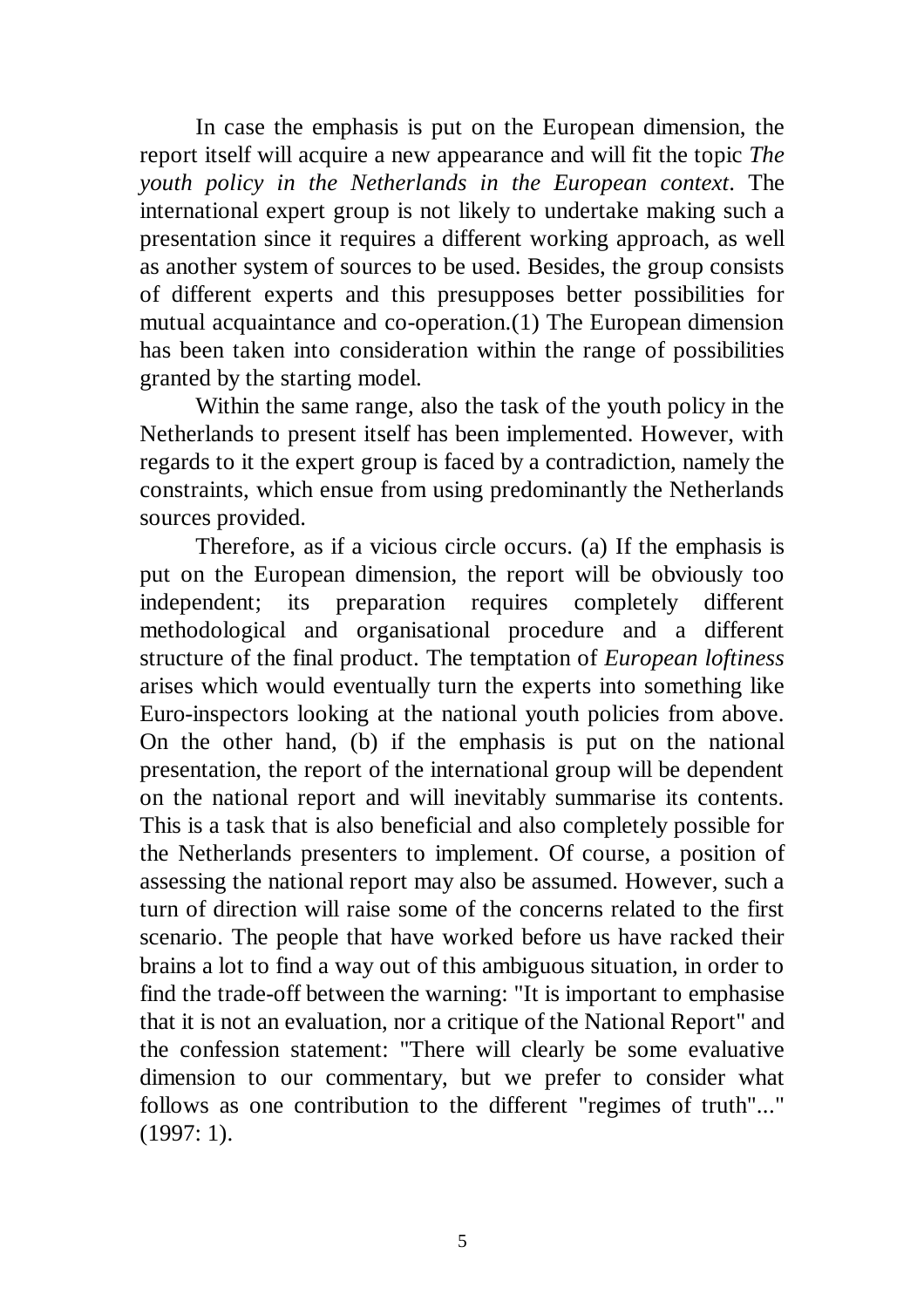Obviously, it is desirable that the Report of the international expert group is not to be a repetition of the national one, but that it is not an abstract of it, either, and further on, not a supra-national report. The international working group has taken advantage of this – larger than desired – freedom in order to focus the attention on some key issues which clarify the strategy of the national youth policy in the Netherlands, the concrete innovations to it, its achievements and problems. The task is not to evaluate this policy – since it is evaluated by the electorate of the Netherlands and the youth themselves – but to present it at pan-European level. The assumption is that, on one hand, the problems of European youth are common to a great extent and the exchange of information about the way of solving them in the different countries is of substantial importance. On the other hand, the institutional building up of united Europe will inevitably include the youth sphere and has found *expression* in the notion of "youth policy of the Council of Europe". $(2)$ 

#### 1.2. Methods of work

The input information source of the international expert group is the national report of the Netherlands. It is not our task to check the report, nor to compare it with original sources of information; the report is interpreted as the complete illustration of the youth policy of the country. Further on, the members of the expert group use vast information obtained during their two visits to the Netherlands. This consisted mainly of meetings and discussions with responsible politicians and civil servants, with Netherlands researchers, with practitioners dealing with youth issues and organisations set up by youths themselves. During the meetings in Amsterdam, The Hague, Rotterdam, Utrecht, Leiden, Deventer and Goirle not only important scientific applied information has been obtained, but also unique personal impressions were gathered. The experts had the opportunity to personally see how the policy was designed at the different governing levels, namely central, provincial and local, as well as to hear the point of view of both the institutions and the youth. Statistical, sociological and socio-psychological sources have been used, such as monographs and papers on Netherlands youth issues.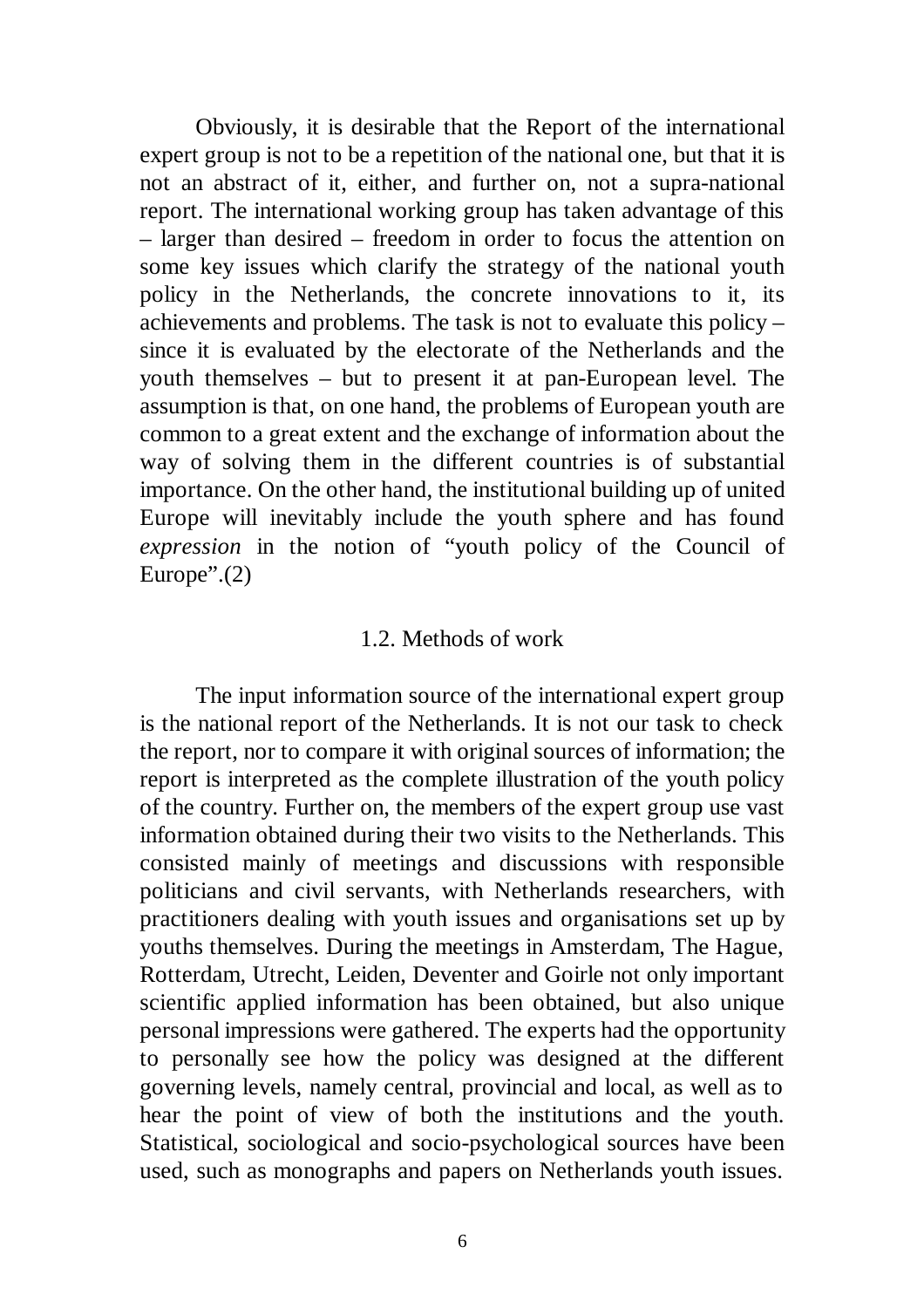Last, but not least, the direction set by the "Finnish pioneers" was applied again; this consisted in the use of available empirical information from European surveys, which cover the youth in the Netherlands, too.

#### **2. Background**

#### 2.1. The Netherlands tolerance

The Netherlands is a small country in terms of its territory, but great in terms of its place and importance in the history of Europe. We cannot imagine what European culture would have been without Rembrandt and Vincent van Gogh, without Erasmus and Hugo Grotius, without Huygens and Spinosa; the European way to modernity – without the Netherlands revolt, without the flourishing and self-government of towns in the Netherlands; the European expansion – without the Netherlands fleet. Also we cannot think of the European civilisation without the Netherlands tolerance. It is manifested not only in the refining humanism of Erasmus and the philosophy ethics of Spinosa, but also in that standard of civic culture which was attained by Netherlands society as a whole, outstripping almost all other countries on the continent. Having come into existence as an attitude towards the *otherwise-believer*, tolerance expanded its essence to become an attitude towards the *other* and the *otherness.* In the post-war years, it manifested itself in a number of various aspects (including liberal attitude towards homosexuality, towards the use of "mild" drugs). Tolerance in the Netherlands is not a psychological luxury but a vital element, a cohesion of society which ensures its stability, development and prosperity. It is particularly in the atmosphere of love for freedom and tolerance that political extremism, both left and right, is pushing its way through with still bigger difficulties in the Netherlands. And it is again for the same reason that the Netherlands used to be and remains an attractive country to foreigners who, for one or another reason, are looking for new opportunities.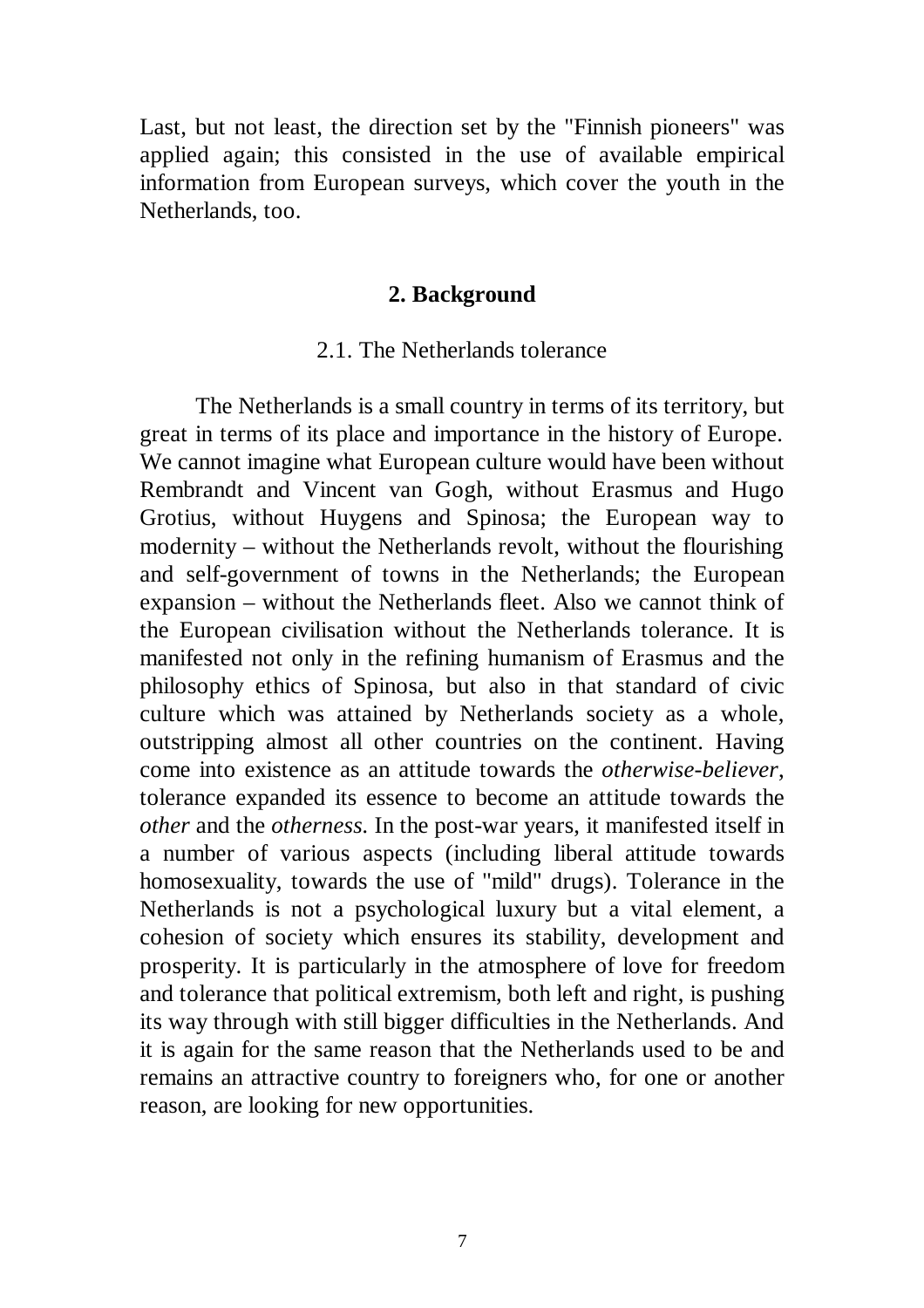#### 2.2. Ethnic minorities

In the last decades the Netherlands tolerance faced a new challenge, a new – double – historical test. Most of all, because the Netherlands is becoming a multi-culture country. In the very first years after World War II quite a number of Indonesian immigrants settled in the country. This first wave was absorbed by the Netherlands society and today they are not discussed as an ethnic minority. However, this is not the case with the immigrants from Turkey, Morocco, Surinam and the Antilles/Aruba who came to the country during the last decades. They are present in the Netherlands with their sub-cultural specificity, religion and customs. On the other hand, the ambient conditions also change. Of course, the problems of European integration are of a completely different nature, but they also include the issue of cultural interaction, the impact of: say, language and culture of the big, and especially the Anglo-Saxon countries. There is a definite link between the internal and external changes. The new multi-cultural European environment enhances the internal cultural differentiation. At present Turkish immigrants can select out of different channels of satellite Turkish TV and different newspapers in Turkish. The concentration of ethnic minorities in the bigger cities creates a specific situation for the young generation (in the capital city, Amsterdam, 50% of the youth come from them).

### 2.3. Historical background

What is typical of Netherlands society after World War I was the so-called pillarisation ("verzuiling"), i.e. the division of the special structures (political parties, trade unions, business associations, professional groups, youth organisations, sports clubs, etc.) into different blocs ("zuilen") on religious and ideological basis (Roman Catholic, Protestant, Liberal and Social-democratic). Since the 1970-ies the pillarisation as a system has started loosing strength.(3) Its influence upon the overall process of socialisation of youth used to be of primary significance. Even until nowadays the education of young generations is entrusted to schools which are mostly Roman Catholic and Protestant. Only 18% of secondary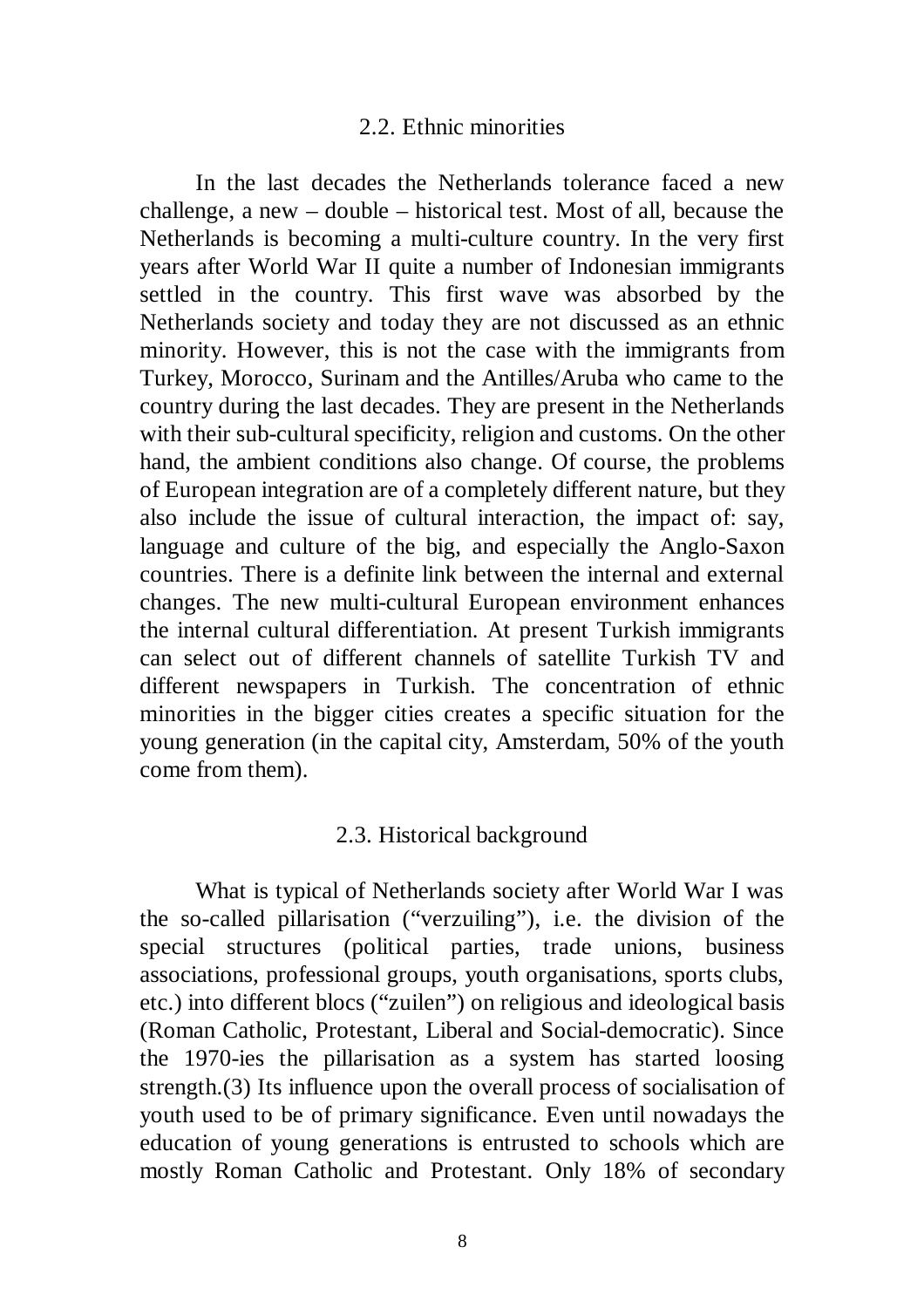schools belong to public education. However, the pattern of public life is vastly changing. The trend towards secularisation of public mentality is significant, and after the end of the cold war also a trend of de-ideologisation has occurred.

This development has of course also influenced the development of the (traditional) youth organisations. Until the 70 ies they were given - together with other voluntary organisations and movements - responsibility for the implementation of most of the (preventive) youth policy and with a considerable general financial support from central government.

Following the growing demand from central government for more efficiency and better quality of their preventive work the voluntary (youth) organisations gradually transformed themselves into highly effective, professional agencies with hired personnel. At the same time and because of that they lost their original broad membership support. They had little interest in keeping it up. Their influence and their economy was by now more dependant on the professional and efficient work of their organisation, or now rather their 'agency'. They were now competing with other (business) agencies about a share of the central, earmarked project funding for their work - and for their existence.

# 2.4. Political background

The political system in the Netherlands has specific characteristics. The political forces are minorities, which practically have no chances of dominating the situation independently. Political balance is maintained by dialogue and by the co-operation of the political elite of the basic blocs. The final result for the outside observer is the "Netherlands paradox": the country is more divided (segmented) and more stable at the same time. There is a specific term in the Netherlands not only about division, but also about consent: *consociationalism*(4).

Youth participation in social life is not characterised by any violent manifestations or by extreme activity. Youth policy is traditionally formed from the top. Youth problems are discussed during election campaigns; they are not, however, in the limelight. The differences between the political parties are differences in the accents. The governmental policy on children's and young people's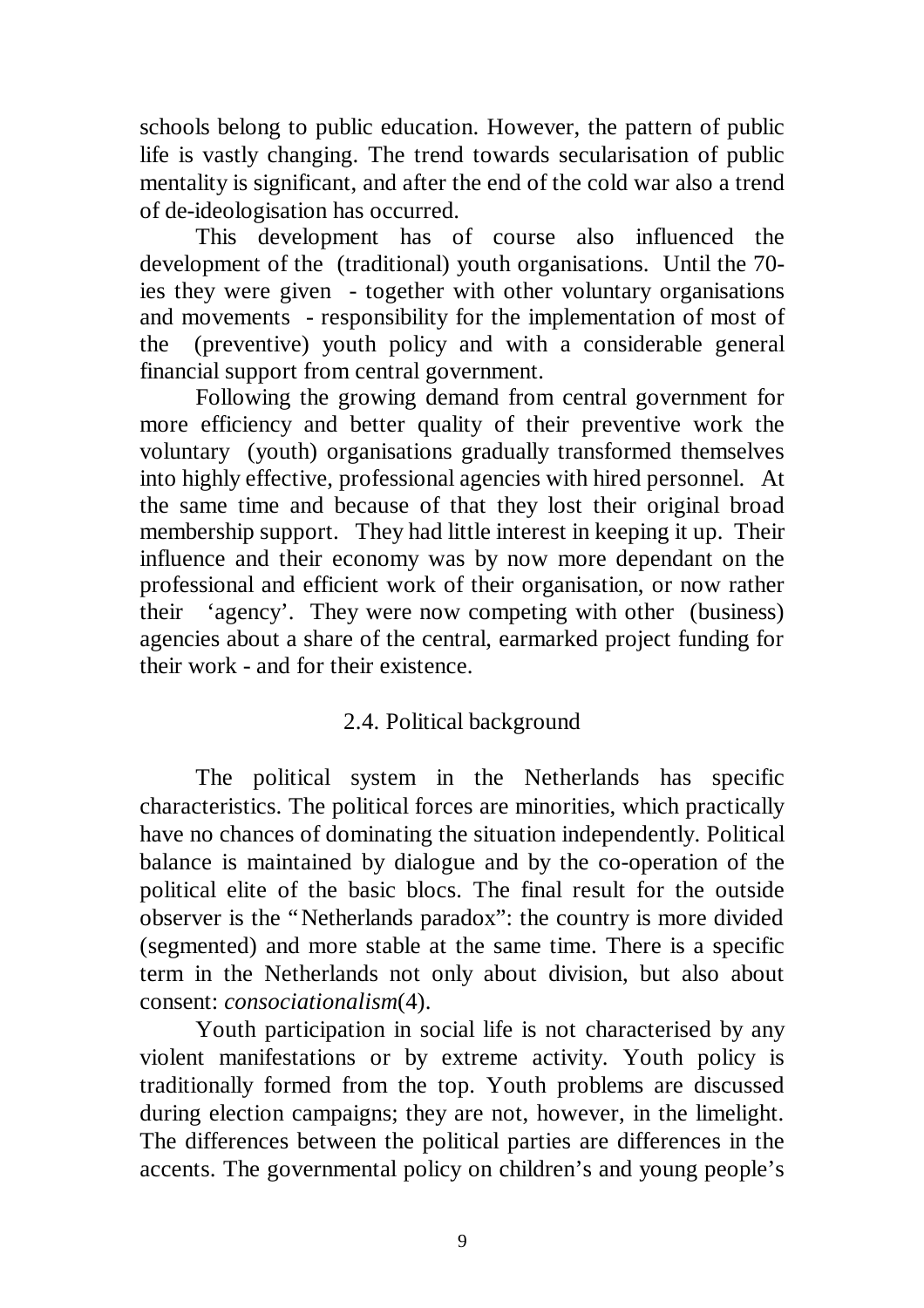issues has had no alternative during the last few years. It seems to be marked by consensus (5), which undoubtedly makes it firmer. (6)

## **3. General features of youth policy in the Netherlands**

## 3.1. The problematic situation

The Netherlands society of the 1990-ies is gripped by the trend of technological, social and cultural changes, internationalisation and globalisation. A key concept of the changes according to Netherlands researchers is the individualisation of society. The relationship between the individual and the group (bloc) is changing. The sphere of choice is widening. This implies a new starting point also with regards to socialisation and social integration of young generations. In general, the range of opportunities for them should be expanded. However, not only from the example of the Netherlands, but in general it is obvious that this does not happen automatically and changes can even cause complications in the youth situation, and especially in the development of a young personality. The National Report shows that the contradiction has been clearly seen. On one hand, "Key socio-cultural trends are ongoing individualisation and the development into a pluriform and multicultural society". On the other hand, "Today's young people are increasingly forced into choosing their own direction and identity in an unclear and rapidly changing '(jobs-led) world'."(RNYP 1998: 1.3.1.) In other words, individualisation of society and the pressure of society on young individuals are both increasing simultaneously. In psychological terms an astonishing discrepancy is reached: the Netherlands' economy is flourishing, democracy is stable, youth prosper in a number of aspects, but there are some manifestations of general dissatisfaction, drifting away from politics, growing symptoms of psychological instability and deviations in conduct.

## 3.2. Strategic orientation

A way out of the problematic situation can be sought in two different directions. One of them is intensifying the control over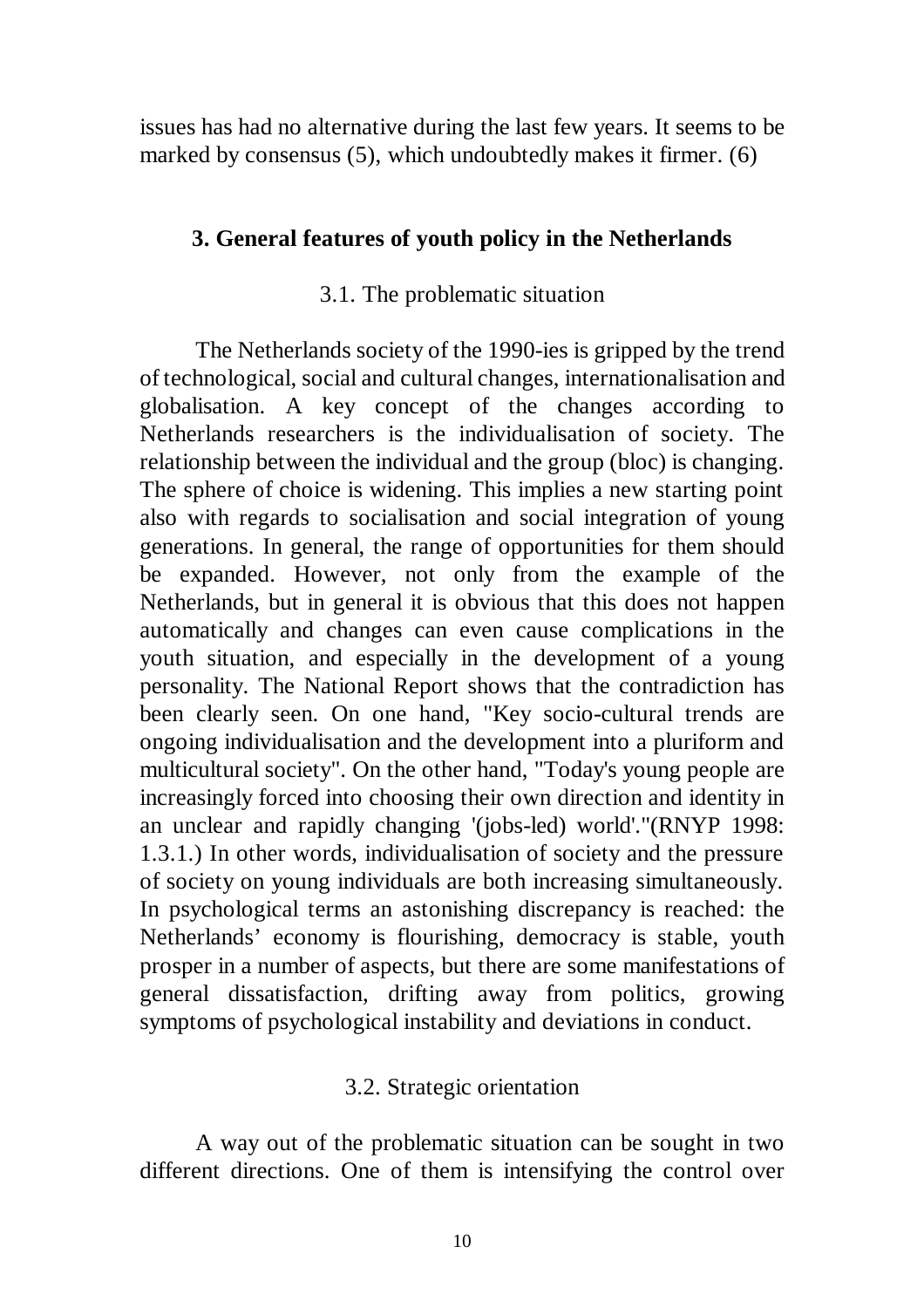youth, repressive measures against youth deviations and ideologisation of youth in view of greater interior compacting of the normative system. The basis underlying this approach is a *negative* or *problem-oriented* understanding of youth as a risky group. The alternative is the opposite, namely, to rely on the youth creative potential, the capacity for self-approbation of young people, of youth involvement. This approach can be called *positive*. There are a lot of synonyms and aspects.

In trying to understand the youth policy in the Netherlands and its strategy, the international expert group experienced some unexpected difficulties, because of an apparent dualism in the Netherlands' (governmental?) concept of youth policy.

The National Report presents the youth policy of the Netherlands - and covers the whole range of policies concerning youth, from education and leisure to employment etc. But when looking more into the details and examples of projects presented in the report and through our visits and meetings the expert team gradually came to understand that what was most often called youth policy was in fact rather what we would call a preventive youth policy - which is normally only a part of (general) youth policy.

It was not always clear to the team whether this rather narrow concept of youth policy was also behind references to or quotations from researchers (Winter et al) or behind the governmental memo 'Youth Deserves a Future' from 1993.

Most of the terminology used refers to the context of prevention - and when the expert team asked why most of the statistics in the report referred only to the 15 % 'problem-youth' we were told that the remaining 85 % had no problems and therefore no need of special youth policy initiatives.

In a country like the Netherlands which is well known for its welfare-policy and its wish to take good care of its citizens especially the young citizens, it is understandable that efforts are concentrated - also within youth policy - on diminishing the problems which youth (or 15 % of youth) encounter or create.

But it also raises some questions concerning (general) youth policy. Some of these questions will be taken up at the end of chapter 4 of this report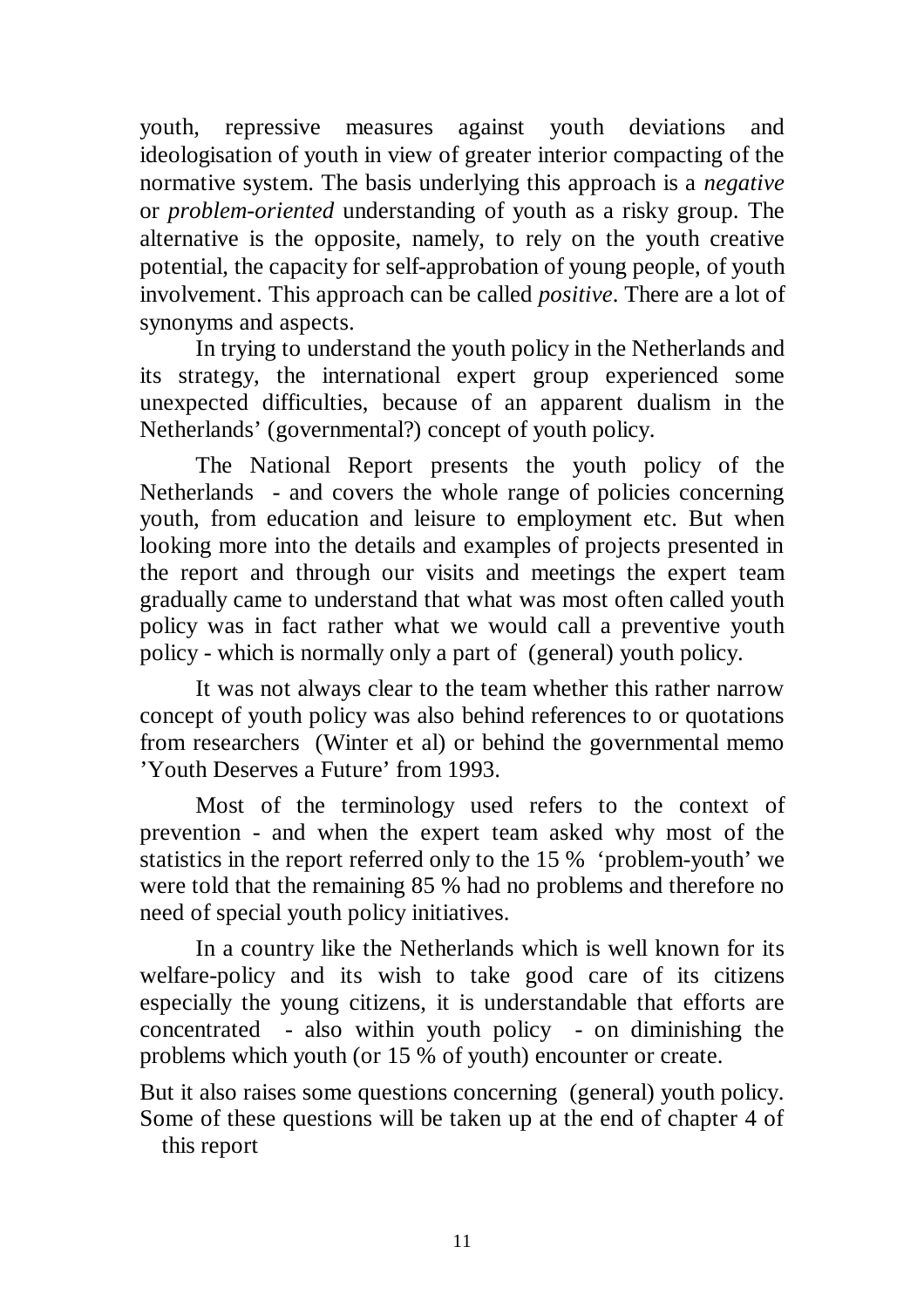However, since the task of the expert team has been to comment on youth policy in the Netherlands as presented, this is what we have tried to do. Youth policy in the Netherlands seems to us to be almost exclusively preventive and this is therefore what our report refers to - unless the question of preventive youth policy as or versus general youth policy is explicitly raised.

Probably the most essential detail related to the preventive youth policy in the Netherlands is the clear vision of these alternatives (the negative and the positive approach) as such and a declared principal orientation towards understanding youth positively. This appears in scientific publications, in statements of institutions, and in the national report. "From 'youth as a problem' to 'youth as a potential'", proclaims an analytical scientific monograph (Winter 1997:20). The Ministry of Health, Welfare and Sport (according to Mr. Pennecamp) considers "youth policy  $=$  fight against criminality" and "young people = problems" to be wrong formulas. It considers young people as a positive source and wanted to stimulate the positive side.

This turn is a particularly substantial key change in the youth policy strategy. It will be an idealisation to believe that it will not clash with the inertia of residual paternalism. As researchers warn, "the net effect of the processes described here is that in our society children and young people are looked upon more and more as constituting a (potential) problem" (1997:20).(7) It is far from an easy task for the institutions that have to implement a new youth policy. The reconsideration of institutional policy cannot happen all of a sudden.

## 3.3. Dynamism

Suffice it to enumerate the major laws and government decisions of the 1990-ies which refer to the youth problems in order to understand the extensive and intensive dimensions of youth policy in the Netherlands. An asset of the national report is the historical tradition reviewed in it and the profound attention given to the legislative level of management decisions.

The document *Youth Deserves a Future* (1993) is as important as a program; it contains the philosophy of new youth policy and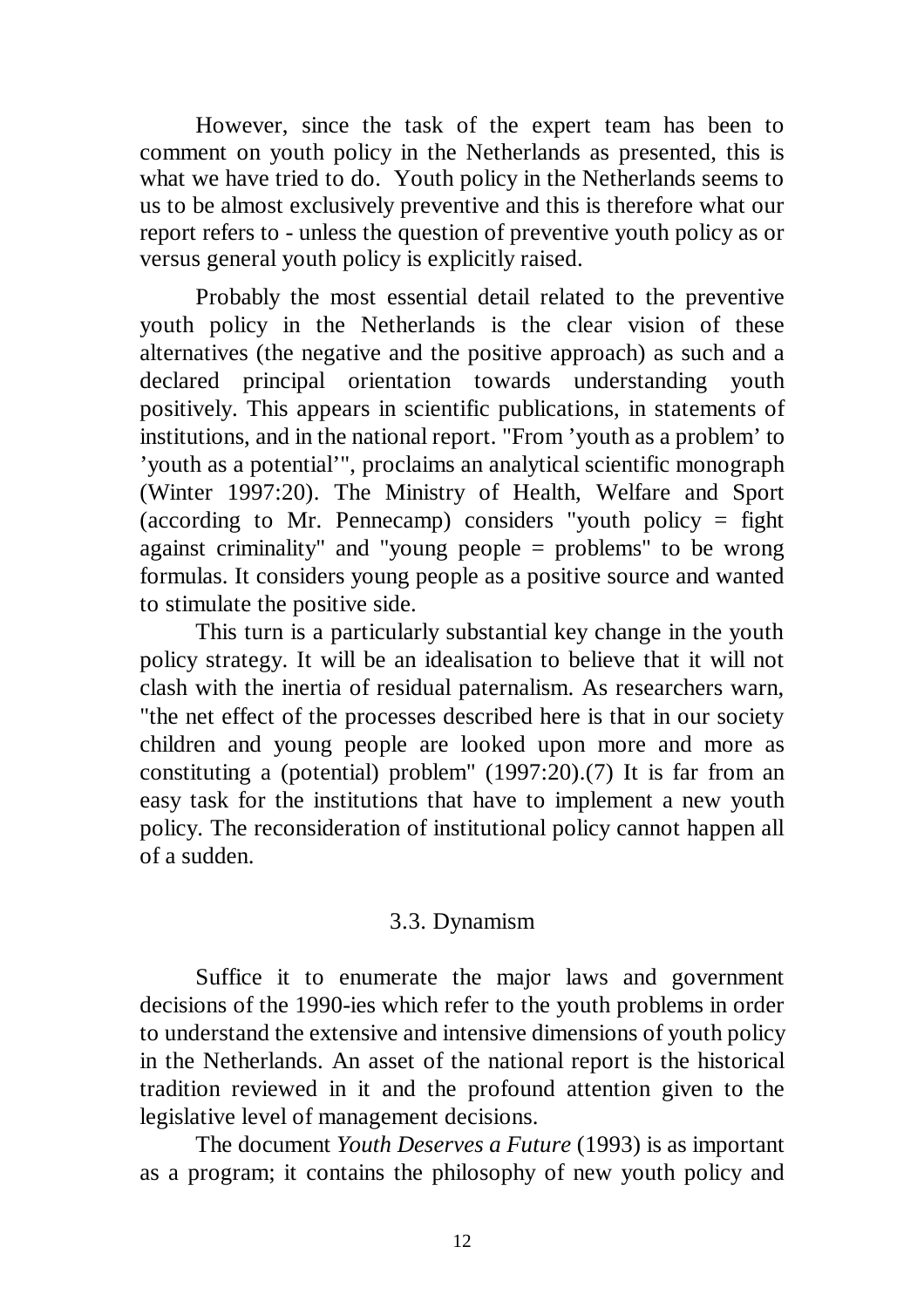comprises the basic starting point of the national report on youth.In the field of youth policy, Netherlands agencies and institutions enter a real contest with time, understanding that today's youth is the society of tomorrow.

# 3.4. Definition of youth policy

Re-directing youth policy from problem-oriented into opportunity-oriented requires substantial changes in the structure and functions of socialisation factors. The integral approach implies also integrative factors to be in place. In the case of the Netherlands, the view of a transition from *"state policy"* towards *"society policy"* has been formulated. It is not a matter of changing the terminology, but rather of principal expansion and modification of the socialisation factors. School, police, family, neighbours become involved in youth policy in a different way. These are important elements of innovation projects such as *Coach* and the *Partner School*.

The agents of youth policy are: the State (central, regional and local authorities, state youth work), the civic society (church, youth research, youth work of voluntary, non-profit agencies, youth organisations, neighbours, NGOs etc.) and family.

Central government – fulfils core duties (facilitation, monitoring and innovation) and gives an orienting framework to lower levels.

The national report defines youth policy exclusively institutionally and fixes its structure hierarchically. The role of the NGOs has not been a subject of special analysis. The role of voluntary sector is only referred to  $-$  it is not discussed at least on equal terms with that of other sectors but even it is not expected that it can contribute to widening the scope or raising the effectiveness of youth policy. Drastical change of their relationship with local authorities – becoming more businesslike and competitive, less preparedness for co-operation and hence less integral policy.

Focus on young people – not only as recipients of care but also as agents. This should be stronger, not only stated.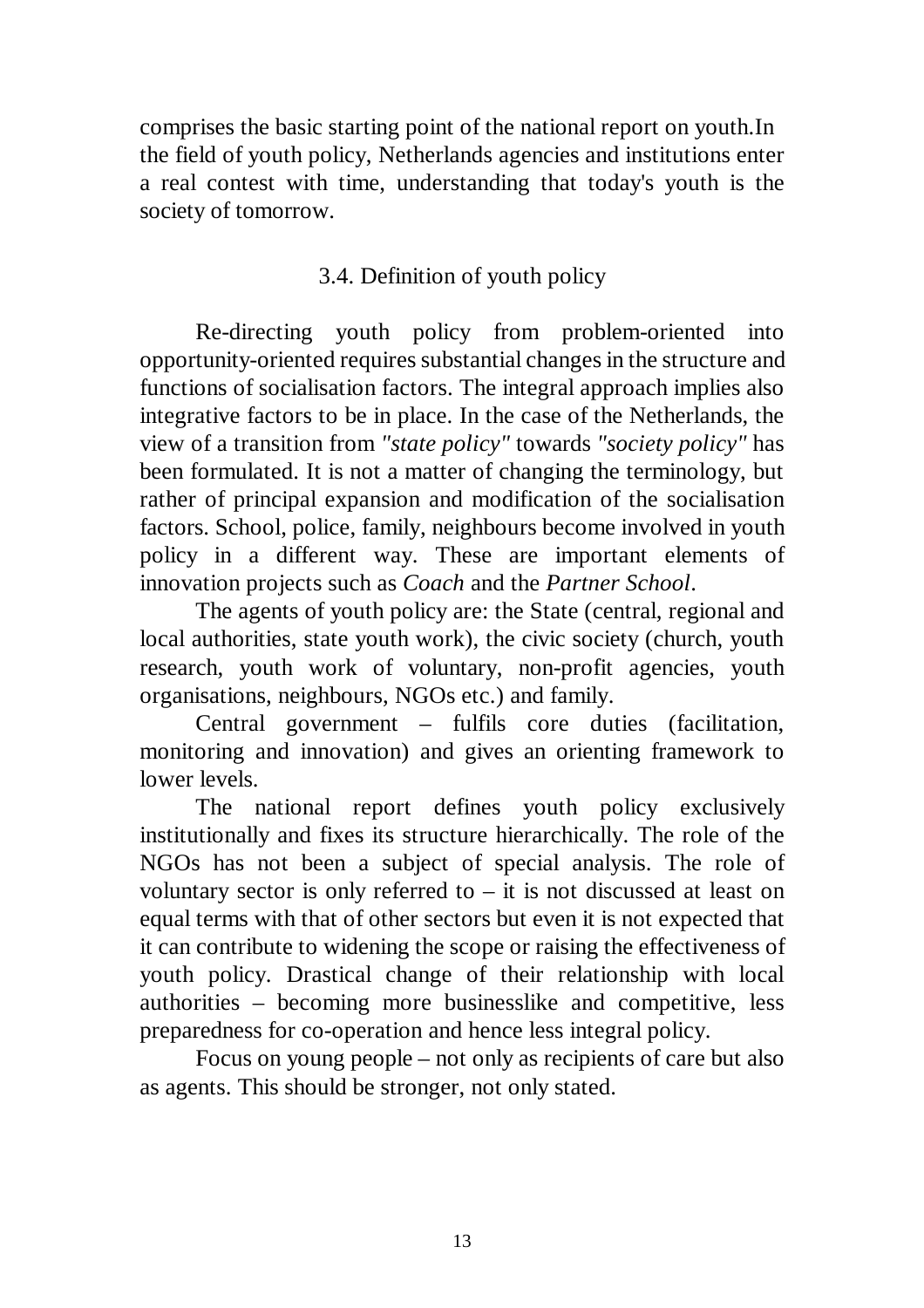# 3.5. Definition of youth

Youth policy in the Netherlands is based on a very broad definition of youth comprising the age group of  $0 - 25$ . The acceptance of this period as the border marks of 'youth' has its positive and negative consequences for youth policy.

First of all this concept allows an integrated and consistent youth policy to be devised from the 'coming to Netherlands' of the newly-born to his/her acceptance in the group of adults. Childcare in this way is not a closed in itself policy but has schemes and measures that allow the smooth transition of their objects into adolescence and youth. Youth policy in the Netherlands applies a broader approach linking the problems of young first-time parents and small children and allows a bridging between age groups. On the other side, however, there is a potential danger that such youth policy bears strong traces of child policy's focus on care and protection which is not easily reconcilable with the specifics of youth stage – with its autonomy and the expected focus on participation.

The emphasis on the continuity of youth policy to a certain extent is achieved for the account of laying a shadow on discontinuity, on the qualitative border between children and youth. Including the group from 0 to 3 years of age in one and the same category with persons of  $20 - 25$  years of age in essence does not mean that different generations are combined in one and the same category. According to statistical data of 1997 3/1,000 out of the 15- 19 aged and  $45/1,000$  of  $20 - 24$  years olds have children. Out of the women at the age of 25 (1996 data) 13 % have one child (in 1980 – 23 %), 6 % – two children and 1 % – three children (Statistical Yearbook 1998: 44, 45). So a more appropriately defined title for the National Report would be *"National Children and Youth Policy*". In the currently defined title, children are officially a part of the youth. In real fact, however, there occurs the possibility to reduce youth to a common denominator with children.

The report by the international working group considered exclusively the issues related to youth in the more precise meaning of the word, i.e. within the age range  $15 - 25$  years. Of course, certain relativity is present here, too, insofar as the Netherlands data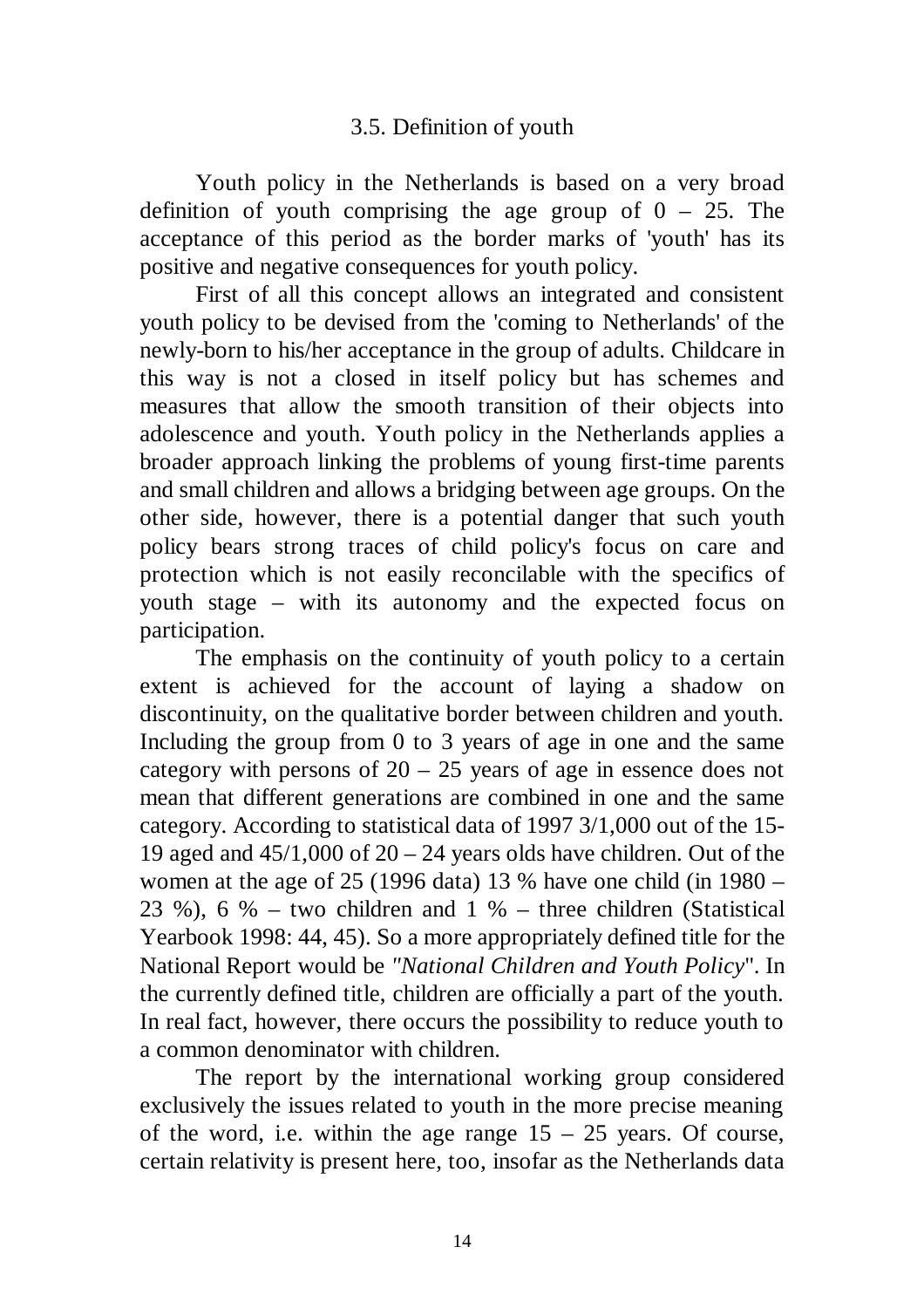itself often define youth as a subgroup of the youth policy targeted at people of  $12 - 25$  years of age.

## **4. Implementation and balances**

## 4.1. Decentralisation

Decentralisation is a new trend in youth policy of the Netherlands starting with the Welfare Act adopted in 1987, followed by the Youth Care Act in 1992, the Youth Employment Guarantee Act in the same year, the Temporary Act on Social Renewal in 1994 and has not yet been completed. De-centralising operations of youth policy makes it closer and more sensitive to actual local problems of young people in their micro social context by allowing de-regulation and de-standardisation of decision-making. Resources, which have been separated under various schemes, are now being united in the hands of one governing body thus widening the scope of its policy. However, transferring duties and responsibilities to authorities in the provinces (regional level) and the municipalities (local level) has been accompanied by cuts in financing which limited instead of increasing the opportunities of local governments to intervene in youth problems. As the authors of the national report critically observed: 'In some cases this has caused general youth and community services nearly fully to disappear from the social map in municipalities (RNYP May-1998: 1.2.2.). Another problem is the legal approval of the increased formal power of the local authorities. The local authorities need extra resources to conduct their new functions.

Greatest effect of this decentralisation is the integrated approach – cross sector co-operation and links between social problems. Youth problems are seen as interrelated among themselves, as well as with other problems of the communities they live in and the society at large.

Innovative aspects: preventive youth policy based on the creation of appropriate networks of local, provincial and central governments, voluntary agencies and young people, and making use of co-ordinated information. A priority of the project is involving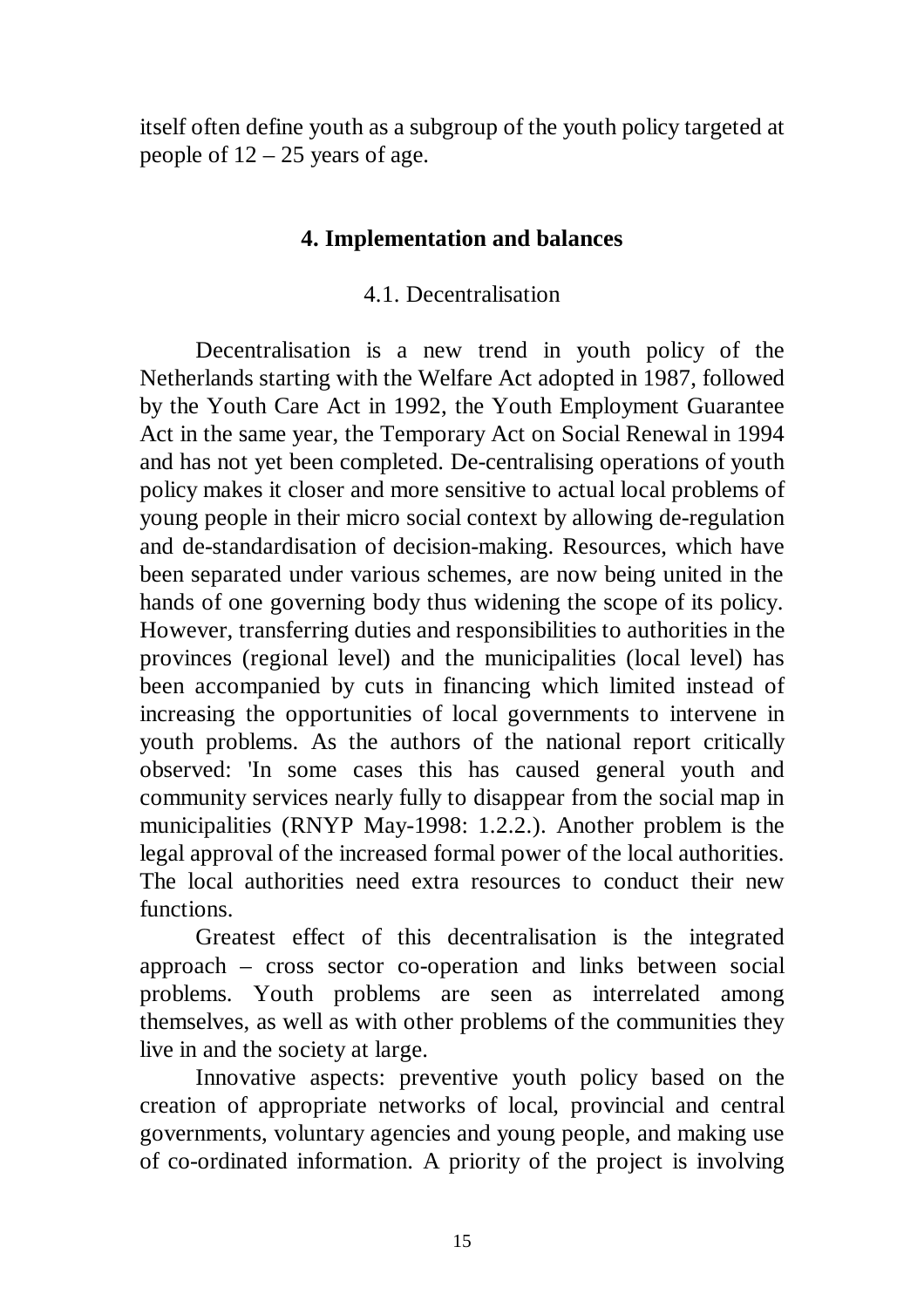youth realised through four modules: youth information, communication with young people, young administrators and structured implementation. The project 'Development of Local Preventive Youth Policy' (OLPJ) includes 'Youth Participation Scenario' for spotting, promoting and supporting initiatives of young people.

Successes in developing youth policy by the local authorities in the field of preventive policy, although only a minority have adopted its true innovative approach – emphasising the creation and promotion of opportunities and development and not as early addressing the problems held or caused by young people.

The simultaneous requirements for management decentralisation and a meaningful change in youth policy create a problem. The problem approach is easier to realise and implement on the lower levels of power.

# 4.2. Innovations in youth care

Preventive youth care services locally based. This includes an impressive array of measures: reducing the number of school dropouts, preventive youth health and mental health services, employment services, crime prevention. There are efforts to shift the policy from curative and repressive to preventive. For many local governments youth policy is to combat inconvenience caused by youth. Their preventive activities lack coherence. Unlike the preventive youth services, the curative youth care does not aspire to be an entirely new policy.

Curative youth care is the more traditional strand of youth policy as contents and as an approach. It is concerned with provision of major youth services such as educational and health services and has a curative and repressive orientation, saving society from youth and youth from its problems. It is the responsibility of the middle (meso) level of the structure of youth policy – that of regional authorities – in provinces and metropolitan areas. It includes field, day and residential youth care, judicial youth protection, family supervision (including fostering) and health services.

Yet, since the early 1990s curative youth care is also undergoing changes to address current problems of social change in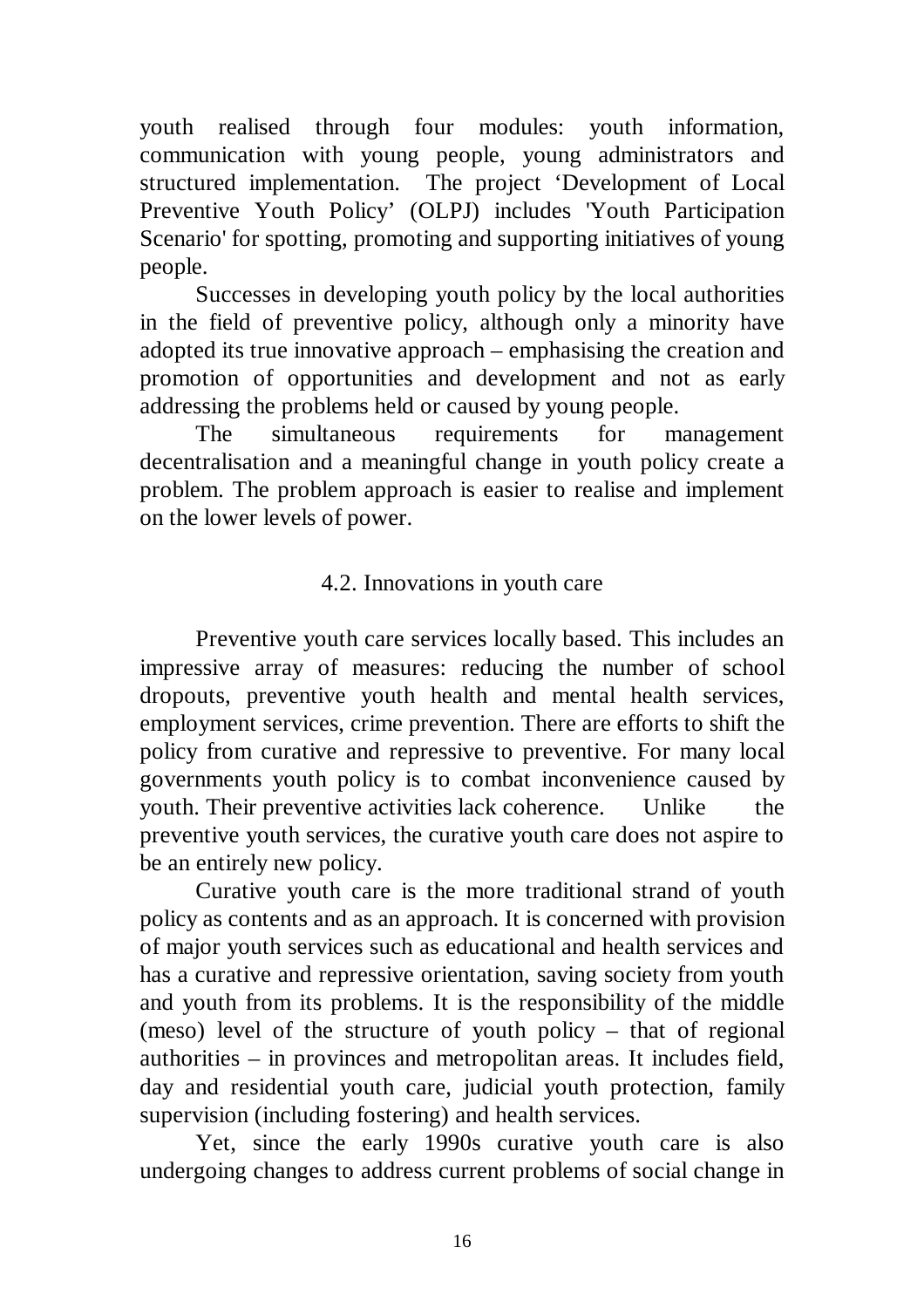Netherlands society. First of all the agencies responsible for youth provision are radically reorganised as regionally based alliances which bring about greater coherence and co-operation between youth care agencies. It is realised through regional networking, which involves even wider institutions such as schools. Second, an attempt is made to change the approach of youth care from a provision oriented one to a function oriented approach. On the basis of the report, it is clear that the latter change has not been implemented and it is still in the phase of 'advocating' the idea. Currently (since 1992) the reorganisation of curative youth care is realised in four aspects: decentralisation – in the way preventive policy is; growth in scale (which remains rather dubious when the 'major' (RNYP 1998: 2.6.3.) cuts in resources are taken into consideration); reallocation of provision for a more even spread over the country; and standardisation meaning that standard amounts should be developed for the cost price of care. The fourth facet of reorganisation remains rather dubious – if the objective is to address the individual needs of the clients this tendency toward standardisation is in contradiction.

Positive – maybe puts an end to the former fragmentation of youth provision and makes it more efficient. The centre for this effective care is the Youth Centre Frontoffice – the single door through which youth care is channelled per region and to which all young people in need can turn to.

Goals of the changes: higher accessibility of curative youth care, improved youth care quality, the development of regional visions and improvement of policy information.

From traditional curative youth care system characterised by a wide variety of separately operating bodies (institutional autonomy) to standardise procedures and criteria.

This standardisation puts an end to the fragmentation  $-$  in the Youth Care Frontoffice.

Mounting pressure upon youth care system as a result of the fact that provision development did not parallel developments in client needs. A contradiction – between the change in care targeting the reduction of the number of residential placements and the further expansion of heavy care due to the increasing number of youngsters with serious psychological trouble. Two-track policy – allocating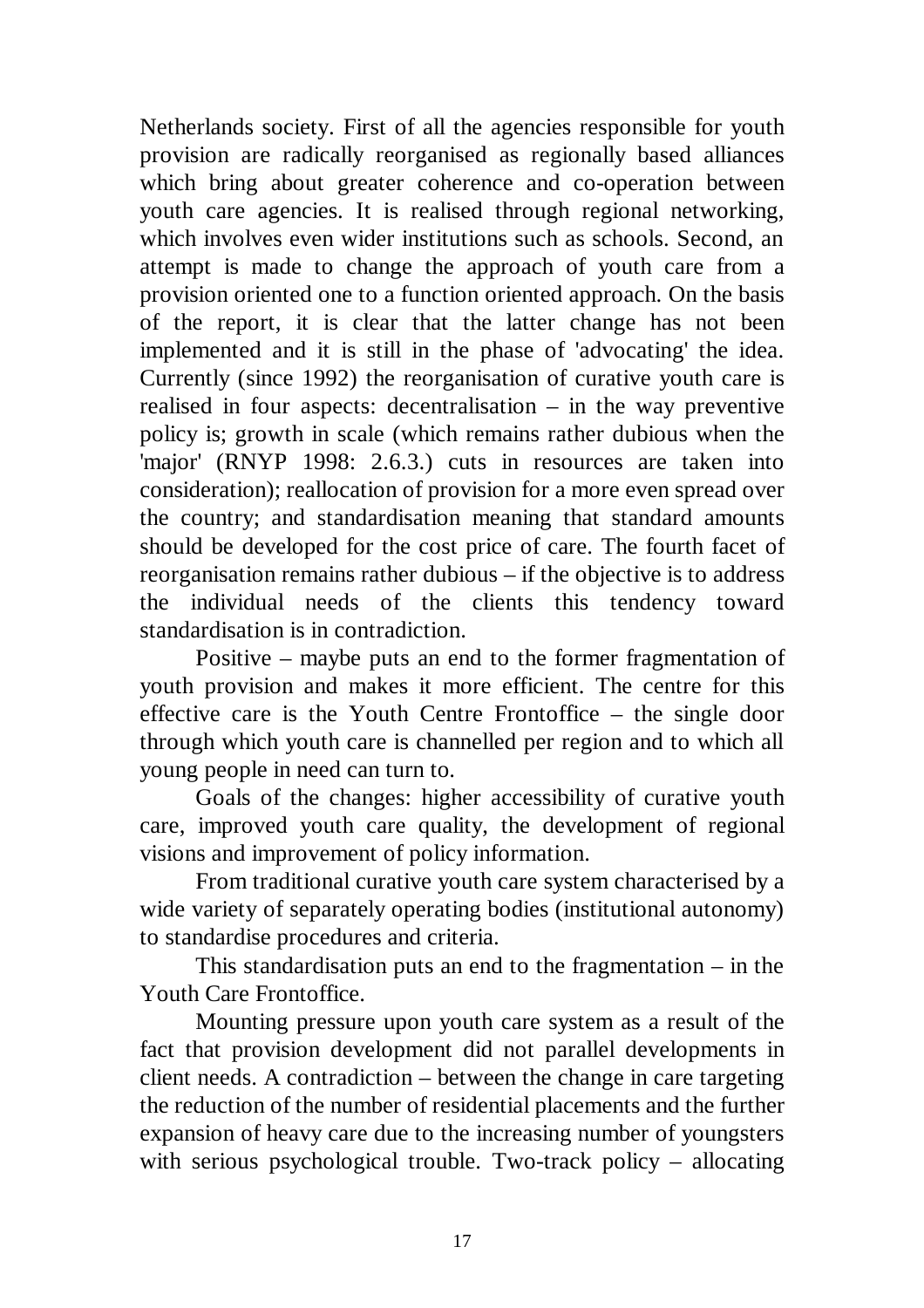more funds to residential care and the promotion of a shift from heavy to lighter forms of intervention.

## 4.3. Youth participation

This is a new approach in central preventive youth policy which is directed toward increasing the opportunities of young people to develop and manifest their positive abilities. It represents a break with the negative image of youth focusing on social problems held and caused by youth. This *opportunities approach* is directed toward developing of young people's 'social capital' – to enhance young people's social ties with society and activate them to challenge their own strengths.

This concept seems to characterise Netherlands sociology of youth since the early post-World War II period – 1945 although with different interpretations: from enlightening the young about what proper citizenship is, through young people's insistence to participate in political decision making, through encouragement of individual development and self-expression.

The report remarks that this turn of youth policy toward a focus on youth participation in the 1990s is a top-down approach. The memorandum *Youth deserves a future'* makes empowerment of youth the key objective of the innovations in youth policy – the youth policy should create conditions for youth to practice their roles, skills and attitudes that are relevant for their participation in society.

Youth participation is seen as active and passive. The *active participation* encompasses involvement in youth organisations, in planning and administering youth services and political participation aiming at influencing government policy. *Passive participation* – consuming youth services, mostly in leisure. This seems a very 'adult' view – view from above on youth participation; young people are no less creative in leisure than in other spheres. This top-down approach is manifested in the national projects such as the National Youth Debate which end with annual reports which are then circulated 'amongst Members of Parliament, the participants, youth organisations and youth workers all over the country' (RNYP 1998: 2.1.3.2.).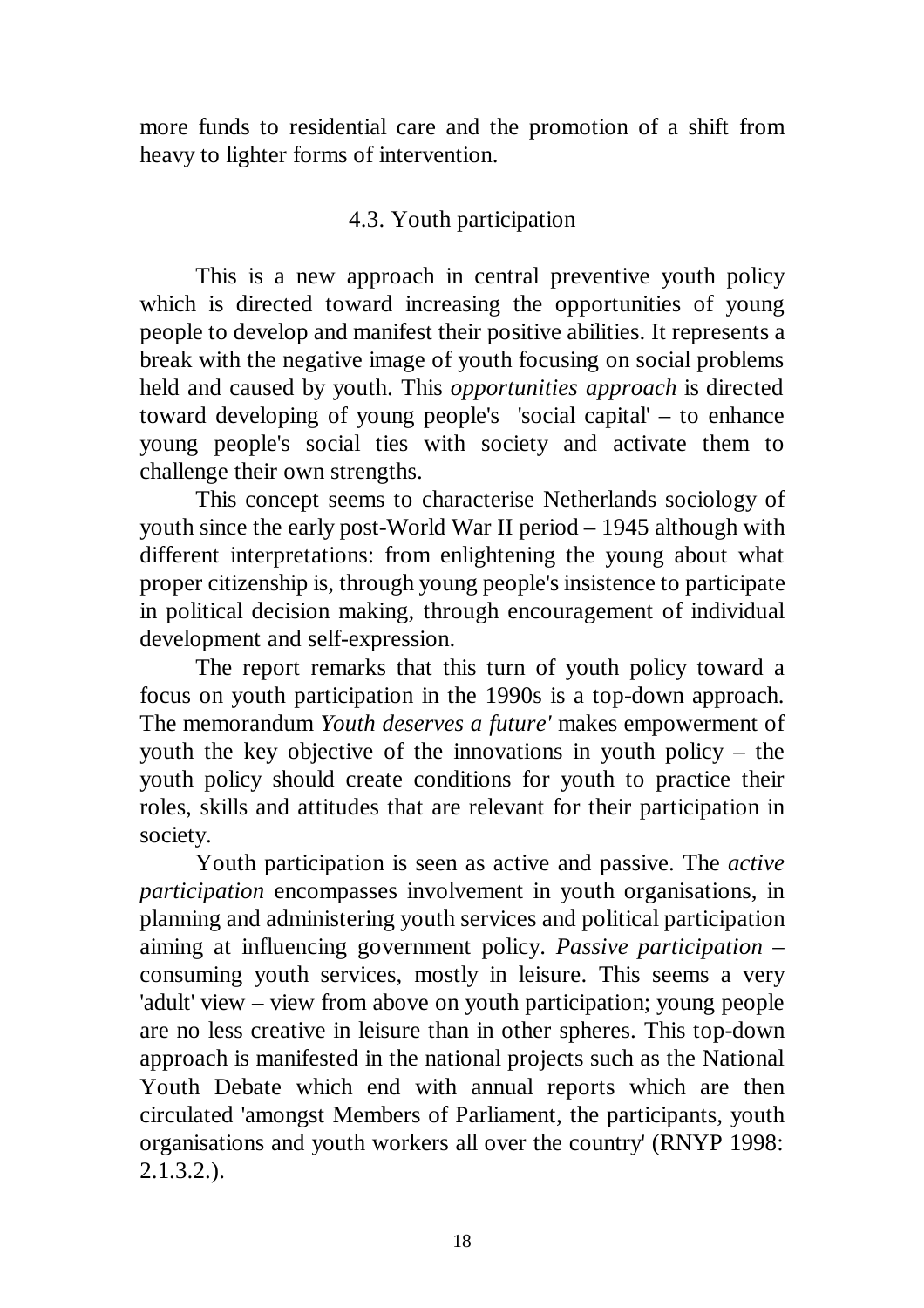The National Youth Debate is also an illustrative example in the on-going debate about participation of different 'youth bodies' and of their representativity.

It is evident from the National Report that the youth organisations - especially the political youth organisations - are not considered representative of all Netherlands youth

 In order to establish a more representative youth body the National Youth Debate between a youth panel and ministers from the government has been introduced. The youth panel (100 - 200 young people) is duly selected by researchers each year in order to create a real (sociologically) representative youth body - containing typical specimens of all (youth) classes/categories

In a representative democracy - like European countries - the parliament (or the local municipal council) is normally supposed to represent the electorate (the population/the people) as such. Few have seriously questioned its representativity - even though it may not at all live up to the sociological definition of representativity. They are of course expected to represent also those 'classes' or categories, which might not have won a seat in parliament or council.

It has of course always been a challenge for any representative democracy to make sure that also underprivileged groups make use of their constitutional rights to vote.

But it is hardly a solution to solve this problem by replacing an elected, representative body by a (sociologically) representative group or panel, selected by researchers, - to replace, so to say, the "voice of the people/youth" by the "voice of the researchers".

The law on students' participation in the management of universities was changed a year ago. Students got full voting rights and had one third of the seats on the University Council. After the change they have voting rights on certain matters and advisory votes on others. The councils have been also changed. Now the following model exists: a council of the employers and a students' council; this is a model of co-partnership. These two models gave students fewer rights, according to some students' opinions.

The report considers young people's participation in youth organisations and remarks that their social relevance has declined as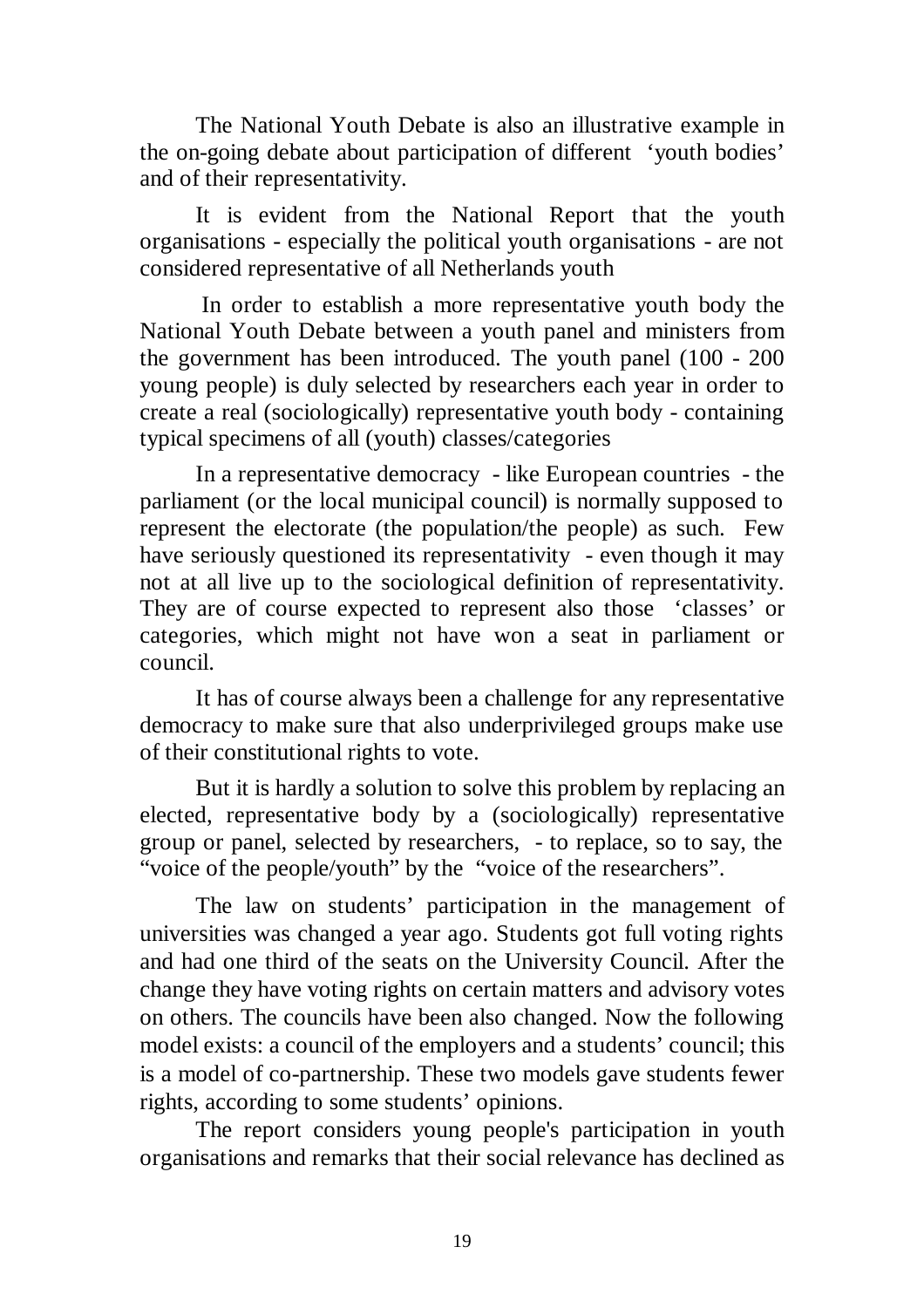their members belong to the middle class while youth policy is focusing predominantly on underprivileged youth. This apparent contradiction is largely due to the focus on national youth organisations only. Why not local as well. Some researches in East European countries show that there are many local organisations very active in the youth field but who remain invisible to the centre and to surveys designed from the centre. While the report is discussing youth participation at local level it mentions young people's joining in discussion of policy, in control of facilities, in implementing measures and in relapsing projects. Here the partners seems to be local government and organisations working with youth but young people are seen as individuals and not as organisations.

The effectiveness of this policy according to a study of local authorities (DSP, 1996) – a third do not focus on youth participation, half do so occasionally and only 10% – systematically. From the experiments in eight pilot municipalities it is seen that the ways of thinking and the skills of administrators and officials have not changed accordingly and they insist to hold the lead rather than allowing 'too much' power to the young fearing that this might create 'order taking' situations. On the side of the young people there is disillusionment with this strand of youth policy – joining discussions is of no use.

The problem however is not only in the 'thinking' of local administrators and of their 'natural' dislike to take orders from lower standing clients (young people). It is on the central level where debates remain a goal in itself. Even when the report is enlisting the forms of youth participation, it is considering such important sphere for the young as leisure as only consumptive but not creative and is not mentioning such important, at least to youth in East Europe, form of participation as participation in the labour market and in work. The report itself suggests that if youth is taken into account seriously, other issues will be raised into youth policy debate such as environmental health, combating racism, etc. Cross-border participation, evaluated positively by young people, does not reach genuinely disadvantaged groups.

The opportunity led approach to youth participation is still underrated.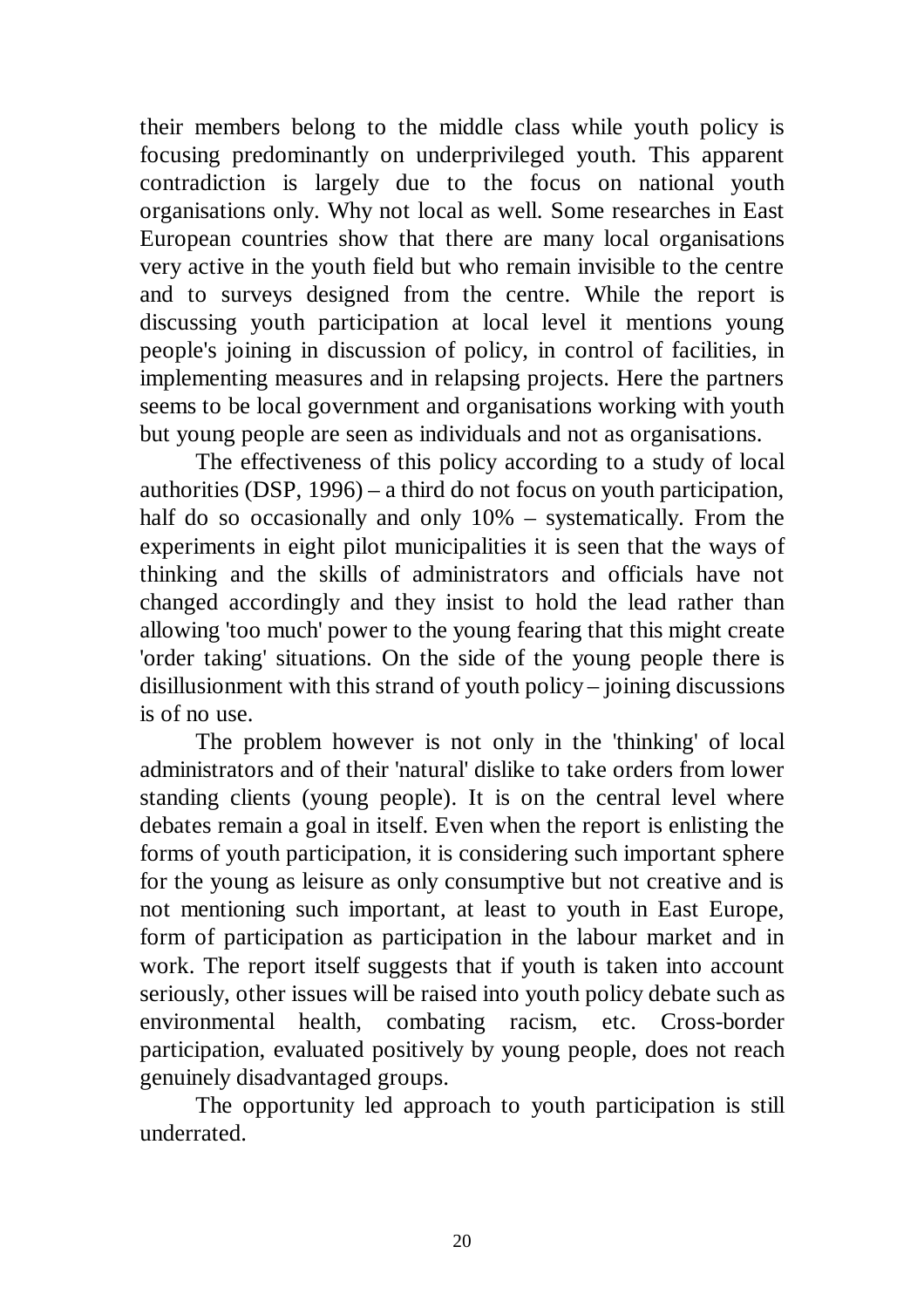Opportunity approach is a needs led approach in contrast with the problem oriented one and with an instrumental nature. It is expected that it will have a catalysing role in changing the compartmentalisation of local authorities and the gap between citizen and local authorities.

Problematic young people are perceived as clients and not as prospective partners. Involvement of non-problematic youth - as opposed to inclusion of youth at risk - in the processes of preparation, administration and implementation was seen to function and to be beneficial (the children's town council in the city of Goirle, where children are given the space, resources, support and responsibility to pinpoint, assess and improve certain problems of their municipality, as well as suggest and plan cultural, sports and leisure activities for children). If this has been such a success with children, why cannot adolescents and « older » young persons be equally involved in improving their local environment? Active participation cannot be limited to involvement or inclusion; it should also imply awareness to responsibilities and the actual transfer of these responsibilities. Of course, this would be inconceivable if the other « party » is not considered to be a partner in the decisionmaking process.

## 4.4. Young peoples' need of ideas

Today's young people in the Netherlands have impressive physical dimensions (average height 183 cm for young boys and 170 cm for young girls): the young people are more educated and receive more money compared to the young people of the previous generation. They are also offered a wider range of entertainment. At the same time young people today do not have higher selfconfidence; the manifestations of psychological instability and deviating behaviour are on the increase. In order to understand such a situation it is necessary to take into consideration the interrelations between the material and ideal aspects of life. Certain dissatisfaction with the present forms of ideological commitment can be perceived in some trends: young people distance themselves from traditional religions, from modern ideologies, from the ideological content of youth subcultures. On the reverse side of de-pillarisation are the symptoms of a vacuum of ideas. Naturally, it is not characteristic for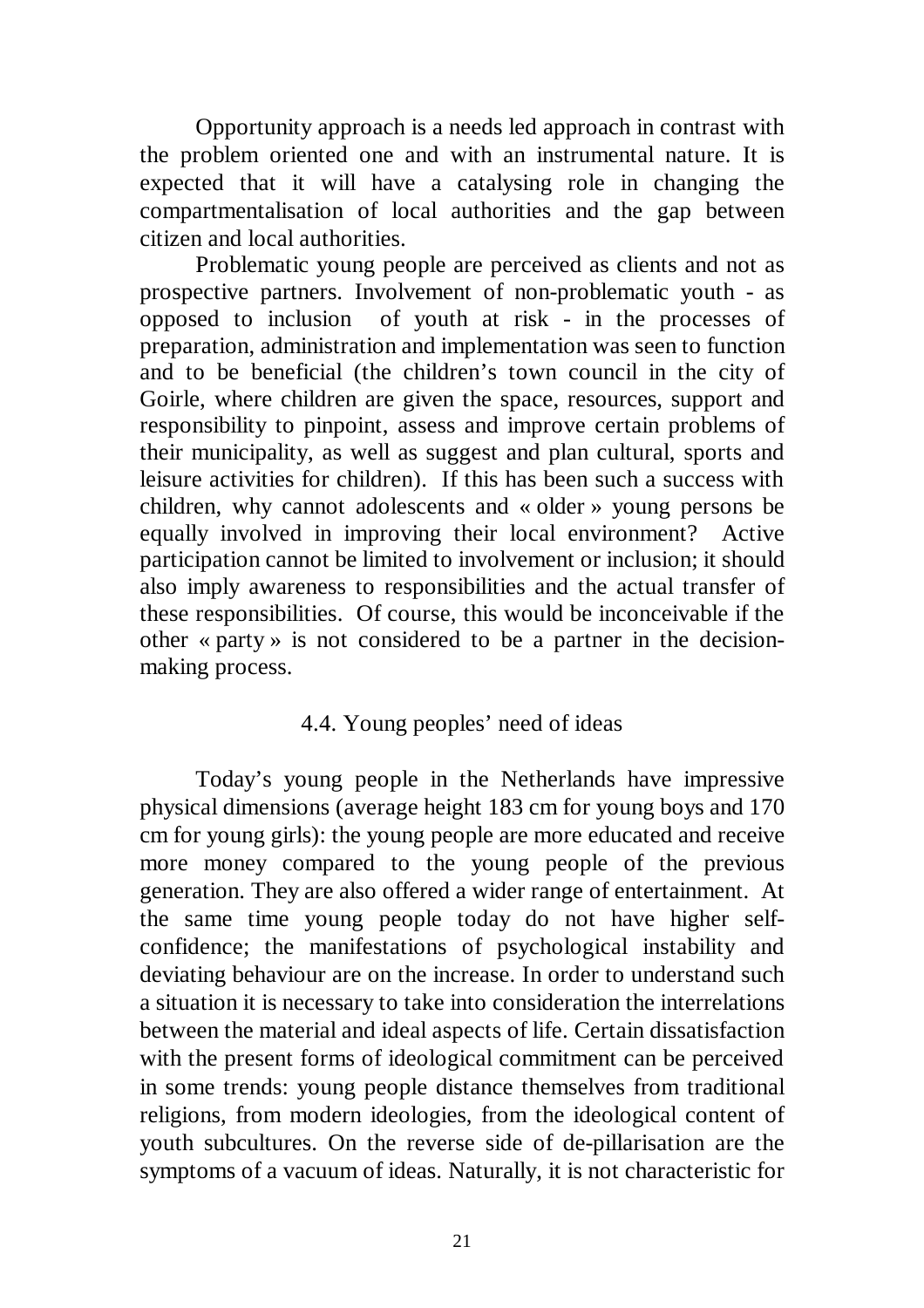a liberal state to determine the ideology of its young people. However, without paying sufficient attention to the necessity of social and personal ideas, typical for a young age, the counteraction of their substitutes, such as consumerism, alcohol, and drugs, could hardly be successful.

### 4.5. Youth organisations

Numerous youth organisations seem to be led and managed by adults. This raises the basic question of why young people follow and continue to allow adults to *« do things for them »* rather than preferring to *« decide and do things for themselves »*. Are they so used to this state of affairs that they have no choice other than accepting what is offered in order to feel accepted; are they simply indifferent to what is happening around them; do they feel helpless in influencing « adults »; are they just waiting until the overnight change when they can join the « adults » group, that is when they turn eighteen years of age?

The system and approaches that are implemented in the Netherlands as regards to formal academic education is definitely of a very high standard. However, on the contrary, the importance of youth organisations as basic elements of civil society, in terms of non-formal education is hardly recognised and they are not, therefore, considered and supported in similar, professional methods and standards. In fact the notion of non-formal education in character-forming of children and young adults is absent from the national report and was hardly encountered with during our visits. Of course, from contacts with leaders and representatives of youth organisations, it remains evident that the whole concept of nonformal education, which is indirectly the result of voluntary youth work, irrespective of whether it is accomplished by political, environmental, educational, religious, leisure or exchange organisations, remains their top priority. Our considerations are therefore aimed at youth policy makers in the sense that non-formal education should first and foremost be seen as an invaluable asset and as a complement to formal education. Furthermore, decisionmakers need to recognise that youth organisations are essential in the development of active citizenship in a civil and democratic society.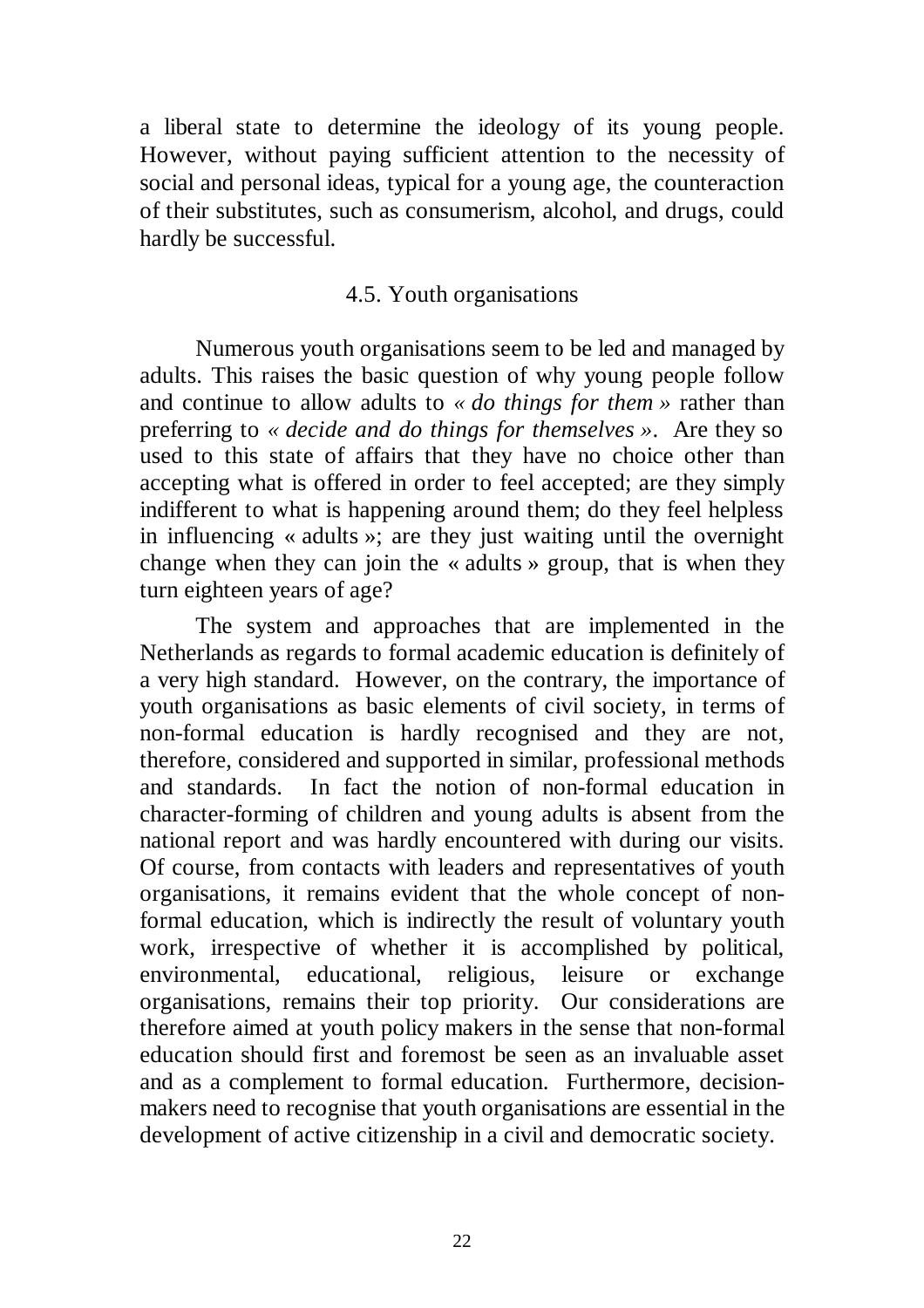#### 4.6. Paternalism

Paternalism that has been characterised by the typical hierarchy-based understanding of the relations between people of different ages and sex was severely undermined by the overall progress of development of modernity. However, it cannot be said that it is only a part of past history. Paternalism is coded in the basic postulates of various religious beliefs, and it is particularly characteristic of Islam. Paternalism resorts to political umbrellas of various extreme movements – openly in the extreme right and concealed in the extreme left. The administrative socialism in Eastern Europe prolonged, in a modified form though, the historical life duration of paternalism. (There are researchers (8) who find a parallel between the post-revolutionary paternalism in the East and the non-revolutionary paternalism in the West). Paternalism, however, exists also at the social psychological level. We can call it *residual paternalism*. The key terms of patronage, paternalist youth policy, are care and prevention. Of course, care and prevention may be spoken about not only in terms of paternalistic position. What matters is the understanding about both in the general context and in their relationship with the subjective position of youth. The youth policy in the Netherlands throws an obvious challenge to the residual paternalism and at the same time shows how difficult it is to overcome it. Youth participation is interpreted as an active role of the youth. Projects like the *Partner Schoo*l demonstrate the exclusively fruitful attempt to solve certain problems of the extremely vulnerable youth through its active involvement.

### 4.7. Prevention as basis for all youth policy

As already pointed out (chapter 3.2.) youth policy in the National Report is normally referred to as 'Preventive youth policy'. According to the report, youth policy is part of the welfare policy, which also encompasses nurseries, childcare and other social work. The term 'youth policy' is often replaced by 'youth care'. (9)

Naturally, an important part of every national youth policy must be how to deal with that part of youth, which is at risk in one, or another way. For this part of the youth policy, a preventive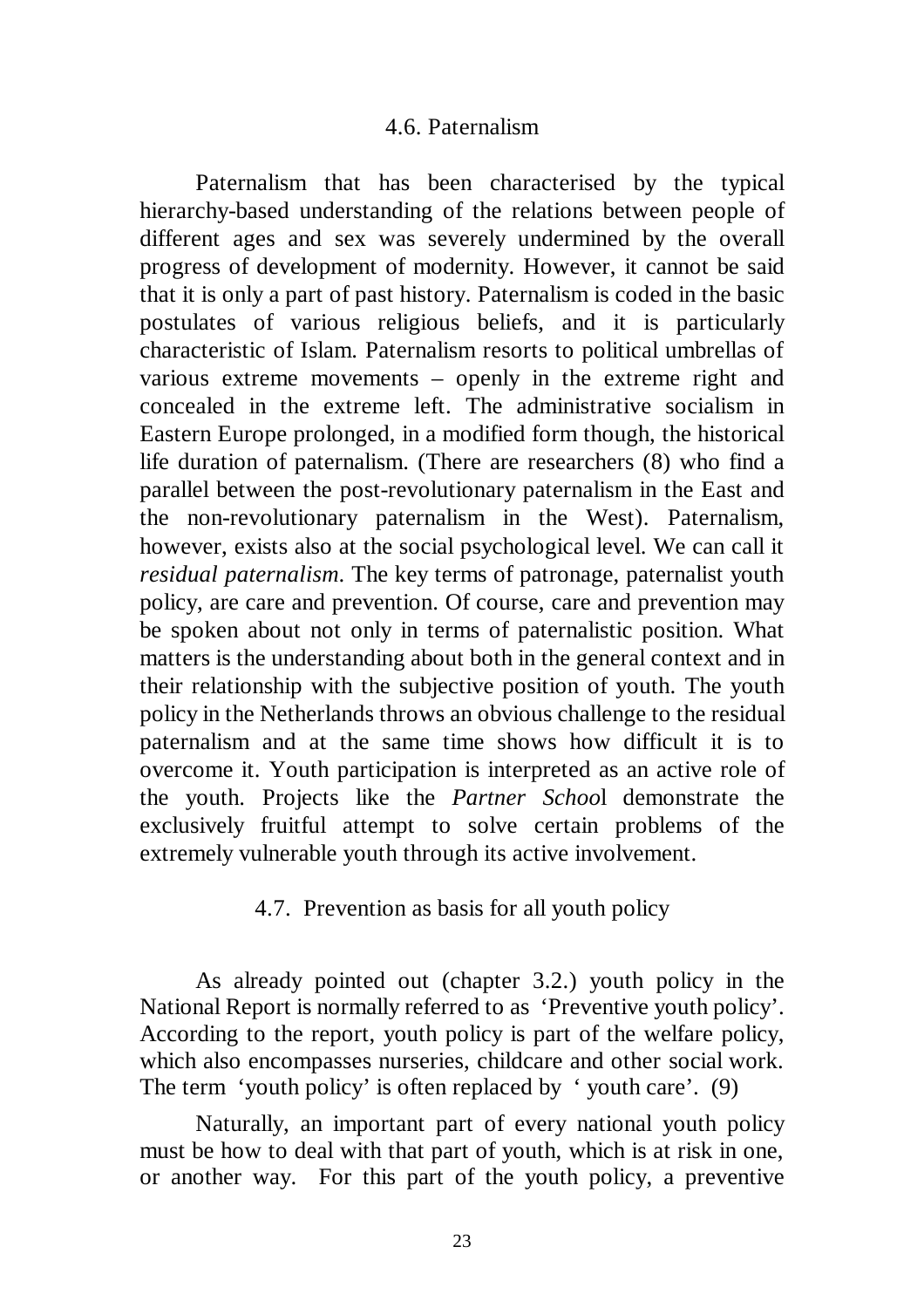approach has doubtless advantages compared to the process of taking measures post factum. At the same time, prevention, as a point of departure for all youth policy sets as a premise youth as a problem, thus influencing the overall understanding of youth policy.

Psychologically the preventive approach may suggest that the main task is to preserve the citizens' peace and quiet from the deviations on the part of the 'troublesome young', i.e. from those young people who do not successfully and smoothly integrate into the present, adult society. Youth at risk of exclusion therefore has to be taken special care of - to be 'cured' for their lack of ability to become integrated.

In this way society - so to say - puts the blame on the individual young person at risk - in stead of considering possible shortcomings or failures of the educational, social or employment systems and policies of society.

The preventive approach may be considerably improved by active participation or involvement of youth in the process. The inclusion of youth in the processes of preparation, implementation and administration - "allows for improving the quality of policies and respond to a client-centred and needs-led approach" (RNYP 1998: 2.1.4., 1.2.2. et al). Such terminology - at least - leads one to understand participation of youth/clients as a means of improving the necessary treatment of the clients - a well known approach from the spheres of curative institutions etc. - i.e. - to include the clients and stakeholders in the processes of quality-improvements of social institutions.

The young people at risk become the clients of a preventive system whether 'caring' or 'curative'. What remains to be done is to analyse the clients' needs with the help of professional experts and researchers.

This new 'involvement-of-youth approach' in preventive youth policy may very well be 'client centred' and 'needs led'. The youth at risk, with their problems nevertheless remains clients, i.e. dependent on the preventive or curative system.

Previous experiments in several European countries have shown that quite often young people are categorised as 'youth at risk', because they do not feel that they belong to society: Society does not seem to need them; they are not valued and not given any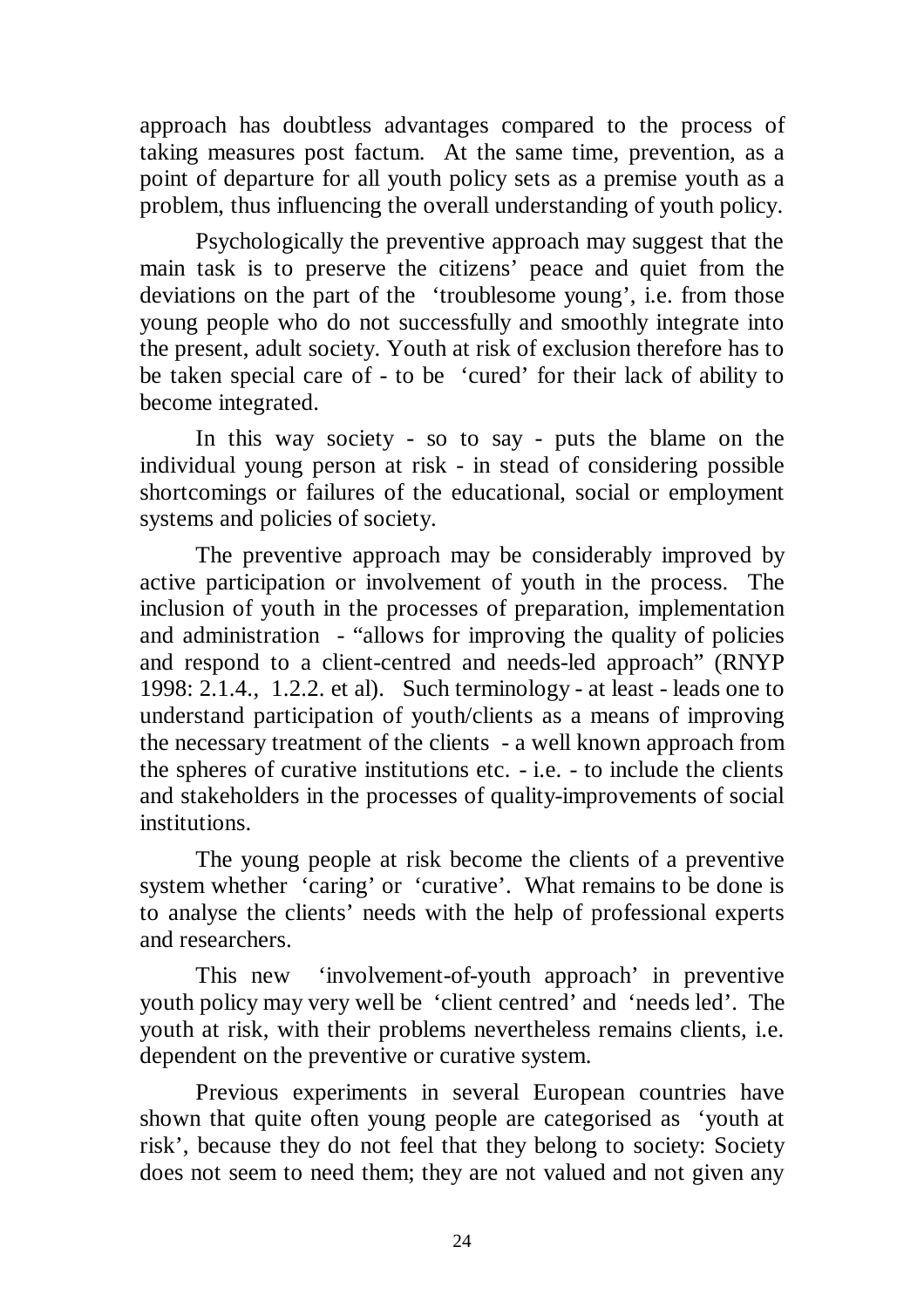opportunity to commit themselves and take responsibility. If on the other hand these young people are met with an appeal to their positive potentials - and an honest wish to make use of it - they may very well develop into active resource persons, both in their group and in their neighbourhood. The positive approach re-establishes their self-esteem and self-reliance, (See Council of Europe reports "Participation as a means of integrating young people at risk into society<sup>7</sup> 1990, - and " The development of an integrated approach to youth policy at local level", 1993).

### 4.8. An educational approach to a general youth policy

Emphasising the preventive approach for an overall or general youth policy may solve some of the problems of (the 15 %) of youth who are supposed to be disadvantaged or at risk. On the other hand it may as well prevent - or at least make it more difficult - to pursue other important aims of a general youth policy.

In the necessary renewal of society for the next century - "youth is society's capital; - the innovative drive of society, its hope for the future, the powerhouse of change that shows society the way to the future", (R. Mönchmeyer, CSO, 'Youth at risk' - conference 1996.).

One overall aim of a youth policy might be to create the openings and possibilities within all policy-areas for youth to learn to develop and prepare themselves for their ( ! ) future society. To pursue such an aim may necessitate a renewed consideration of the concept of participation. To be given responsibility for running a local playground may be a - modest - beginning. But to be given influence and responsibility for one's own life sphere means to be acknowledged and accepted as an equal partner - also in the necessary decision-making processes.

Experiences from the few local pilot-projects where this has been tried out in earnest - also in the Netherlands - show that the most difficult part of such experiments seems to be to persuade adults from the administrative and educational sector that giving more influence and responsibility to youth also means to give away part of one's own power. The challenge to such local pilot projects seems to be educational - for both young and for adults.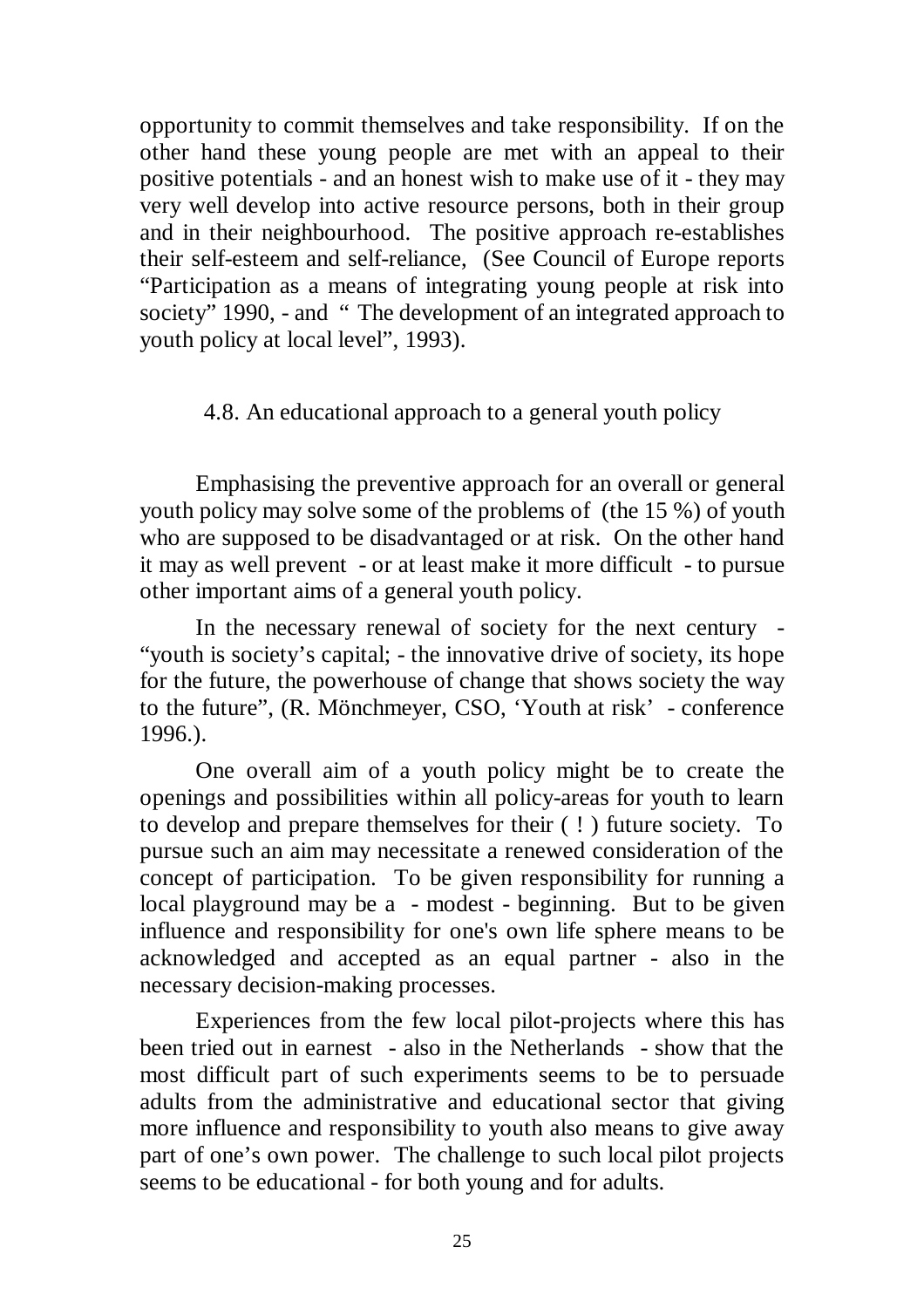Another important aim of a general youth policy might be to take up the challenge from the new generation - and try to answer their open or implicit questions about the value-systems upon which our democratic welfare society has been built.

This should, of course, not be a matter of indoctrination or mere 'teaching', but rather an invitation to an open dialogue between equal partners about common values, common responsibilities.

The 'de-pillarisation' of the Netherlands society seems to have left some symptoms of a vacuum of ideas and ideologies. Young people are said to distance themselves from traditional religious belief, from modern ideologies, from the ideological context of different youth sub-cultures etc. This is probably not because they reject all values. But rather because they find the traditional frameworks or fora for such value discussions outdated and not corresponding to the challenges they see today.

To familiarise the young generation with democratic values and practices and with the humanistic philosophy which lies behind our ideas about welfare and solidarity - and thus prepare them for their active participation as citizens - is important in every democratic society.

Sharing influence and responsibility is not only a way for young people to learn democratic ways of living together. It is also a way to give them a more meaningful life.

It may be necessary to re-create or restore important elements of civil society such as democratic (youth) organisations, grassroots movements and other fora for the open dialogue about the common values of our future society. But such a revitalisation of our representative democracy requires an educational approach to the overall youth policy.

The new generation must learn how to function in a democracy and how to establish their own voice in society whether it be based on the present model of our representative democracy - or on their own innovative, improved, but democratic, models.

Such a learning process may be supported by introducing civic education in the curricula of the formal school-systems. But learning the practice of such a process has always been one of the most important functions of the free, independent organisations and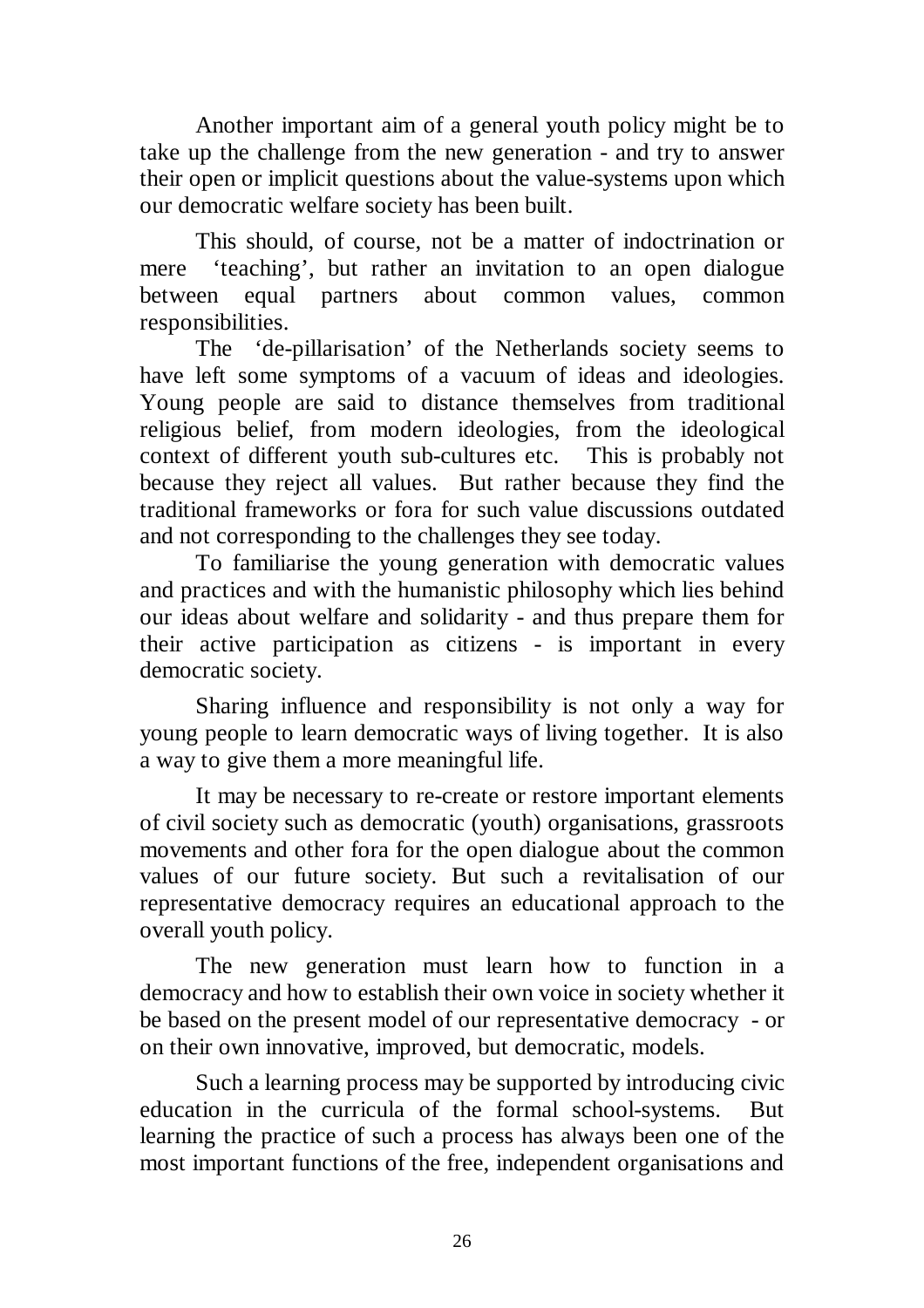movements of civil society - including youth organisations. The personal competencies - like creativity, ability to work together in teams and take decisions etc - gained here are now also highly valued new competencies in the business world.

Some of these movements and organisations - the more traditional ones - may not now be able to fully live up to this educational challenge and may need help to re-juvenate their work. But it is hardly a sustainable solution to abolish these important elements of civil society and replace them by top-steered bodies or 'panels' selected by researchers and/or authorities in power.

The re-juvenation of the learning and practical training for democracy is a non-formal educational challenge for any youth policy - the concept of which seems to be almost totally absent from the National Report.

## **5. Some specific fields**

## 5.1. Education

It is no wonder that in a country where over 90% of 15-19 year-olds are in education, education constitutes an important part of Netherlands preventive youth policy and especially for its innovative strand – youth participation. Educational policy with its three major goals: to enhance young people's personality development, to prepare them for democratic citizenship, and for participation in the labour market, bears a direct relationship to youth welfare, prevention and care. Since the 1960s, educational reform is aiming at combating inequality in opportunities with special provision available for young people of immigrant backgrounds. A specific feature of Netherlands educational system is its high degree of compartmentalisation based on both religious (denomination) affiliations and philosophical and teaching principles.

Changes in the field of educational policy comprise shifts in its institutional structure and policy approach. Preserving the freedom of denomination and organisation, a process of secularisation and de-compartmentalisation is underway. This tendency has yet a minor effect on the educational infrastructure. Perhaps a more significant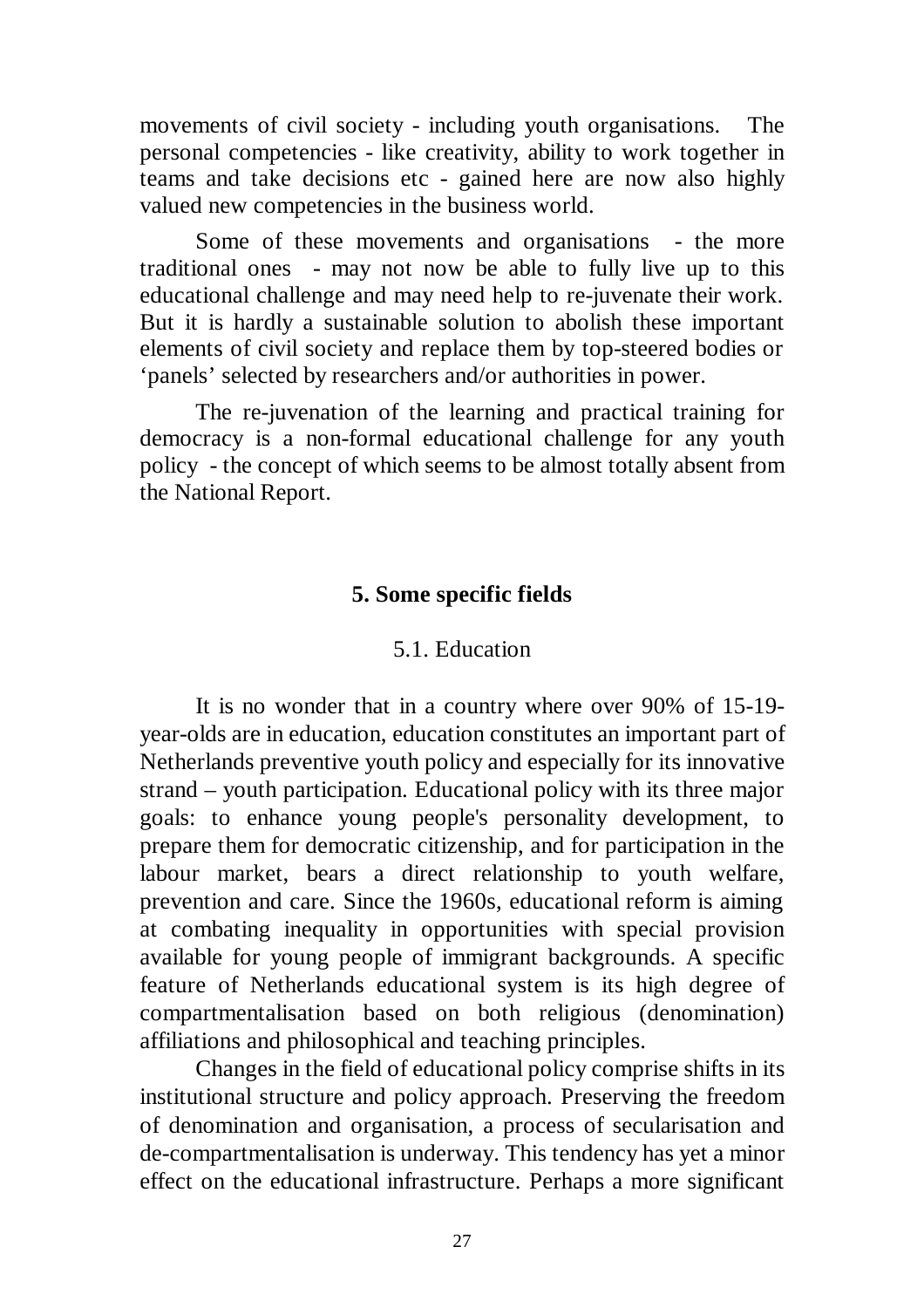feature of administrative reform in the field of education is the drive toward restoration of autonomy of schools and the widening of the scope of liberties, responsibilities of school management, especially the role of headmasters. Schools are made to account to the public at large, primarily to parents for their policy and educational results. Large-scale merger operations such as the regional platforms serve to concentrate educational resources and operate within budgets that have been converted from provision-led to needs-led.

The new approach of educational policy or the new 'vision' as the authors of the report put it is to raise the importance of noncognitive skills that the educational system should develop – such as independence, sense of responsibility, flexibility and immunity to stress. These new social and emotional skills of young people should enable them to adapt to the new information environment of the computer age.

However, individualistic independence combined with financial facilities may not necessarily lead to responsibility and immunity to stress, - the high percentage of suicide attempts among Netherlands youth might be the negative outcome of exaggerated, premature independence. The existential problem of all young individuals is that personal freedom and autonomy presupposes a minimum of self-esteem, self-knowledge or self-reliance, - qualities that are related to real, innerdirected freedom and independence - as opposed to independence acquired only by financial facilities. Immunity to stress could be sort of chameleon-type adaptability with no moral restrictions on the axis of personal interest and profit or pure egotism.

Such a call for caution may of course easily be misused by the open or hidden 'paternalists' of education. But it is a challenge for the educational system - also in view of the new computer- and media-age - to make sure that youth are given sufficient possibilities for learning to analyse, evaluate, select and reflect about the huge amount of information. In short: they must learn to distinguish between good and bad.

With the view of the goal – to enhance equality of opportunities – it remains unclear how young people choose between the four types of secondary education or its three pathways (theory, practical and educational) that are currently being introduced. Boys and ethnic minority children are over-represented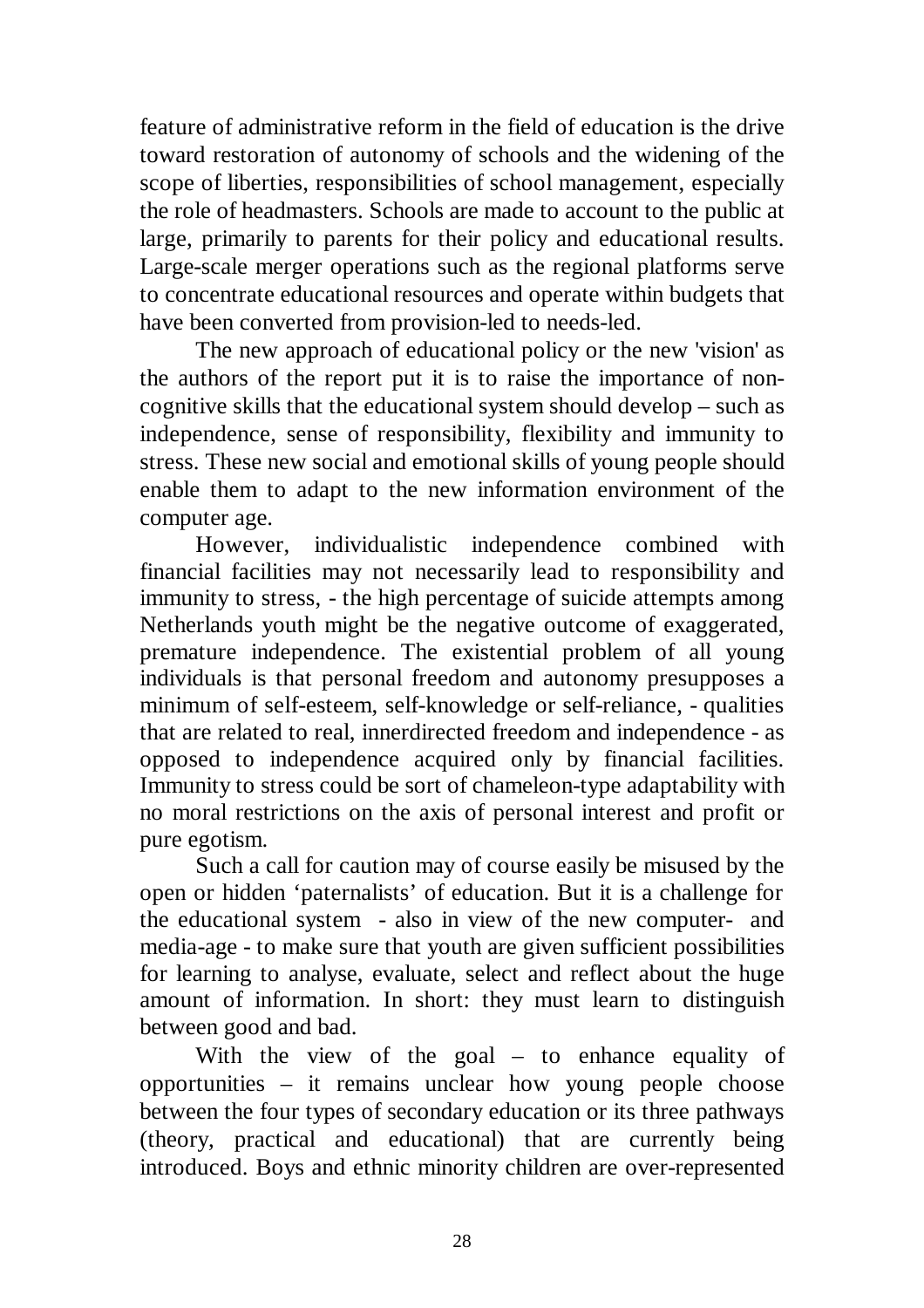among students in special primary and secondary education. In the sphere of higher education women predominate among social professions, child education and health care while men outnumber women in sciences and technology and the differences between their shares is two, three and even more times. Such complementary forms of education that are encouraged by the Adult and Vocational Act (1996) and the Employment Service Act (1997) could play a greater role but statistical data on their effects were not provided in the report – to be able to judge their effectiveness.

Statistical data show an increase of the number of pupils in secondary education paralleled by a decrease in the numbers in mainstream education. This has been addressed by measures to reduce the gap between the two types of education such as the project Back to School Together Again, pupil-based financing and co-operation between the special and the four-year mainstream forms of pre-vocational and junior general secondary education. Also, parents are encouraged to send their children to regular schools and use additional help provided by experts from specialised schools or by teachers from regular schools paying them with vouchers received from a Regional Education Centre. To address the needs of those young people who remain incapable of obtaining mainstream qualifications despite the extra support, there is a labour market oriented pathway of education. However, the report does not give more concrete information about it.

On the *school achievements – school failure* scale, attention is focused on the negative spectrum. Educational disadvantage remains a problem for youth policy in the Netherlands although it concerns only about 10 per cent of young people. Surveys reveal its correlation with the family – the educational, vocational and ethnic backgrounds of the parents. It is usually associated with early school leaving and non-attendance at school. These problems are addressed by the following measures: Educational Priority Policy Act (1998) and Educational Disadvantaged Policy Act (1998) which delegate a lot of power to local government. Their key target groups are immigrant pupils and pupils with poorly educated parents. Also, a Regional Report and Co-ordination Centre on Early School Leaving is planned to be set up to register the early leavers and guide them either back toward education or the labour market.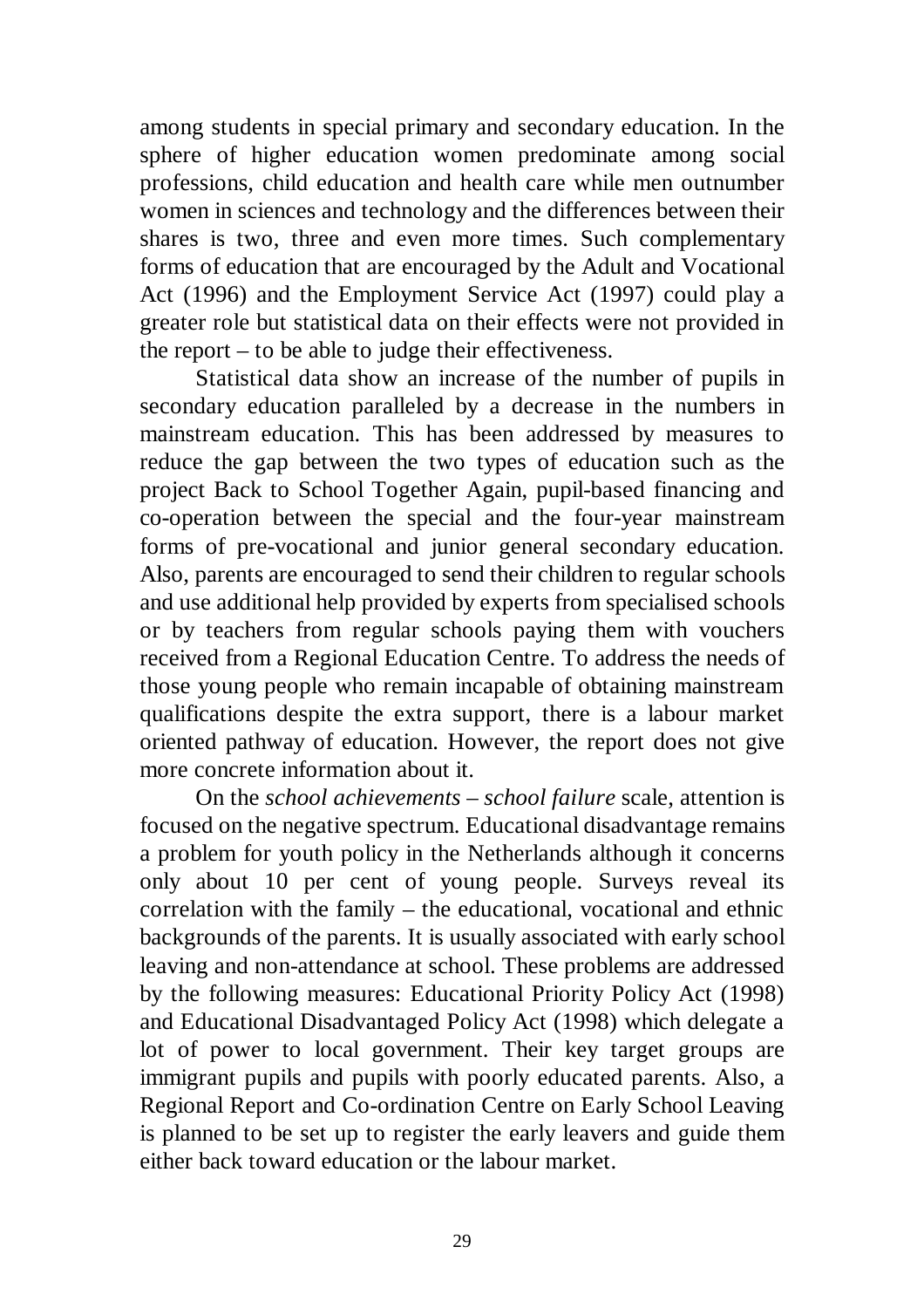Another big problem is violence at school in which young people - fellow pupils and teachers are both victimised. Surveys estimate that between a tenth and a fourth of young people are regular victims of bullying. In 1995, a 4-year campaign to promote safety in schools was launched by the central government but the report does not give details about its contents and methods nor about its effectiveness.

### 5.2. Welfare

The health status of young people in the Netherlands is relevant to the advanced countries in the world, although it is questionable if the fact that 5% have made one or more attempts of suicide and a further 10% have considered suicide (sometimes or often) is a 'normal element of this life stage'.(10)

This strand of youth policy seems to have a very good information base with a national representative survey conducted every four years. Alcohol consumption and drug use is on the increase, which is closely linked to the preferred types of youth leisure – associating with friends and going out. Survey results reveal a positive relationship between drug use and the drug use of family members and friends, outgoing behaviour, committing petty crime and truancy.

It is worth noting the existence of an extensive system of youth health care service – with general preventive orientation as well as with specific focus on particular groups as to reduce socioeconomic health inequalities. The latter is tackled within a special programme (SEGV) and a committee. Also, there are specialised programmes for people with disabilities, which are directed toward supporting people with disabilities to be active in mainstream society rather than isolating them in specialised residential institutions. The country has a developed network of specialised agencies supporting young addicts. These provide counselling, outpatient services and in-patient treatment for young people with addiction problems. We do not have enough information to judge about the specificity of its activities (in comparison with other European countries) and the effectiveness of this system.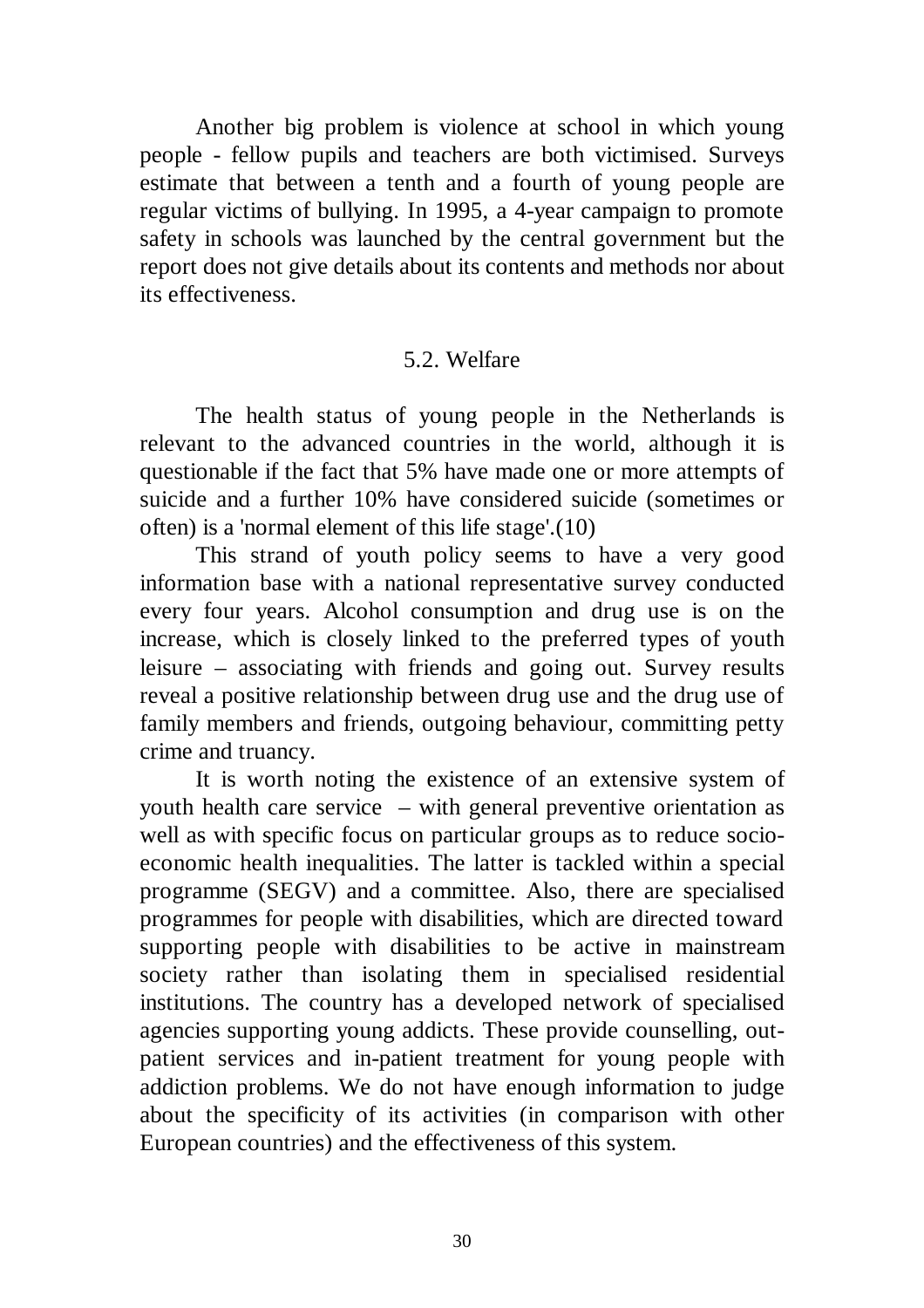## 5.3. Leisure- participation

Leisure is assuming a growing importance in young people's life whilst, at the same time youth policy is paying a declining attention to it.

Several trends can be discerned in youth leisure in the Netherlands.

While younger children are less likely to be left to play in the streets unattended and are taken by their parents to and from for practising sports or visiting clubs, older pupils participate less often in organised sports whereby girls switch off at a younger age than boys do. Associating with friends, visiting pubs and discos in small groups are on the increase as are enjoying computer games and the new media. Watching TV and video is very popular while reading, especially from libraries, and going to theatres, cinemas and concerts is not, young people preferring to make music themselves or at least choosing their own style.

It is probably so that no youth policy initiative can do away with or substitute the expanding private commercialisation of leisure-time and related activities. This is a general trend in all developed societies. Young people tend to register as potential customers much more easily, influenced uncritically by mediatic advertising - and having difficulties in escaping the commercialisation process of every aspect of social life. Today the trend is to persuade everybody to adopt a new life-style, so that the rest of the process will be automatic. Since young people are more keen to experiment with new social fashions and life-styles they are also more easily manipulated: "A good customer is an un-critical, passive and automatic customer".

Also here - within the area of leisure-time activities - there is a challenge for non-formal educational initiatives: to counteract this development towards passive consumerism, which could also be a danger for civil society.

Formal politics, the church and ideological movements do not appeal enough to new generations so that we can note some trends to youth de-ideologisation and de-politicisation. However, there are two important stands, which should not be overlooked by those dealing with youth policy. The characteristics of another type of policy and ideology are emerging in youth expectations. Issues such as human rights, poverty, third world, peace, discrimination,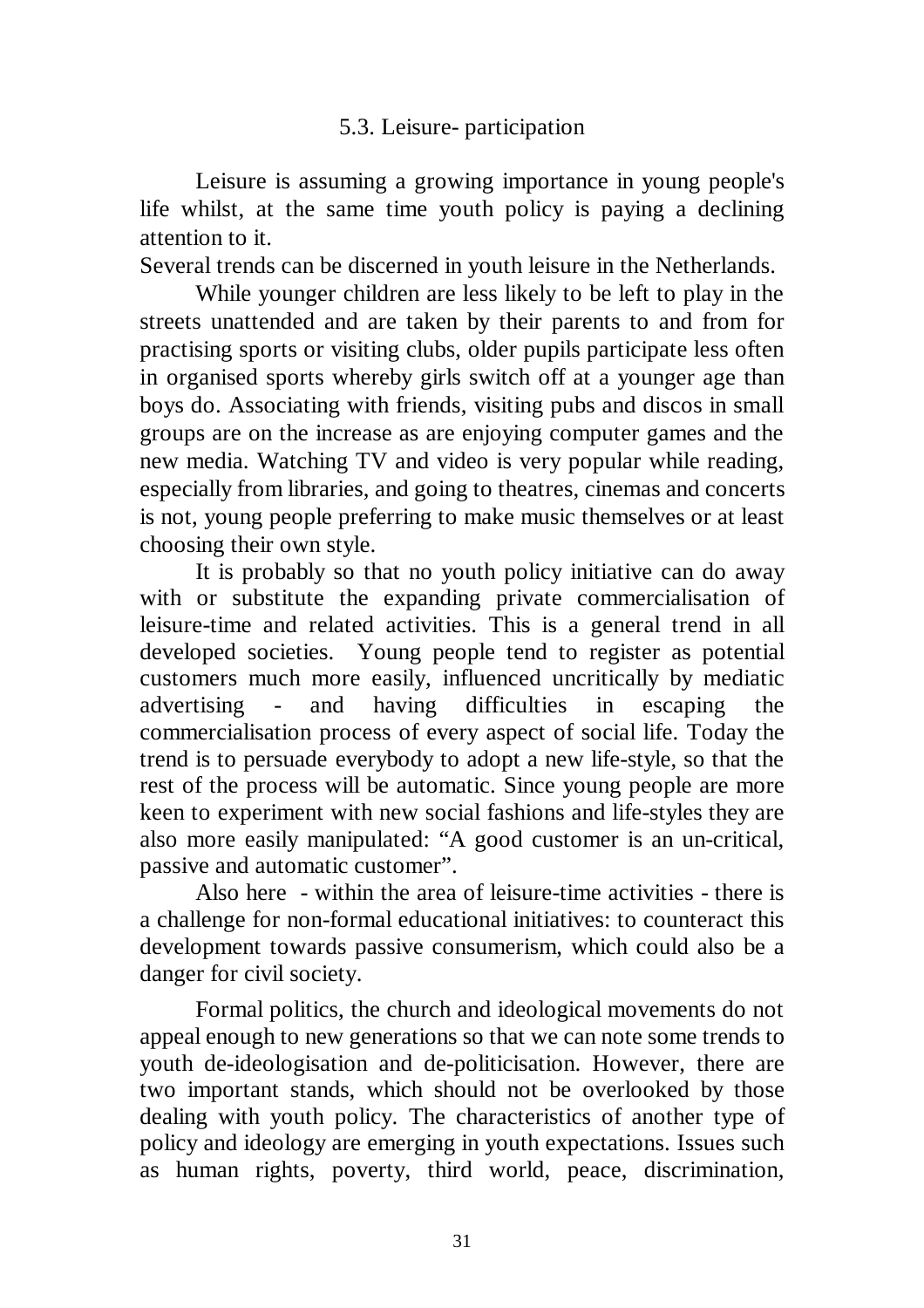environment are of great interest to young people and they are ready and willing to comment upon them. Also, while young people dislike joining organisations they remain prone to enthusiastically join spontaneous activities such as manifestations, protest actions, etc. A reason for this attitude of spontaneity might be that mediatic and electronic (visual) messages are too fast to wait for analyses, and people forget very quickly whatever is important today under the social pressure of temporarity. Fragmented and simulated information do not formulate ideologies and solid political interests. They produce temporary mimetic fashions and spontaneous enthusiasm for some noble causes such as environmental issues or protection of disappearing animal species.

This is a global trend as influenced by post-modern media + internet styles and can be found also in Eastern European countries where these influences are expanding to youth even faster than free market's effects. ( Kovacheva 1995 ).

Perhaps the most marked tendency in the field of youth leisure is the proliferation of youth subcultures. While they are not a new youth phenomenon, there are unique characteristics of the presentday youth subcultures in the Netherlands. In the enormous diversity of styles and liquidity of youth cultures, the former idealistic notions or critical messages to societies, typical in the previous decades, seem to have been lost and young people find themselves engaged in the so-called 'style surfing'. As the authors of the report put it – style has become a pure form without contents.

One (cynical) explanation could be that the market forces and the establishment noticed the critical messages of the former subcultures (the 'Provo's etc.) as being potentially dangerous, because they ridiculed some basic trends of modern market philosophy and values of society. Such sub-cultures could be 'dis-armed' by transforming them into a matter of fashion and style. As a result today's sub-cultures are less polarising and more conformist than during the previous decades. The same mechanism could be behind the tendency to 'de-politicisation': If protest actions and manifestations for human rights, poverty or environment etc. can be referred to as temporary fashions and 'style-surfing', then society (the market-forces) does not need to take the protests seriously.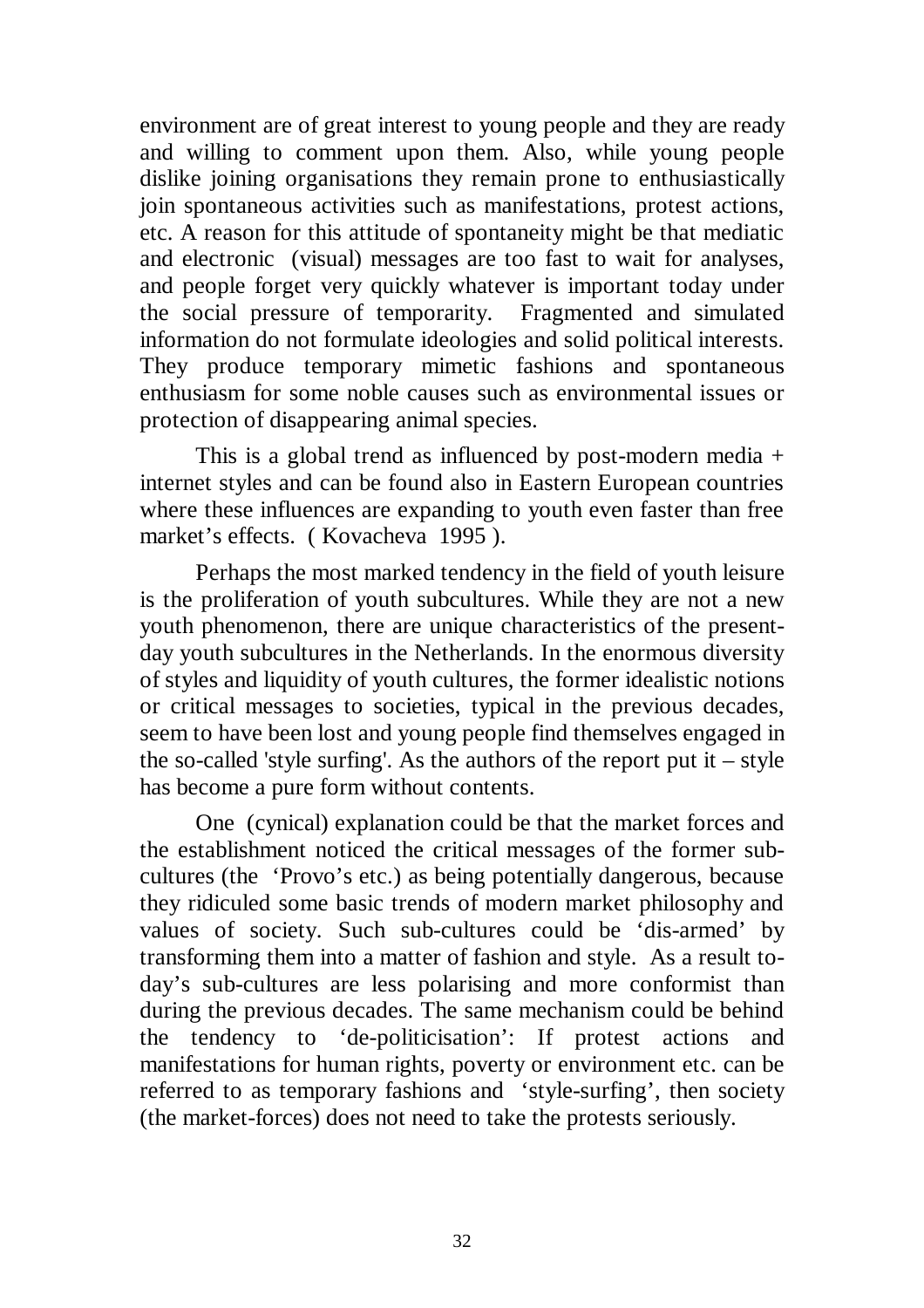In this diversified and anarchic milieu of highly individualised youth leisure pursuits, the traditional preventive youth policy is definitely out of place with its patronising and enlightening approach. Is there a new approach in youth policy in the Netherlands, more relevant to the youth interests described above? In our judgement, the new decisions are highly inadequate. The report puts in the first place the policy attempt to regulate TV and the new media to diminish young people's access to 'violent material' and 'unsuitable or unpleasant information'; in the second place – Youth in Motion Task Force – to put young people back in organised sports. It is not clear, why sports have been allocated such a small space.. It is probably here that a serious resource for youth policy in the Netherlands could be found – as an obvious instrument or a 'gateway' for young people and a potentially powerful resource in civil society and in non-formal education.

### 5.4. Youth information

This term entered debates in youth policy since 1985 – the International Year of Young People. It was expected that it could serve as a basis for a modern youth approach enhancing youth participation and having preventive effects. Above all, youth information offers young people new possibilities for independent decisions and the right of choice; at the same time students have to assume higher responsibility for their own choice. In the Netherlands youth information was developed within the infrastructure of existing youth services unlike the change in other countries where new services for youth information were created. This might have a positive effect of developing youth information close to the services as a new instrument in their own practice. On the other side, this could be a hindrance for the system of youth information not allowing it to develop in an all-encompassing way and keeping it fragmented.

If the State did not create new structures to deal with youth information although it funded many projects in the field, the local authorities and youth workers set up Youth Information Points providing information and advice. Their activities are facilitated by the communication of various agents such as libraries, schools, and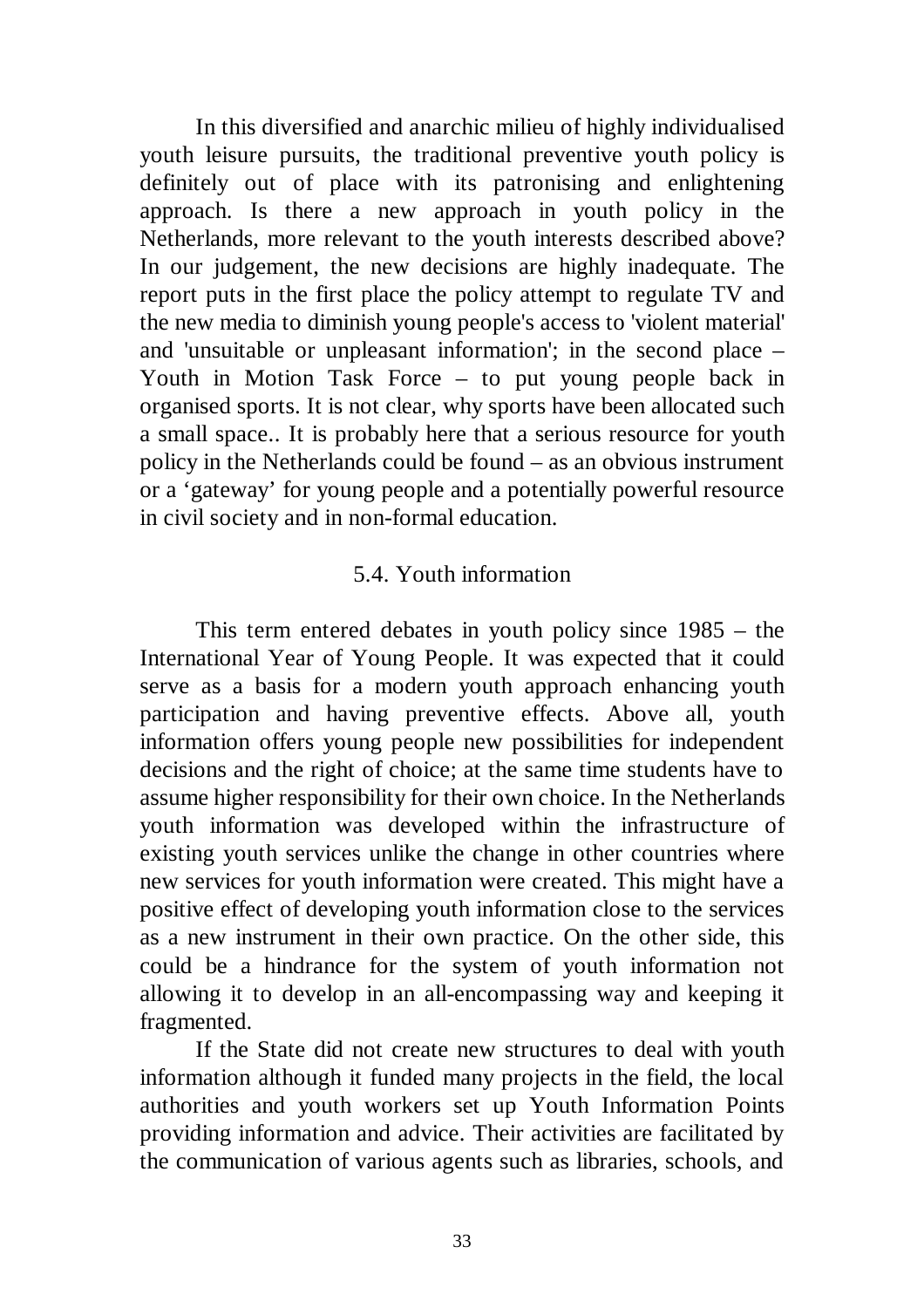social consultancies. An independent non-government organisation – The Netherlands' Youth Information Foundation is another active agent in the field which collects, processes and disseminates youth information.

Youth information is developed in close relationship with the other strands of youth policy – preventive youth policy and youth participation.

## 5.5. Employment

Young people's labour market positions and prospects have significantly improved over the past 10 years due to Netherlands' economic growth, educational expansion and the effective labour market policy. Youth unemployment rate is 12-13% (7% for the whole labour force) but this is mainly a short-term phenomenon. At the same time, young people in education have side jobs seeking economic independence and working experiences.

There are some negative developments as well, which cause anxiety. The proliferation of employment for youth has been mainly in temporary, low-skilled and low-paid jobs. Young people in the Netherlands do not stay unemployed for long periods not because of the good opportunities in the labour market for them but because they are not very demanding and accept jobs for which they are overqualified. Youth wages are kept low with growth of the minimum youth wage lagging far behind that of adult workers. Young workers are more vulnerable to economic fluctuations by having short-term contracts and being most likely to become redundant through cutbacks. On the other hand, those without qualifications and with low qualifications as well as migrantdescended youth have very poor prospects in the labour market and might enter the group of the long-term unemployed. The low skilled jobs for which they qualify are taken by young people with higher education or by those still in education.

Youth labour market policy in the Netherlands follows a comprehensive approach channelling school-leavers and young unemployed towards a job or training. It is pursued within the nation-wide network of employment services. These are regionally based and governed by tripartite administration of government,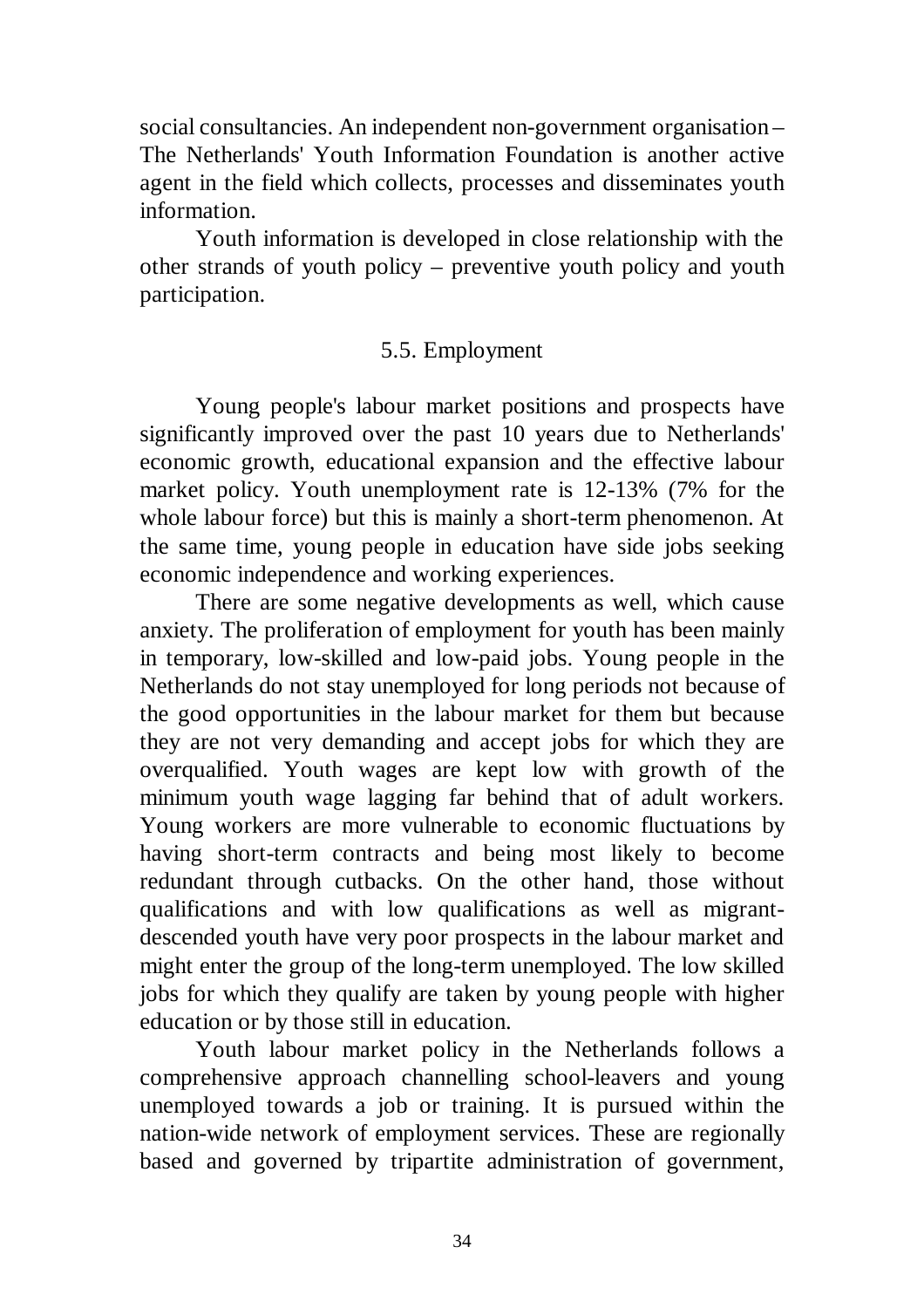employers' organisations and trade unions. The youth related facilities within them are the Incentive Policy on Youth Employment and the Youth Employment Guarantee Act. These schemes offer 'choice of career' tests, job interview training and vocational training courses and most importantly encouragement of employers for youth placements (under the Youth Employment Guarantee Act). They seem very effective as 80% of young people involved in the first scheme find paid work or a placement in mainstream education and about 25% is the gross effect of transfers of the second scheme. The Unemployed's Participation Act, launched by the government on 1 January 1998, provides subsidised employment under the scene 'social activation' targeting the most prospectless in the labour market. This act allocates more power and resources to the local authorities for active labour market policy and they receive additional budgets for the benefit of long-term unemployed and young people. There are also measures for some special groups in the labour market – young people with physical or mental disabilities, the latest act on this issue since April 1998. A new act TOGETHER is encouraging immigrants labour market participation. Not specifically targeting young people from ethnic minorities, this act improves their chances by obliging business companies and other organisations with more than 35 employees to have a proportional representation of employees of non-Netherlands backgrounds. The report does not make it clear what is the proportion, which the companies should stick to, and what definition of migrants this act has accepted.

In general, the new development in employment policy of the Netherlands – the deployment of social benefit funds for job creation and the reinforcement of the role of municipalities – have raised the effectiveness of this policy. There still remains the need for more measures directed toward the underprivileged group of early school leavers and ethnic minorities' young people. It should be noted as a positive development that this second report shows a growing awareness of the significance of unemployment in young people's lives since it has a special chapter on this issue unlike the first report where it is only mentioned. It seems that even greater attention to this problem is advisable as young people rank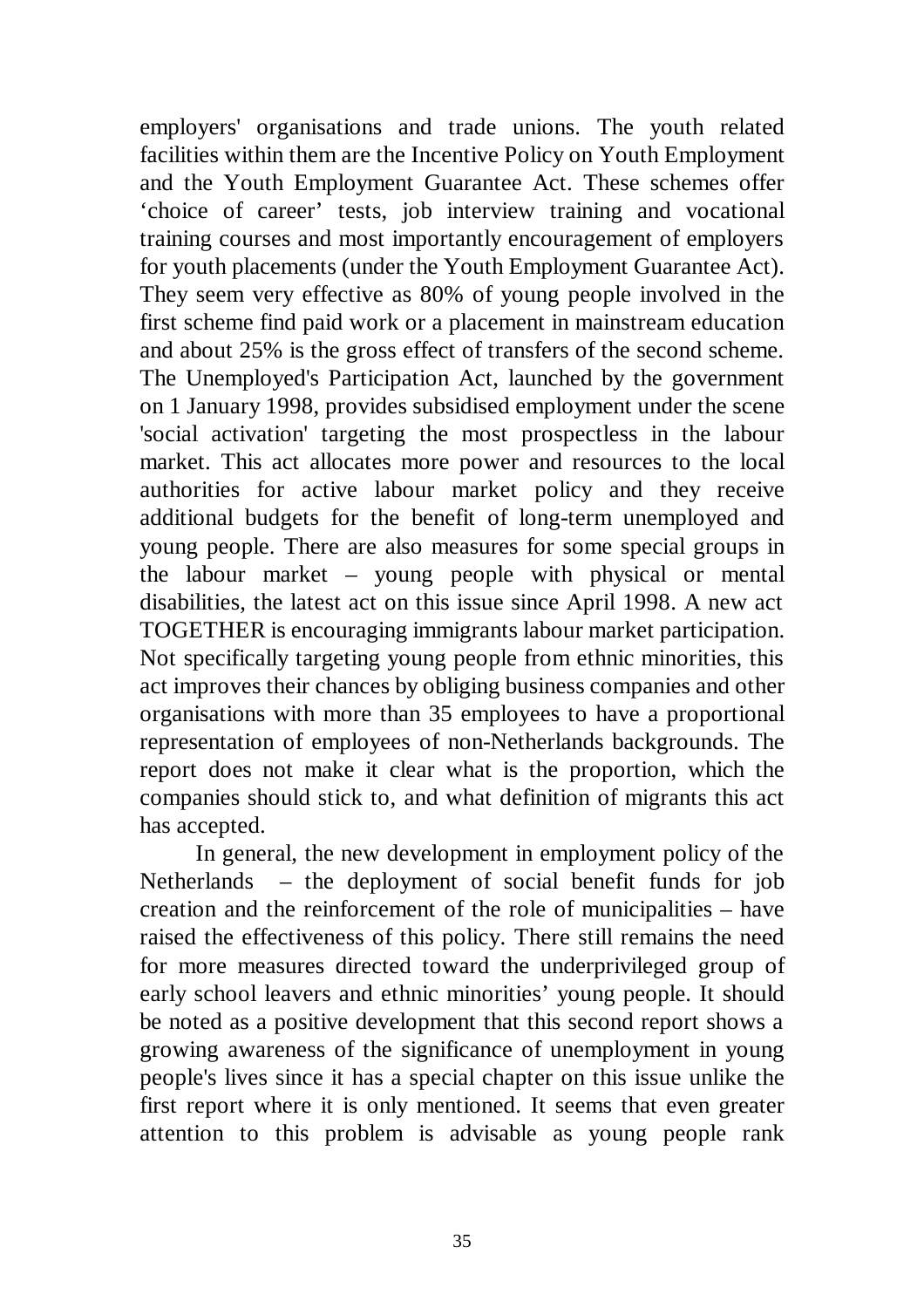unemployment second as a matter of concern, after pollution and before unsafety (NIBUD, 1994).

In perspective: a greater policy attention to young people's working careers and support for their career growth. Highly qualified young people should be assisted to transfer quickly from low-skilled unfulfilling jobs into more demanding jobs allowing the realisation of youth creative potential.

## 5.6. Delinquency

The Netherlands' policy on youth delinquency is under the contrasting pressures of two tendencies. On the one side, there is a strive to curtail crime and secure public safety, which seems to require tougher measures and on the other there is an aspiration to humanise this policy so that repressive measures do not lead to the isolation and social exclusion of young people.

Crime rate is on the rise in most countries on the continent and Netherlands society is no exception. There is a sharp growth of police figures on youth crime in the Netherlands since 1995 although crime rate is not particularly high – the hard core group of young offenders is estimated to be from 2 to 7% of the age group. There are two negative tendencies, which draw particular attention to Netherlands policy combating youth crime. One of them is the increase of violent youth crime which mirrors the increase of violent crime among adult population. Another problem is the concentration of delinquent behaviour among ethnic minority youth – they have 1.5 to 3 times higher crime rate than those of Netherlands origin and three times more police encounters.

The Netherlands' policy on juvenile delinquency is indisputably well highlighted. It also seems well funded and elaborated. It concentrates on three key strands underlined in the report: prevention and prospects offered to young people; early detection of problems and rapid intervention; stricter enforcement. Although the need of close co-operation with social services, education and other forms of youth provision are stated, the most important agents dealing with youth delinquency remain the police and justice departments. Basic characteristics of this policy are still its 'assertive' or even repressive attitude.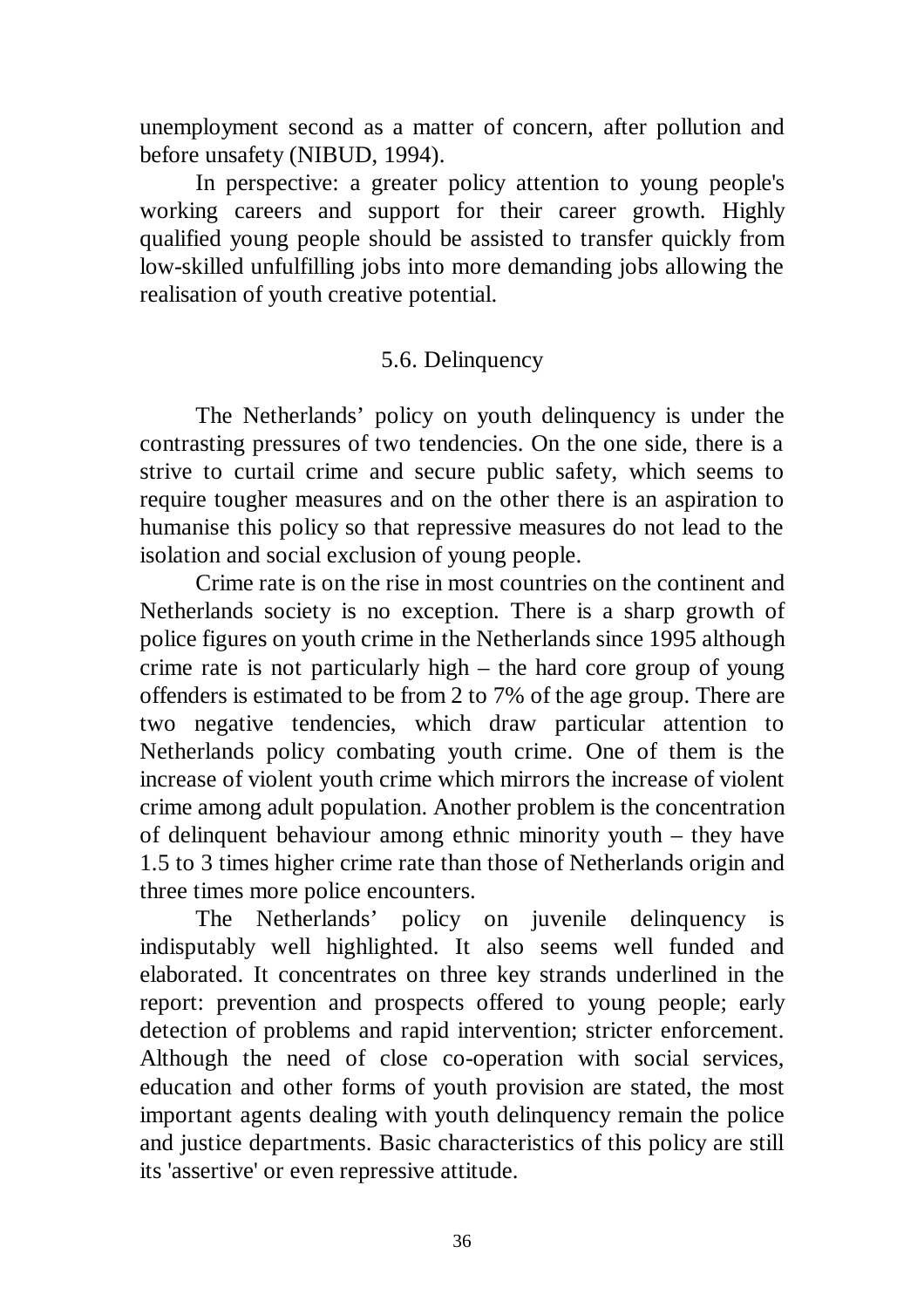New tendencies in youth crime policy, which should be supported, are the socialisation of the law, as the report puts it, meaning the involvement of other non-judicial actors in lawmaintaining tasks – such as local government, voluntary sector, young people themselves. Recent measures include Youth Crime Policy Scheme (1995), Memorandum 'Delinquency in Relation to Ethnic Minority Integration' (1997), Metropolitan Policy Covenant (1995-1999), etc. They start from the assumption that school is a key facility that can play a central role in promoting social cohesion. Parenting support and crime prevention at schools are new foci of Netherlands policy on youth crime. These measures also rely on effective actions of the police and judicial system and in this aspect there are concerns about the loss of youth expertise in regional police forces due to the reorganisation of the police apparatus and the limited expansion of the judicial apparatus lagging behind the upsurge in youth crime. Another problem which awaits its solution is the development of a uniform and nation-wide system of services to young convicts (youth probation).

As in other strands of youth policy, here we see efforts toward a local integrated approach to youth crime. It is aiming to provide a rapid, early and consistent response to youth crime, as well as an appropriate response – development of alternatives to traditional punishment (detention, fines), for example pedagogic and community sentences.

## 5.7. Drugs Problem

Drugs policy has its own perimeter. It is probably for that reason that the report on youth policy in the Netherlands does not consider this topic. And yet, the decisive territory on which society encounters the drug problem is connected particularly with children and young people.

The Netherlands' drug policy (initially tested informally and formalised in 1996) is well known for its unique characteristics. The rationale behind is the conviction that repressive measures are by themselves counter-productive. The use of drugs has been decriminalised; thus, society addresses free individuals, not criminals. The differentiation between hard and soft narcotics allows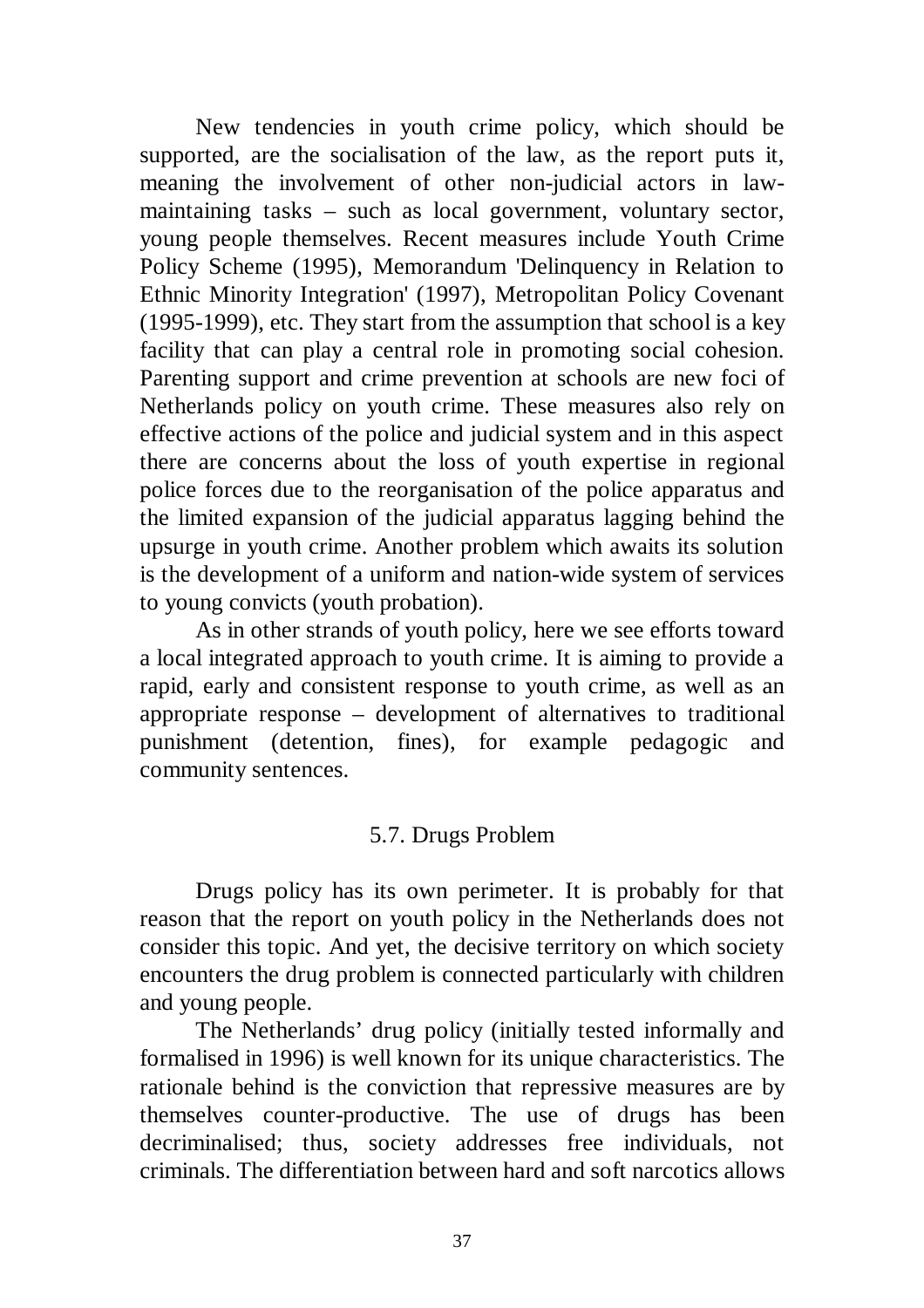the combination between repressive measures against the spread of the hard drugs and a liberal regime as regards the second ones. The idea is to treat a social pathology against which the purely repressive measures, taken in other countries, have not yielded the expected results.

The data show that the use of hard drugs (heroine, cocaine) has increased little; one can say it has stabilised. (11) The use of soft drugs is on the increase: about one fifth of the young people have tried soft drugs, most of them sporadically, 6 per cent – on a regular basis. (Repportage Jeugd 1997: 93-94) The interest of the world public in the results of this policy is understandable. Let this not sound pathetic: the Netherlands experiment is of historic significance. If it fails, only the Netherlands people will be the losers. If it succeeds, we all will be the winners. The time for the summing up is still far ahead.

## 5.8. Ethnic minorities

Youth policy in the Netherlands is well aware of ethnic differences and tensions in the multi-cultural society what the Netherlands is becoming increasingly. Using the wider definition of minorities, 17% of the population belong to this category. Most of them come from non-industrialised countries and again most of them, unlike the situation in Finland, are racially different. There is an expectation that ethnic problems will be reduced in the second generation of immigrants, with a 'new orientation to their parents' country of origin as well as to the Netherlands society they grew up in' (RNYP 1998: 3, 9.3).

Policy in the field is based upon analysis of qualitative and quantitative research evidence and it is interesting to note that quantitative data present a more positive picture than can be derived from qualitative sources. Research establishes an unfavourable labour market position of immigrant youth due mostly to the early school leaving without qualifications. Although the report mentions other factors for this situation, including discrimination, it does not elaborate on the problem, nor does it discuss research evidence about discrimination. Perhaps one reason for employers to prefer highly qualified young people for their low-skilled jobs is the desire to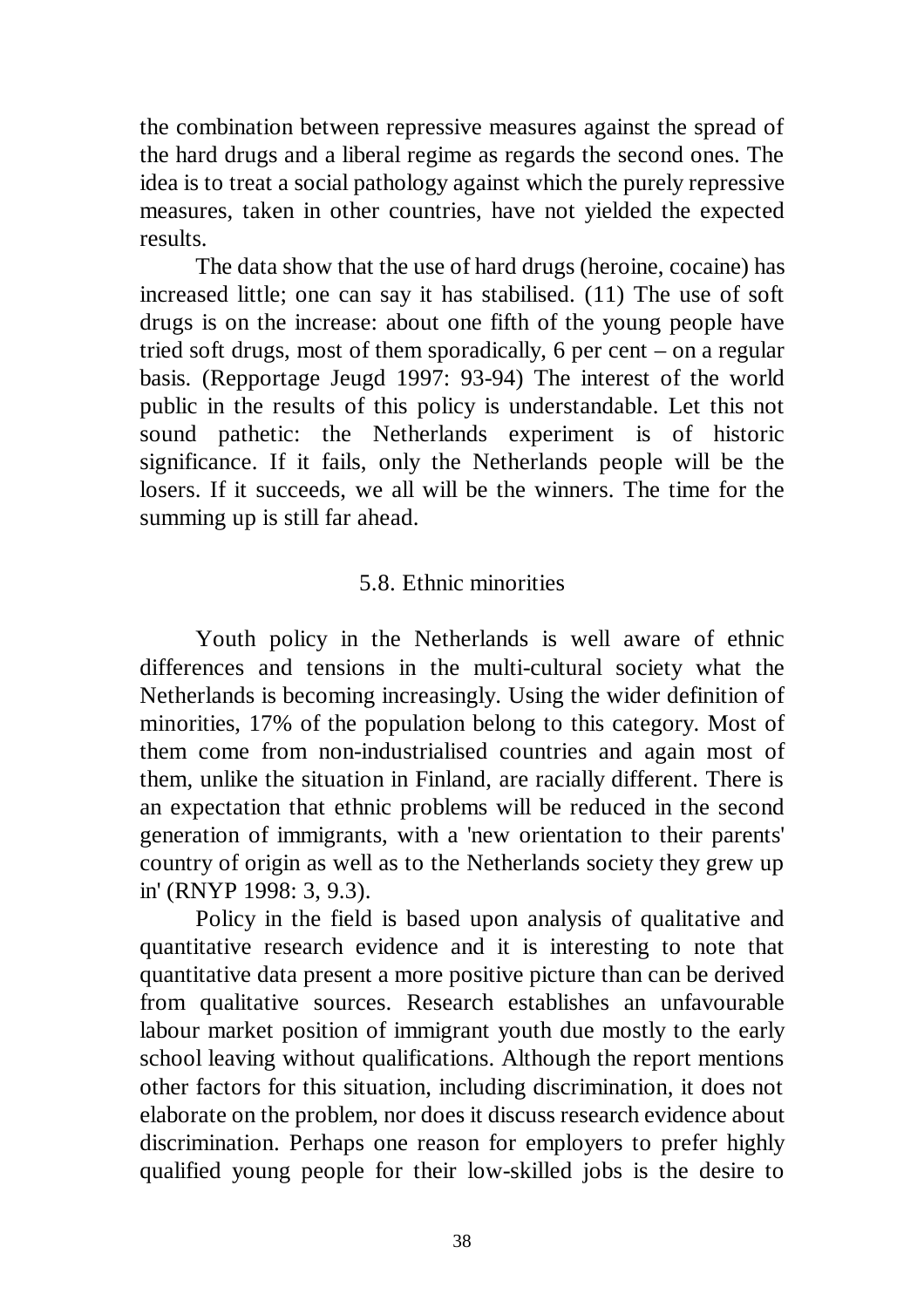eliminate ethnic minority youth. Young immigrants' vocational career is also hampered, with ethnic minority youth concentrated in the lowest rated and temporary jobs.

Ethnic minority policy in the Netherlands has somewhat long history of efforts to integrate immigrants into mainstream Netherlands society, starting with the first Minorities Memorandum (1983). Although this was an interdepartmental programme, its coordination was vested with the Ministry of Interior and this fact demonstrates traces of paternalistic policy striving to save society from problems caused by ethnic youth, rather than allow ethnic youth full development and participation in society.

A very heuristic policy approach in the field is developed in the Outlines of Ethnic Minority Integration Policy (1994) which implied a shift from target group policies towards area-based policies. Based on the concept of citizenship it applies an integrated approach to ethnic minority problems stressing integration and participation. Minority policy is closely linked to other policy areas such as settling-in, employment, education and culture, housing, health and welfare, etc. The area-based policy is characterised by the focus on local social policy and the implementation of the approach named '*quality of the neighbourhood'*. Various initiatives are aiming to improve the quality of life in areas where ethnic minorities and Netherlands-born citizens live together in deprived neighbourhoods.

A positive trend is that the latest measures and projects (1998) place the stress on youth as the key group for integration. We should also evaluate highly positively the efforts of this policy to involve self-organisations of ethnic minorities into provision. This approach seems much more effective, allowing the use of their social capital instead of destroying it. This is a route for their integration and participation in society which is still an unsolved problem if we take into consideration the low turnout of ethnic minorities in the 1998 local elections. An indicator of the high awareness of the persisting problems is the conclusion of the report that 'active policy on improvement of the position of these groups remains high on the agenda.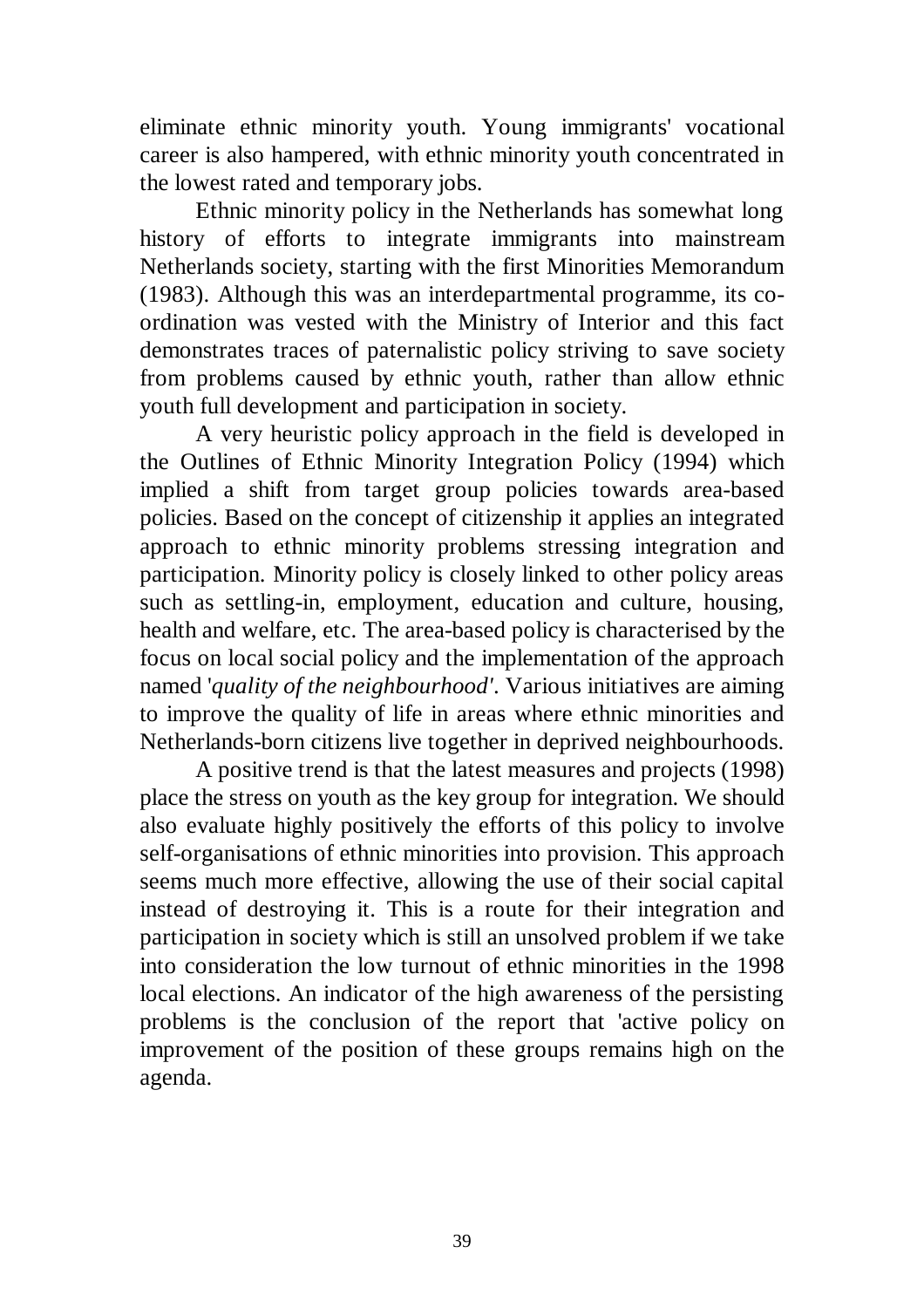## **6. Conclusions**

## 6.1. Challenges and response

There are three major elements of the problem situation which we would like to discuss at the end of this overview of youth policy in the Netherlands.

*First* of all, we are dealing here with a new type of youth maybe radically differing from the previous generations.

*Second*, there are new challenges rising from the needs of the new society – that of the 21st century.

*Third*, the new youth and the new challenges require a new youth policy with different accents and different approaches.

1. Characteristics of the new youth in contemporary Netherlands society:

Today's young people in the Netherlands are highly educated and well informed about developments not only in their immediate environment but also in the continent and the world. This is also due to the new high technology and the new media. Contemporary youth is a computerised youth dealing with and processing an enormous amount of information.

These are young people who are a watching, rather than a reading audience, who rarely visit cinemas, theatres and museums, rarely read books and newspapers. There is a definite shift in the cultural sources toward TV, video, personal computer, Internet.

Contemporary youth demonstrates little interest in official parliamentary politics but is attracted toward extraparliamentary activities. There is a process of distancing not from politics in general but from the formal representative politics. Today's young people are less romantic and more realistic compared to the young people of 1968. They do not believe too much in the extraparliamentary forms of pressure.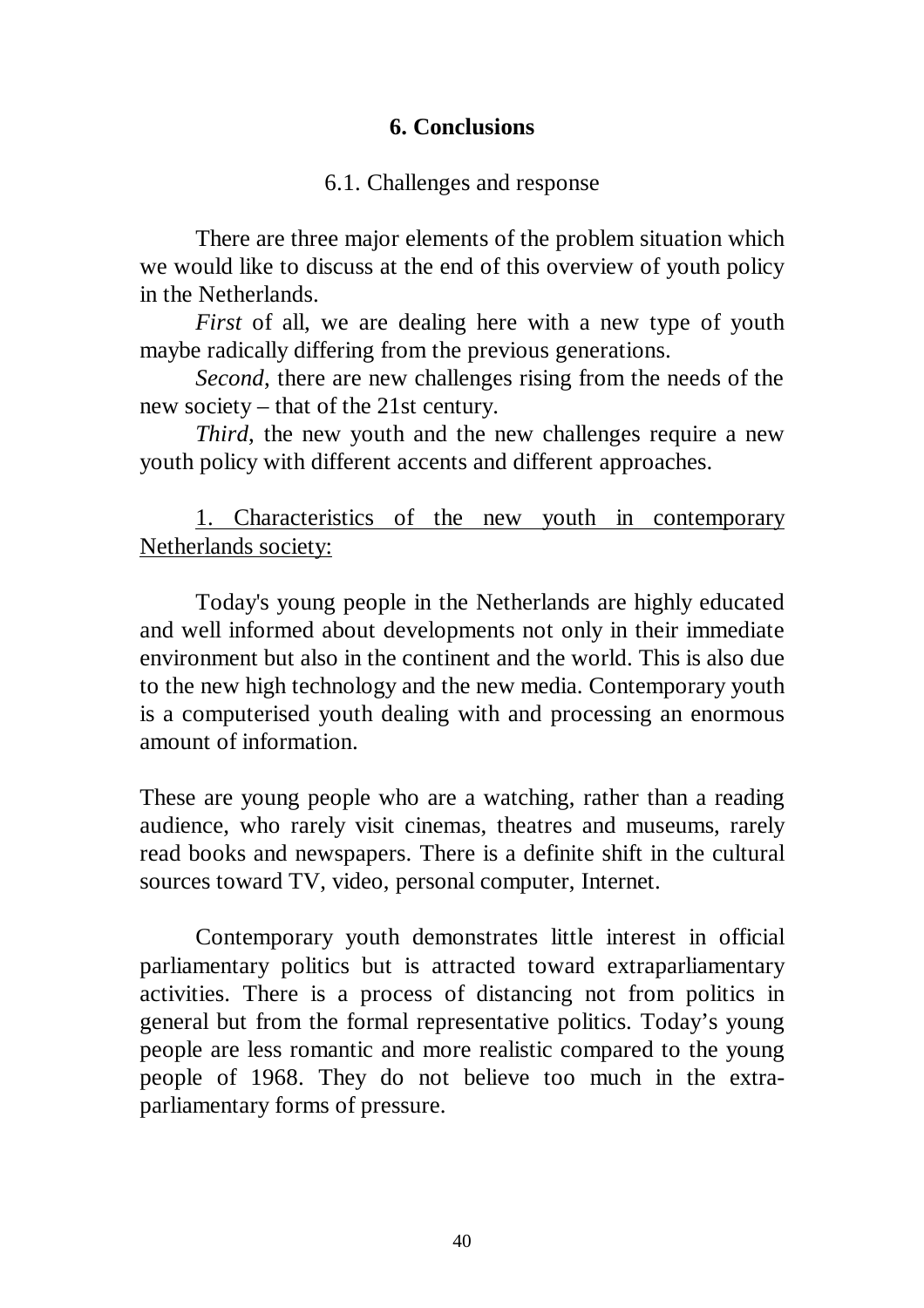The proportion of non-believers among Netherlands youth is increasing. The tendency of secularisation of Netherlands society is realised predominantly by the cultural change in young people's views and forms of behaviour.

Young people in the Netherlands are in the forefront of a postmodern phenomenon – the plurality of youth styles and subcultures. A very important shift is the lost connection between style and ideology in youth sub-cultural activity.

A very important tendency is the de-ideologisation of youth which is manifested in the distancing of young people from the church without their turning toward new religious movements; young people's declining interest in the major traditional political party ideologies and their involvement in issue-oriented citizen politics; and the emptying of youth subcultures from ideological contents with young people quickly shifting ('surfing') from one to the other without strong obsessions in any of them.

Obviously, today's youth policy meets young people who have new, unknown in the past, informational resources at their disposal and greater freedom in their ways of thinking and behaviour. They are freed from religious, political, even cultural restrictions typical for the former generations. These are opportunities for young people to meet the new risks of contemporary life, of life over the year 2000 but they themselves are not guarantees of such smooth transition. This lack of restrictions can easily turn into anarchy and violence in everyday life contexts. Formerly the religious and ideological forms channelled individual behaviour in socially acceptable routes and saved the efforts of autonomous thinking. Currently independent thinking cannot be spared to young people. It is their responsibility to meet the new challenges.

# 2. The new challenges facing youth and youth policy in the Netherlands

There is a need to make a shift from the culture of violence to the culture of peace. Social development in the past years reveals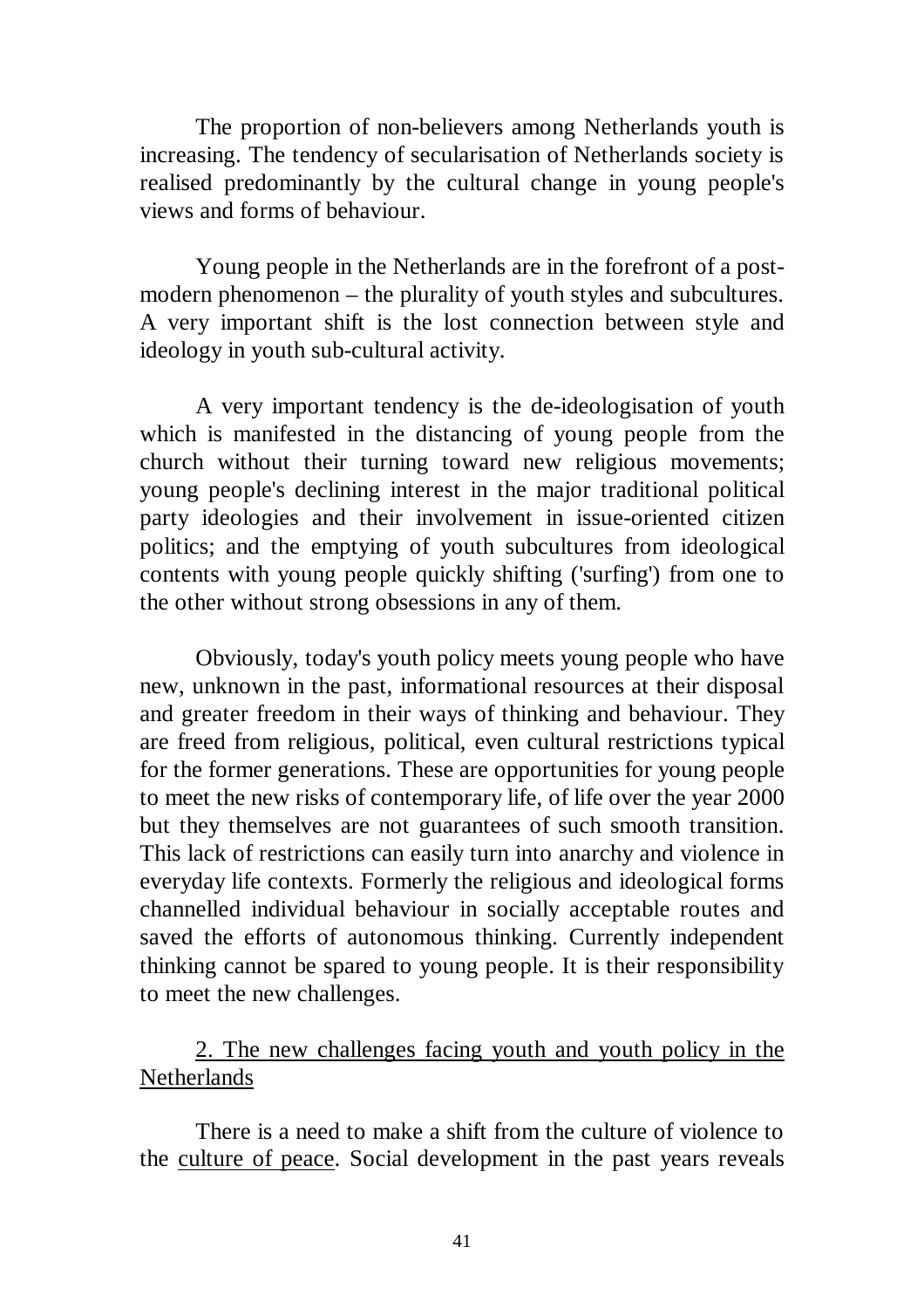that even in the most advanced countries in the world, violence is on the rise. Aggressive potential is manifested from an earlier age – even among children below 12. Violence is interpreted here in a general sense, including auto-aggression as demonstrated in suicidal behaviour, alcoholism and drug addiction. The transition toward a peace culture is not an easy transition. The factors stimulating the widened scope of violence are still active and are becoming even stronger. Provocations towards violence are intensifying as a result of the mixing of race and ethnic groups in the old nation-states. Europe in the future and every country forming part of it will be multiethnic community. 'It will probably also be necessary to make some more profound studies in order to find out whether some of the reasons behind the rise in violence cannot be found in the general development of present society and its lack of giving obvious openings and opportunities for the young - especially for those at risk, (see also chapters 4.6 and 4.7).

Consciousness of belonging to Europe and considering all of Europe as the natural, boundless arena for operations is a new development rising from the political and economic processes of integration. This development is not only the formation of a widening political unity or the introduction of the Euro but involves a cultural process as well which comprises a certain level of consciousness. This consciousness of belonging to Europe of Netherlands youth is not exhausted by the affiliation with the country situated in the heart of Europe and who have given to the world the master pieces of Rembrandt and van Gogh. The formation of such consciousness requires a process of overcoming of ethnic stereotypes, violent nationalism and chauvinism. The new attitude of acceptance of other countries and nations in Europe as your equals will inevitably influence internal relations toward accepting ethnic minorities in your own country as equals.

Social activeness of young people is a new prerequisite of the coming age. The challenges of the future can be met only by people with a high civic consciousness – active engagement in the solution of the major local, national and European problems. The feeling of responsibility for social problems and the readiness to involve in their combating are very important attitudes in view of the current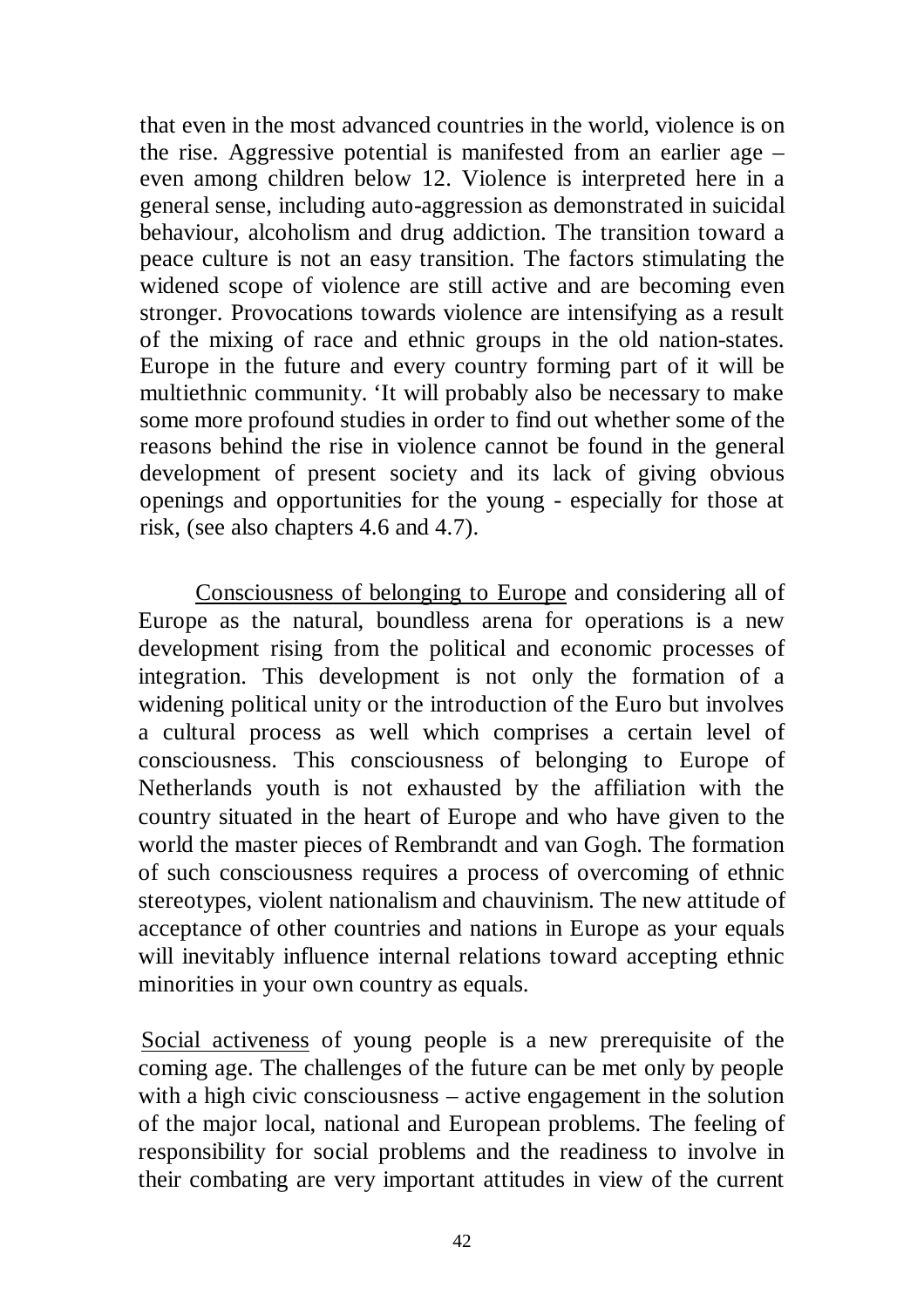social transformation - an important area of work for the non-formal educational sector - including (voluntary, independent) youth organisations.

3. A new general youth policy meeting these new challenges and responsive to the new characteristics of youth is therefore a necessity. The new youth policy should place a stake on participation understood broadly as social and political practice realising youth innovation potential. This is a policy concerned with the self-realisation of youth and an appeal to the creative abilities of youth - both as individuals and as groups. Youth participation is a general change of the contents of youth policy which involves all young people and is directed towards all of them. It is no longer enough to direct youth policy only toward those 10 or 15 per cent of young people belonging to the so-called groups at risk. The computer unlocked new opportunities and allowed young people and even children to develop and realise their innovative abilities thus changing the relations between generations.

Only politics freed from paternalism can ease the formation of a developed common consciousness of civic responsibility among the new generation. Traces of paternalism are found not only in the traditional ideologies but also in many assumptions underlying youth policy.

# 6.2. Positive innovations

The innovations referred to represent innovations mainly in the Netherlands and in its youth policy.

## *Broad perspective of preventive youth policy*

There is a clear understanding of policy institutions that 'to invest in young people is to invest in the stability of tomorrow's society' (Youth Deserves a Future: 1993).

# *Shift in preventive youth policy from paternalism to youth participation*

The declaration of youth participation as a central issue of youth policy is a key factor for the effectiveness of this policy.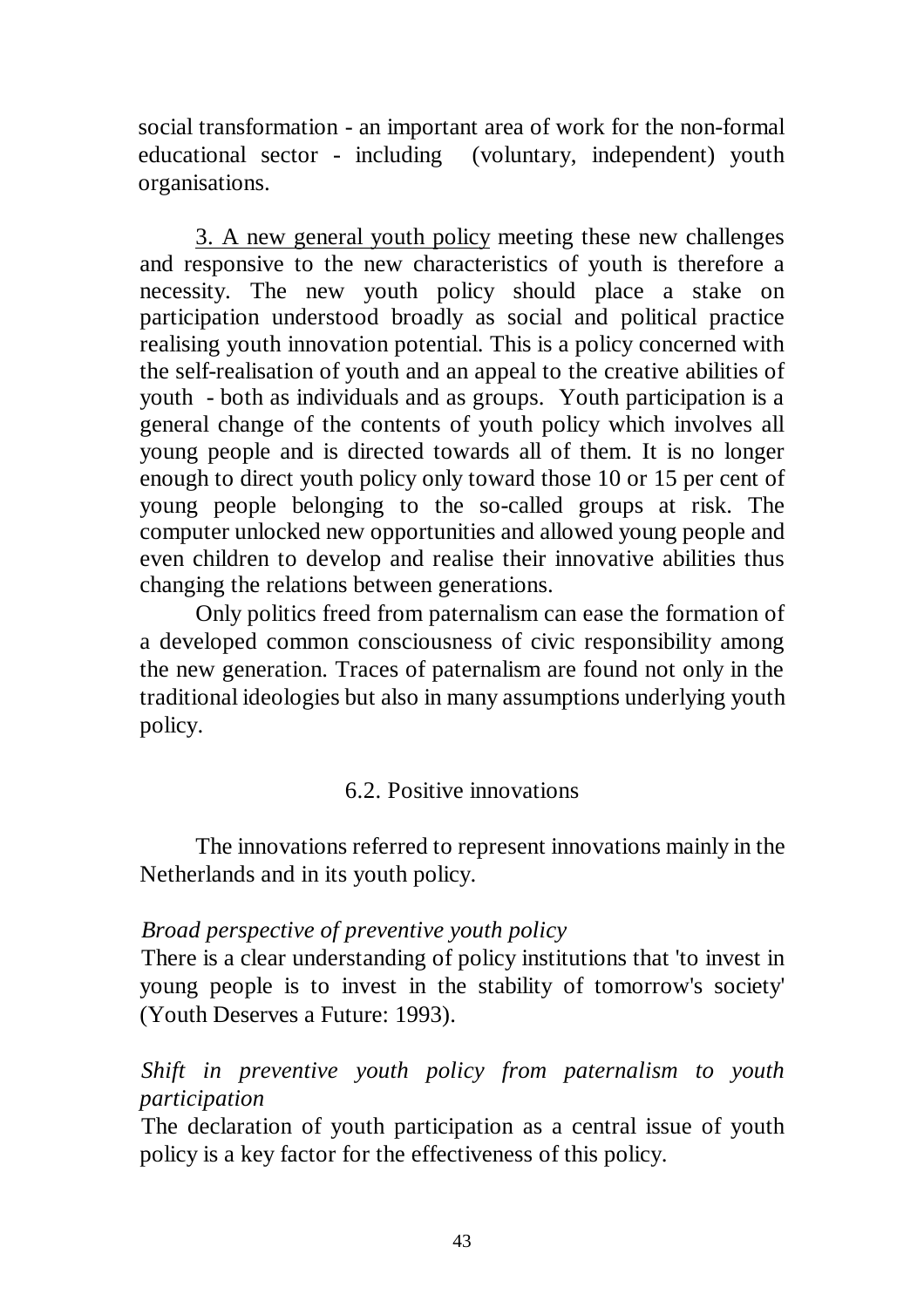## *Youth information base*

A very good relationship between youth research and youth policy. Most of the strands of youth policy are based upon surveys conducted every year, or every four years.

## *Differentiated approach*

High awareness about the differentiation in youth – along ethnicity, gender, disability, urban/rural divisions. Programmes targeting these various groups. Sensitiveness of policy measures to such differences.

## *Social homogenisation*

Special attention to social inequality and to the material problems of young people.

## *Decentralisation*

This re-direction of preventive youth policy focus from central to local level of government generates a more integrated approach, more flexible and more responding to the needs of young people. It allows close integration between different strands of youth policy – education, leisure, care, crime, welfare, etc. Good examples: area based approach of ethnic minority policy, neighbourhood approach, 'Partner School', 'Coach' project.

## *Integration*

Youth policy in the Netherlands promotes a collaboration between socialising institutions – family, school, libraries, music halls, sport clubs and youth centres, although mainly in the framework of preventive approach.

# *Multiculturalism*

Led by the principle 'Everyone should be an Amsterdammer and should respect each other's culture', youth policy in the Netherlands reflects the multicultural nature of Netherlands society.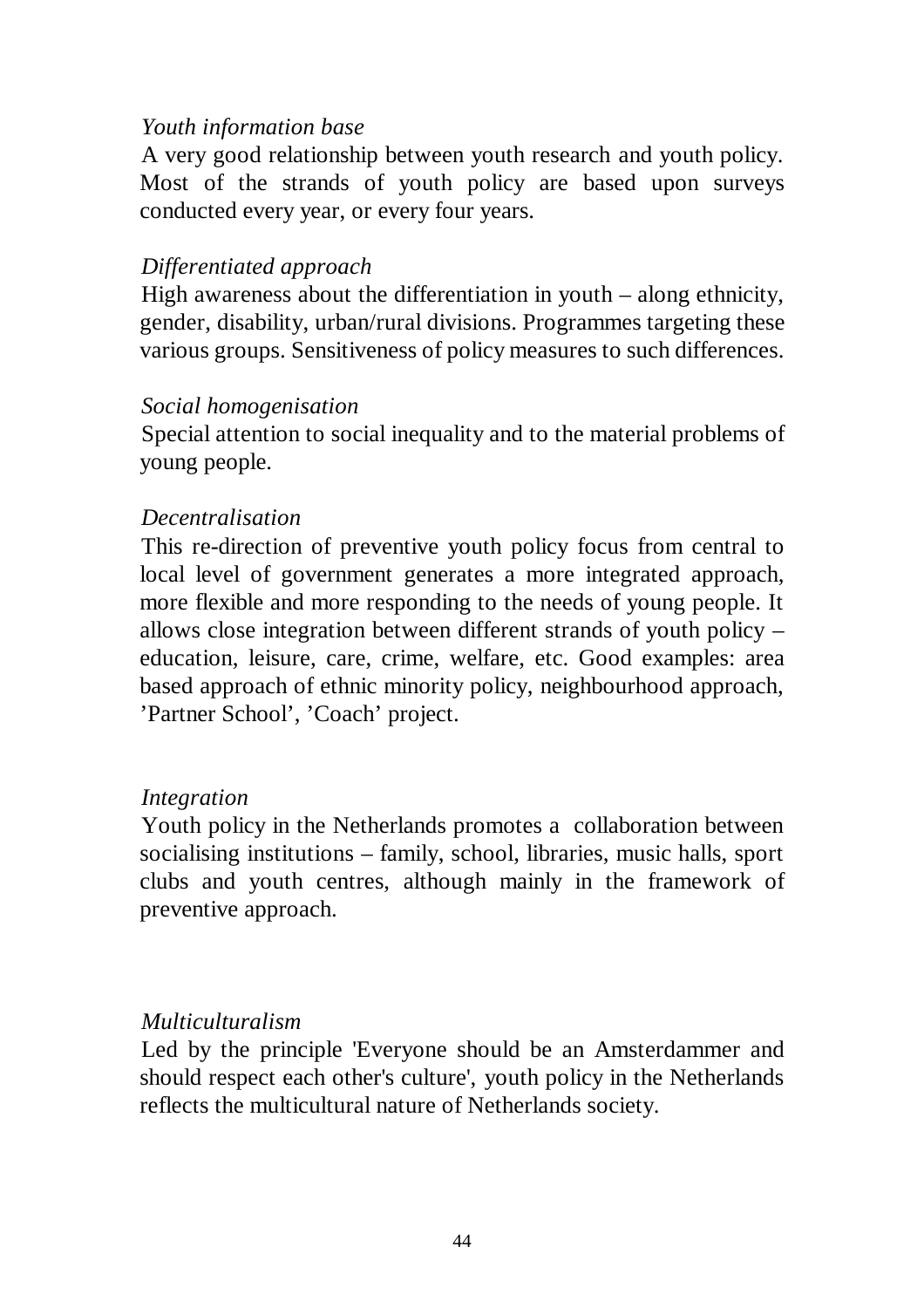#### 6.3. Problem situations

*Standardisation* 

Youth policy in the Netherlands lacks a standardisation of variables concerning youth. In the national report youth is defined as the age group of 0 - 25. Statistics Netherlands differentiates groups 0 - 19; 20 - 44 and 15 - 19; 20 - 24. The national report in the chapter on leisure and youth culture differentiates children aged 4-11 from young people aged 12-24 and in the chapter on employment considers young people from 15 to 24. The Department of Youth Policy in the Ministry of Health, Welfare and Sport use the age range 0-19 ("Youth Policy in the Netherlands"). Other official booklet clarify that: "The age of 27 seems to become the new borderline between youth and maturity" ("Being Young in the Netherlands ").

The basic definition unites two generations.

#### *Institutional co-ordination*

The wide ranged and multi-sided work in the youth field requires an institutional structure at ministerial level with functions of a basic co-ordinator of youth policy.

#### *Partnership of youth*

Governmental support for the establishment of one full National Youth Council would be welcome. By this youth organisations can become equal partners in decision making and implementation of youth policy.

#### *Balance 15-85*

Despite the focus on youth participation, it seems that in many cases youth policy in the Netherlands is addressing only the 15% youth at risk.

#### *Funding*

The diminishment of structural funding of youth activities in favour of project based funding does not seem the best solution; both have their specific (dis)advantages.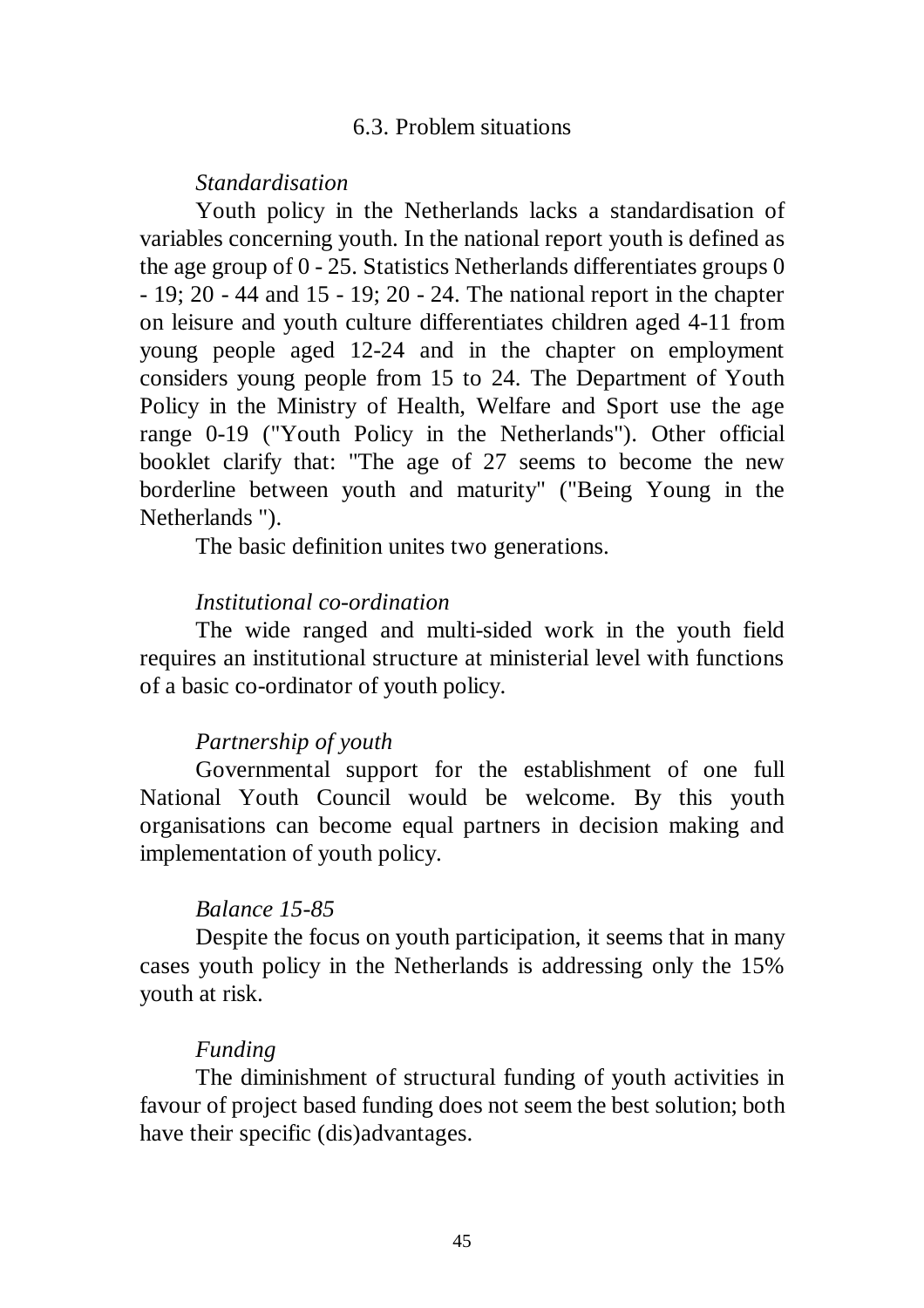#### *Students*

The possibilities for students' participation in management of educational institutions could be wider.

### *Leisure*

Leisure is a major factor in two aspects: first, as a striving of young people themselves, and second, as a chance for society to model young generations not into passive consumers, but into active participants. It is known that the reverse side of material welfare and social security can be passiveness and consumerism.

The value system of young generations plays the key role for social dynamism. This requires more attention to leisure and to the nonformal education.

### *European Co-operation*

Greater attention to the process of increased European cooperation. What are the expected consequences of this process on youth education, employment, and leisure. How does it relates to the prospects of ethnic minority and low qualified youth for participation in society.(9)

### *Juvenilisation*

If we have to express by one term the need of a further development of the youth policy in the Netherlands in the direction that has already been chosen, this term may be *juvenilisation* (12) of youth policy.

#### 6.4. Summary

Youth policy in the Netherlands is faced with problems the majority of which are common to the European countries. The search for decisions through the orientation to multiculturalism, the positive approach and youth participation, is worth noting. The practical application shows the scale of the change, which is imperative in overcoming the residual paternalism and negative thinking, under the conditions of a genuine empowerment of young people.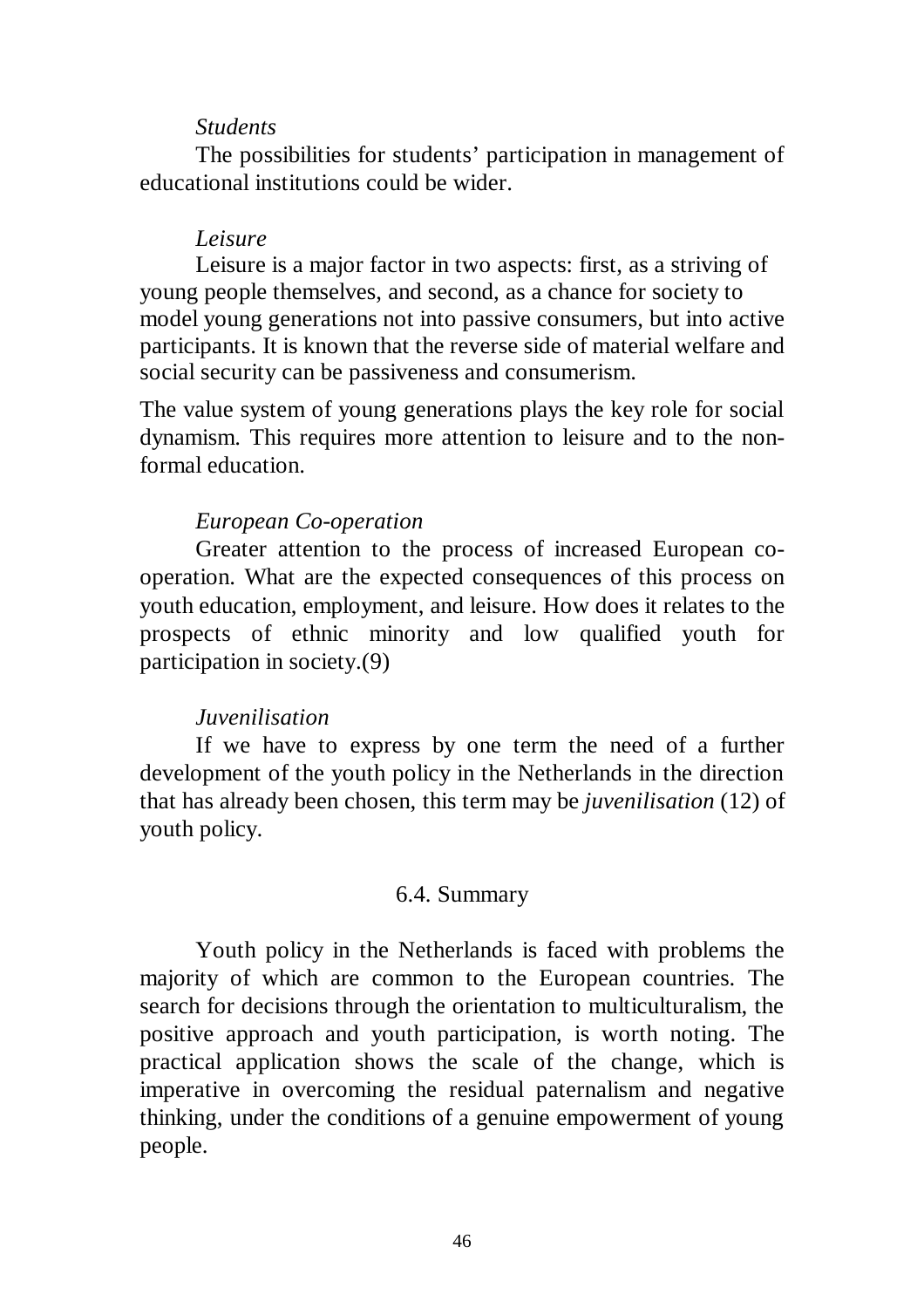Young people offer more opportunities than problems; focus, policy and funding has to be in balance with this reality. The trial and error method seems impossible to avoid. This emphasises the importance of exchange of experience and information.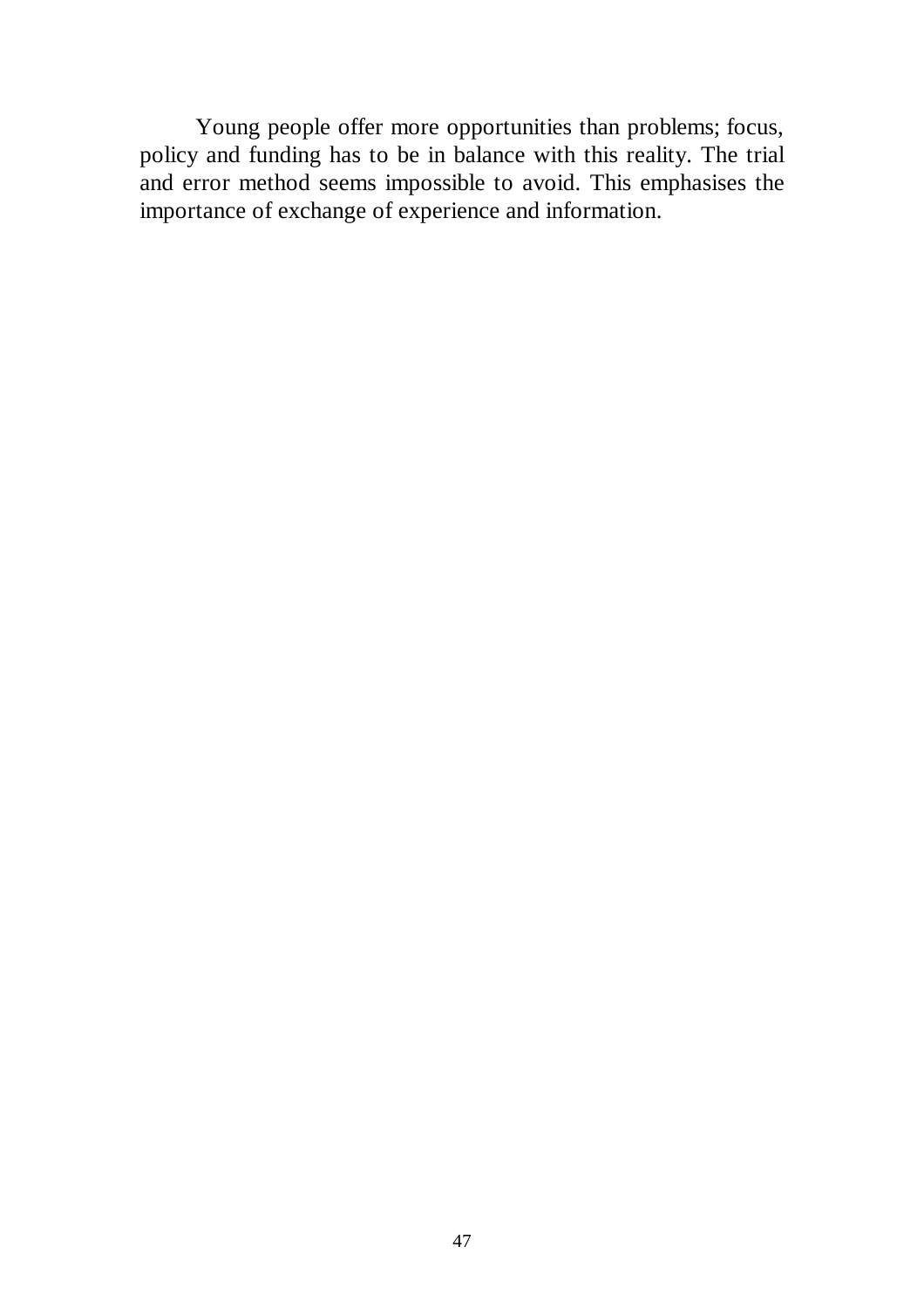## *Notes*

1. Carl Nissen - Special Advisor of the Ministry of Education, Denmark; Annette Scerri - Youth for Exchange and Understanding, Malta; Nikos Gousgounis - Anthropologist, Researcher, Greece; Petar-Emil Mitev, PhD - Sociologist, Professor at Sofia University "St Kliment Ochridsky", Bulgaria; Catalin Ghenea - Programme Adviser, Youth Directorate at the Council of Europe.

2. In the 5th Conference of European ministers responsible for youth (Bucharest, 27 - 29 April 1998) it was declared: "5. To implement, from local to European level, an intersectoral, integrated and coherent youth policy, based on the principles of the European Convention for the Protection of Human Rights and Fundamental Freedoms and the European Social Charter".

3. There is rich literature on pillarisation. Arend Lijphart study (Lijphart 1975) is particularly instructive. (See also *References.*) According to a compendious assessment: "Pillarization had received official confirmation in the Pacification of 1917 and removed most of the tinder from Dutch politics; but it also kept ordinary Dutchmen religiously separated from each other to a greater degree than in the most Western countries ... Some 25 years after the end of World War II, the system began to disintegrate." (Enc. Brit., Vol. 24. p. 895).

4. "The term consocionalism denotes the elite accommodation in segmented societies by means of four mechanisms: grand coalitions, segmented autonomy, proportionality and minority veto" according Lijphart (Pennings 1997 : 9).

5. The main opposition party (CDA), according to the party manifestos (1998), supports the integration of different cultures in the Netherlands, the co-sharing of responsibilities by high school and university students, which takes place in the respective schools and universities, and the combination of adequate assistance with political commitments which offer new chances. Probably the most rational proposal is for students under the age of 25 to be able to start their studies and to apply for financial assistance during the whole course of studies plus one more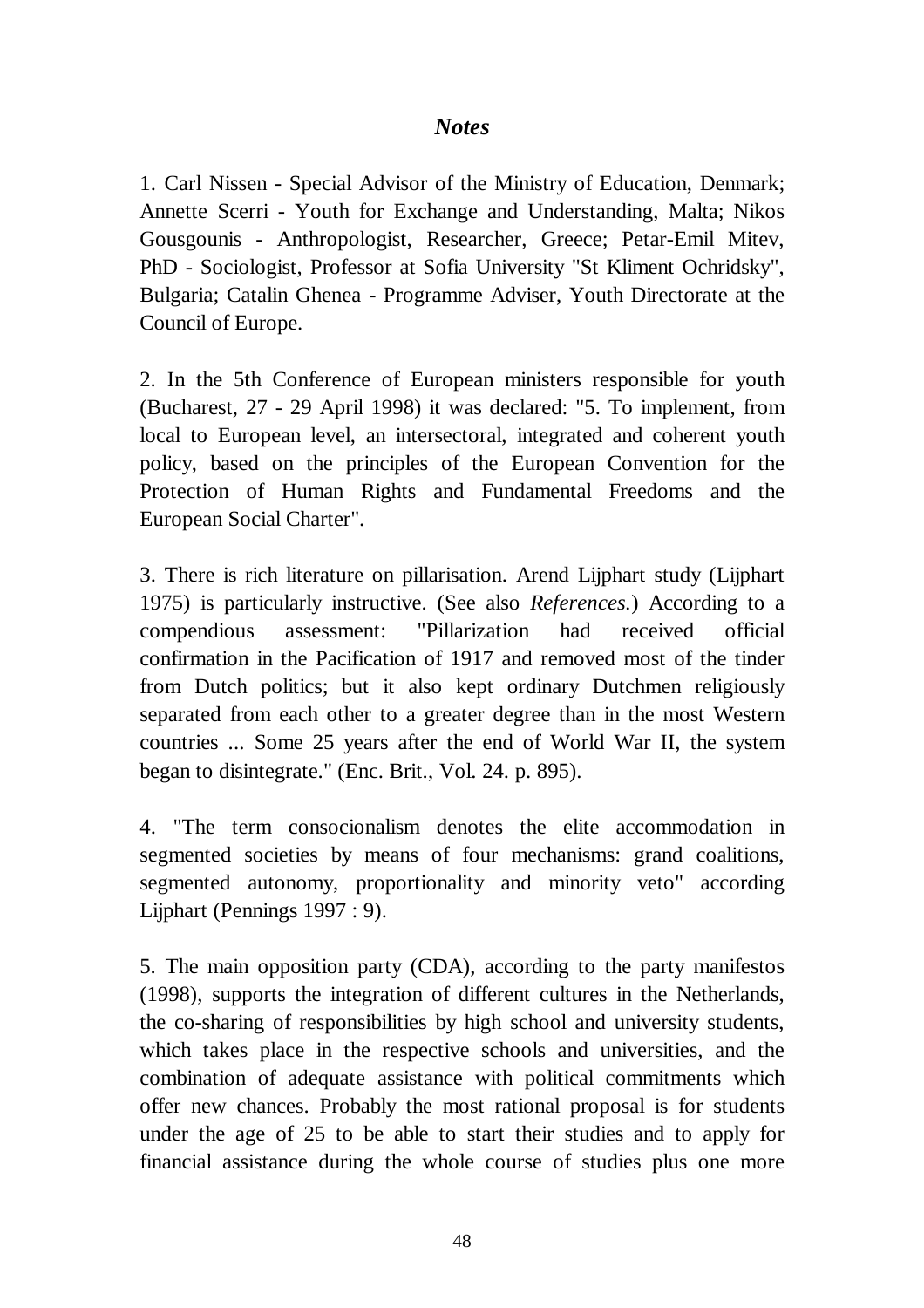year; this will eliminate the age limit of 27 years. CDA puts an emphasis on family values.

6. The young Christian democrats (CDJA) hope that the government is able to encourage and create a coherent youth policy in a way that the participation on the general elections and activities in society will increase. (Meeting with Vereniging 31, Final Statements).

7. According to Winter there is a contradiction between declared intentions and their implementation: "Although the appeal to young people's own competence is presented as a general policy vision (and therefore applicable to all young people), in the elaboration the accent is strongly with young people with problems." (Winter 1997: 36).

8. "With a more structural approach it was easier to see the similarities between Komsomol relationships and Western arrangements of State Youth Councils, both of them linking older youth (young adults) to paternalistic regimes and to altruistic duties or services within society." (Ola Stafseng 1992: 29).

9. It is not only governmental policy but also the documents of the political opposition that heavily underscore care and concern. CDA points out in its election manifesto that the care and concern for the young people have strongly increased.

10. For comparison: 24% of high school students in the USA say that "they seriously contemplated suicide, while 9% admit attempting suicide." (Braungart and Braungart 1997: 3-4).

11. In 1988 0.3% of the young people over 12 aged have taken heroine during the last four weeks before the survey; in 1996 - 5%. The cocaine addicts' per cent is increased from 0.4% in 1988 to 1.1% in 1996. The consumption of XTC and LSD has increased more visibly. (Rapportage Jeugd 1997: 95).

12. Juvenilisation (also *juventisation*) is a concept, which describes the change introduced by youth into social relations. It is by its content a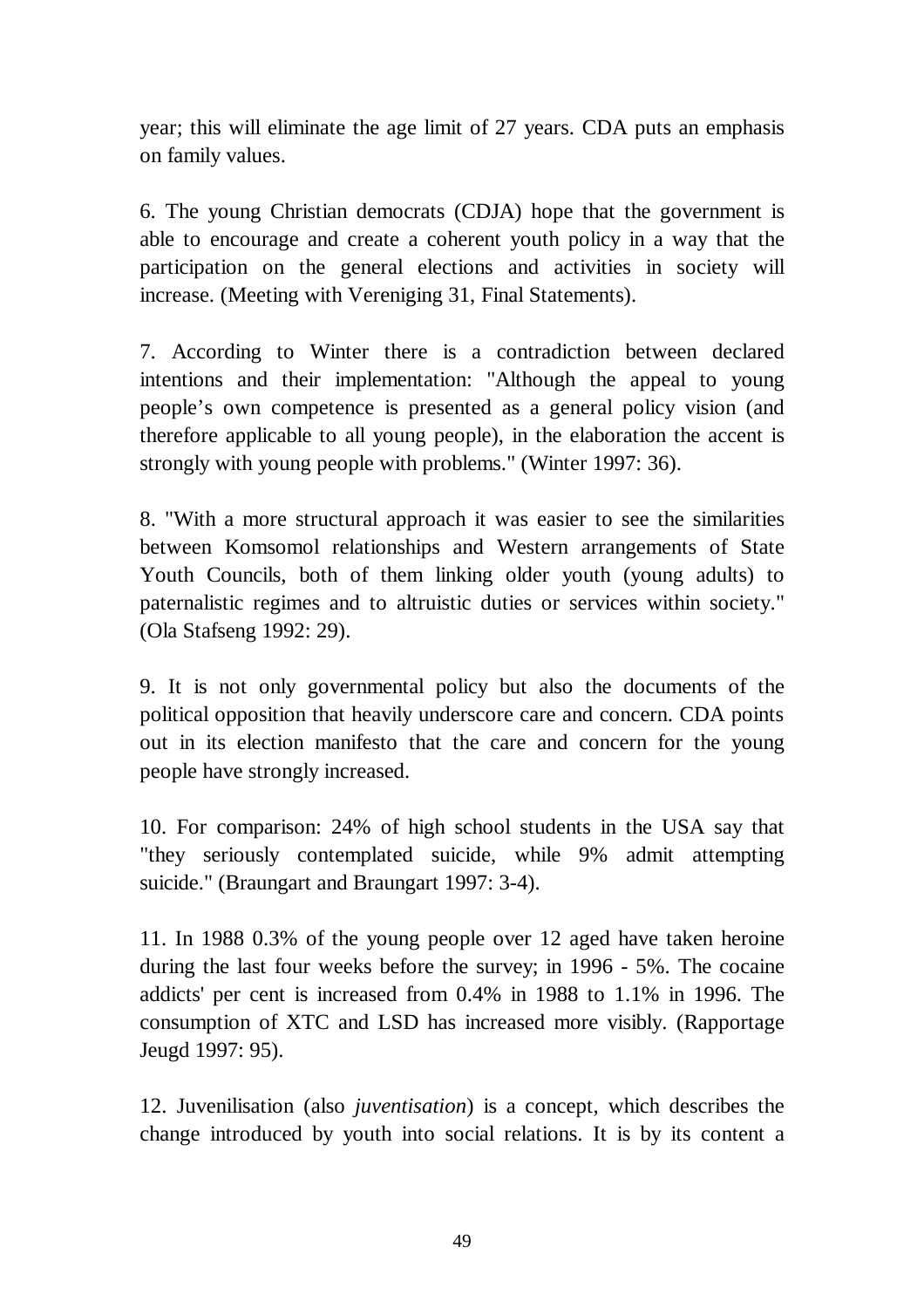specific type of creativity resulting from the new access to the sociopolitical and value system of society. (Mitev 1978: 3)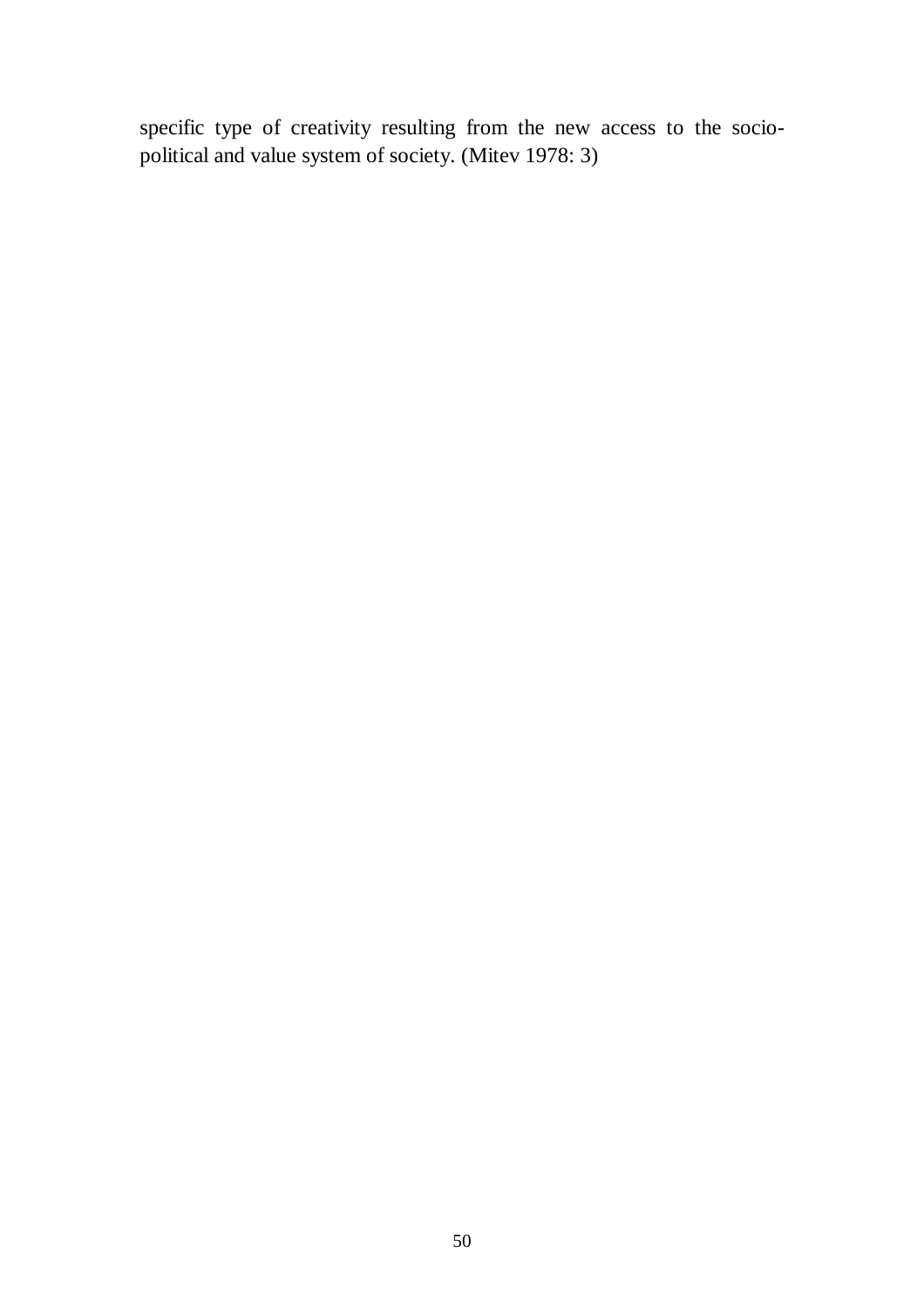# *References*

Beker, M. and others 1998. Rapportage jeugd 1997. Rijswijk: Sociaal en Cultureel Planbureau.

Berg, Gert van den 1998. Being Young in the Netherlands. An Introduction to Youth, Youth Services and Facilities and Youth Policy. Amsterdam: Stichting Exis.

Braungart, Richard G. and Margaret M. Braungart 1995. Today's Youth, Tomorrow's Citizens. In: The Public Perspective. Vol. 6, No. 5.

Braungart, Richard G. and Margaret M. Braungart 1997. Why "Youth" in Youth Movements? Paper presented at the 20th Annual Scientific Meeting of the International Society of Political Psychology, Jagiellonian University, Krakow, Poland.

CDA 1998. Samenleven doe je niet alleen. Verkiezingsprogramma 1998/2002. The Hague: CDA.

Centre for Educational Research and Innovation 1998. Co-ordinating Services for Children and Youth at Risk. A World View. Paris: OECD.

City Council of Rotterdam 1995. The Partner School. Rotterdam: City Council.

Coach Project Deventer 1998. Coaching to measure of Deventer`s vulnerable youth. Deventer : Coach Project Deventer.

Compiche, Roland J (ed.) 1997. Cultures jeunes et religions en Europe. Paris : CERF.

Defence for Children International Section the Netherlands. Governmental Youth Policy in the Netherlands. Amsterdam: Defence for Children International Section the Netherlands.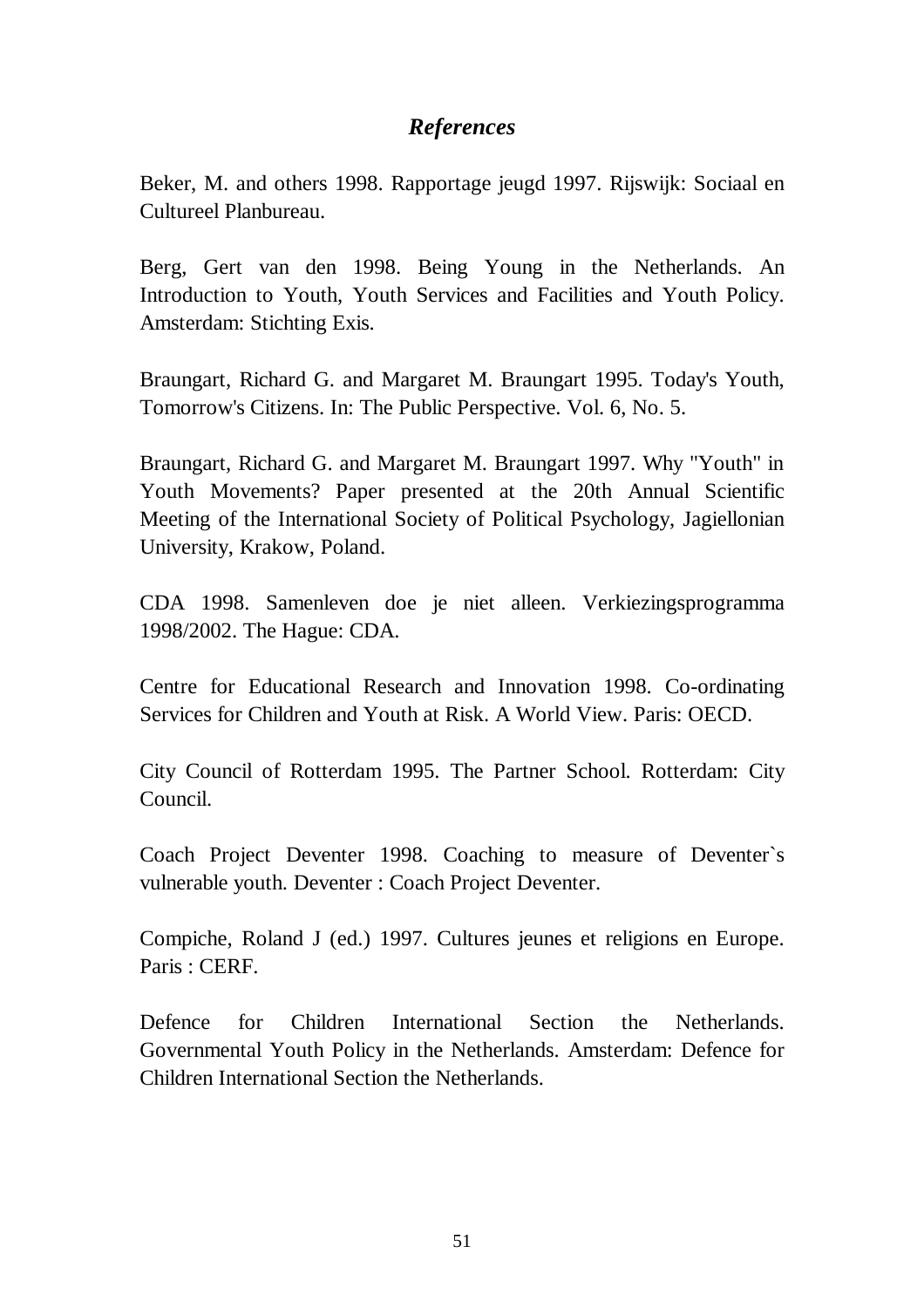European Ministers responsible for youth 1998. Young People: Active Citizens in a Future Europe. Final Declaration at the 5th Conference of European Ministers responsible for youth. Bucharest, 27-29 April 1998

Giessen, J. van der 1995. Youth Today & Tomorrow. An Agenda for the Youth of Amsterdam.

Groenhuis, M. te, J. Peters en P. Scheepers 1998 Waarom lopende kerken leeg? Over oorzaken van afgenomen kerkbezoek en kerkverlating in Nederland tussen 1937 en 1995 (Church is running out. Causes of church attendance and church membership decline in the Netherlands from 1937 to 1995). In: Sociale wetenschappen, 2/1998.

International review group appointed by the Council of Europe 1997. Youth Policy in Finland, October 1997. Report. Strasbourg: The Council of Europe.

James, Estelle 1989. the Netherlands: Benefits and Costs of Privatized Public Services - Lessons from the Dutch Educational System. In: Walford, Geoffrey (ed.). Private Schools in Ten Countries. L-NY: Routledge.

Jennings, M. Kent and others 1990. Continuities in Political Action. A Longitudinal Study of Political Orientations in Three Western Democracies. Berlin, New York: Walter de Gruyter.

Jones, Trevor 1995 Policing and Democracy in the Netherlands. London: Policy Studies Institute.

Kampen, J. van and others 1996. The State of the Young Netherlands. A national report on the situation of children and young people in the Netherlands commissioned by the Interdepartmental Commission for Youth Research. Amsterdam: Eburon Publishers Delft.

Kiernan, Kathleen E. 1997 Becoming a Young Parent: a Longitudinal Study of Associated Factors. In: The British Journal of Sociology. Vol. 48.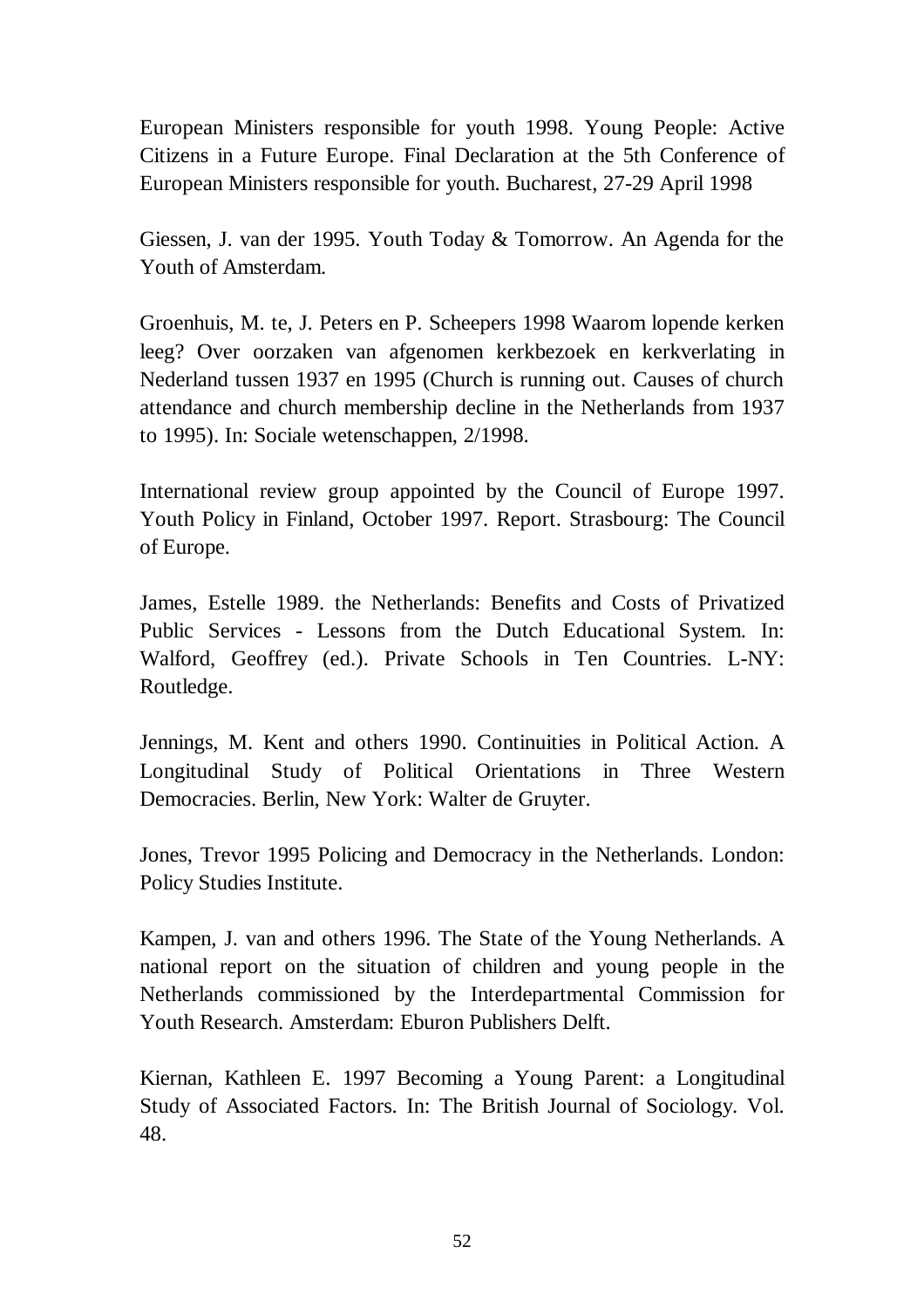Knulst, Wim and Gerbert Kraaykamp 1997 The Decline of Reading. Leisure Reading Trends in the Netherlands (1955-1995). In: the Netherlands'Journal of Social Sciences. Vol. 33/2.

Kovatcheva, Siyka 1995. 'Student Political Culture in Transition: the Case of Bulgaria', In: CYRCE (ed.) The Puzzle of Integration. Berlin, New York: Walter de Gruyter.

Kwakkelstein, Peter 1994 Restyling Youth Policies in the Netherlands. The Challenge of Co-operation. In: Hartmann-Fritsch, Christel and Alexander Yaremenko (ed.). Youth Exchange between East and West. Luxembourg: Office for Official Publications of the European Communities.

Lijphart, Arend 1975. The Politics of Accommodation: Pluralism and Democracy in the Netherlands, 2d ed. London: University of California Press.

Ministry of Health, Welfare and Sport. Review of National Youth Policy: The Netherlands. The Hague 1998. (cited as RNYP)

Ministry of Education of Denmark 1998. Objectives of the Danish Government's Youth Policy. Youth Policy for Today's Young People in Tomorrow's Society. Copenhagen: Ministry of Education.

Ministry of Education of Finland 1997. Review of National Youth Policy of Finland. National Report. Helsinki: Ministry of Education.

Ministry of Health, Welfare and Sport. Department of Youth Policy. Youth Policy in the Netherlands. The Hague: Ministry of Health, Welfare and Sport.

Ministry of Health, Welfare and Sport. Interdepartmental Youth Research 1997-2001. A View of Young People: Young People on their Way to the Future. The Hague: Ministry of Health, Welfare and Sport.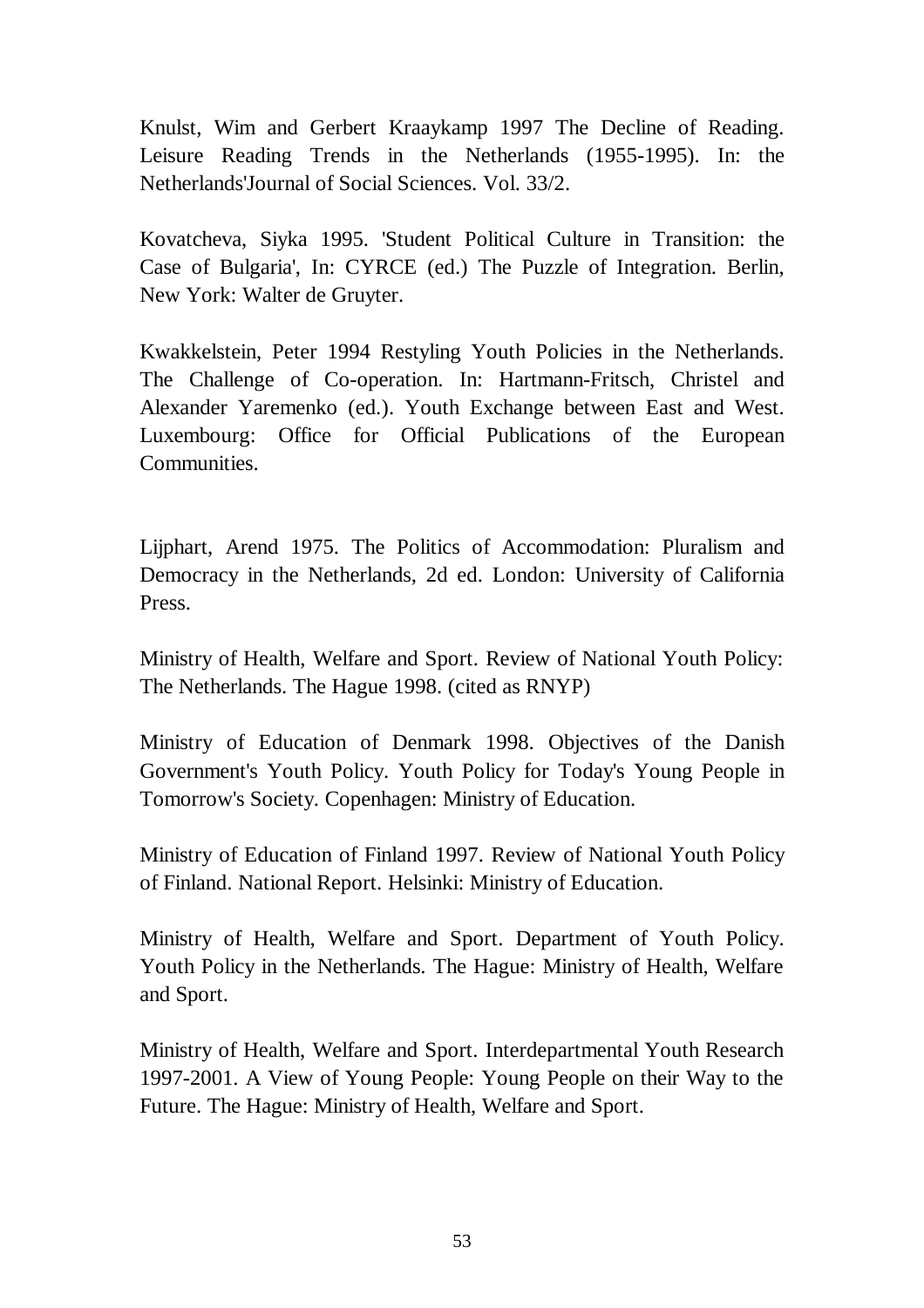Ministry of Welfare, Health and Cultural Affairs, Youth Policy Directorate. Youth Deserves a Future. Government Memorandum of Inter-sectoral Youth Policy Summarised. Rijswijk: Ministry of Welfare, Health and Cultural Affairs.

Minister for Welfare, Health and Culture and the Minister of Justice 1994. A Framework for Youth Care. The Hague: Welzijn Volksgezondheid en Cultuur, Ministerie van Justitie.

Mitev, Petar-Emil 1978. Socialisation and Juventisation. Paper presented at the IX World Congress of Sociology. Sweden, August 14-19 1978. Sofia: Centre of Scientific Research of Youth.

Mitev, Petar-Emil and Jim Riordan 1996. Europe. The Young. The Balkans. Sofia: International Centre for Minority Studies and Intercultural Relations.

Mungra, A. and others (ed.) 1997. Young, Active, Serious, but also Funny. Youth Participation on a Local Level in European Perspective. Rotterdam: Municipality of Rotterdam.

NGO Group for the Convention on the Rights of the Child 1997. Implementation of the Convention on the Rights of the Child. The Netherlands, April 1997. Geneva: NGO Group.

Peltenberg, Monique 1997. The Deventer Neighbourhood Approach. Deventer : Raster Foundation.

Pennings, Paul. 1997. The Evolution of Dutch Consociationalism, 1917- 1997. In: The Netherlands '. Journal of Social Sciences. Vol. 33/No 1.

Roche, Jeremy and Stanley Tucker (ed.) 1997 Youth in Society. Contemporary Theory, Policy and Practice. London, New Dalhi: SAGE.

Rooy, Piet De 1997. Farewell to Pillarization. In: The Netherlands ' Journal of Social Sciences. Vol. 33/1.